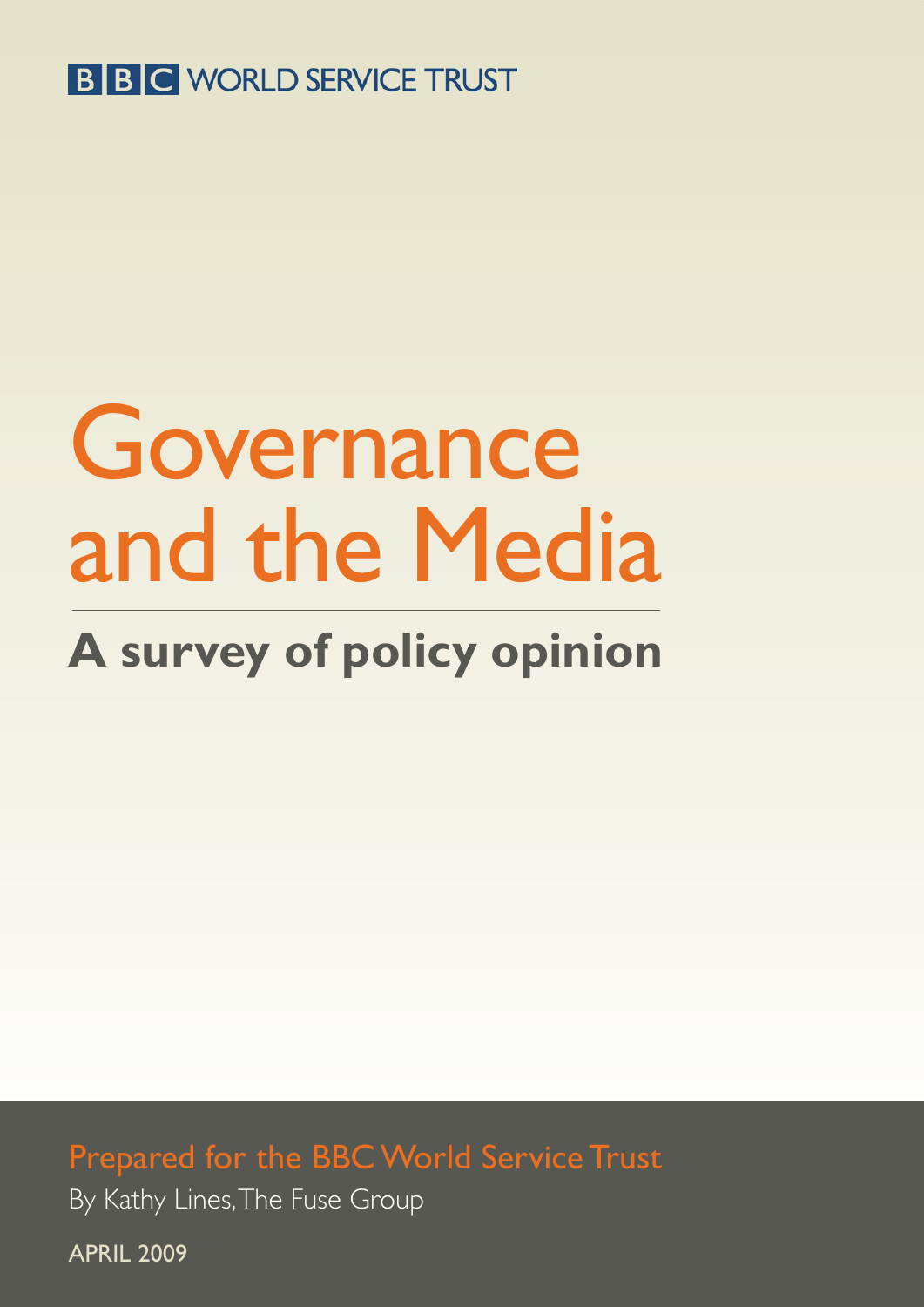# **GOVERNANCE AND THE MEDIA: A SURVEY OF POLICY OPINION**

**Prepared for the BBC World Service Trust**

**By Kathy Lines, The Fuse Group**

April 2009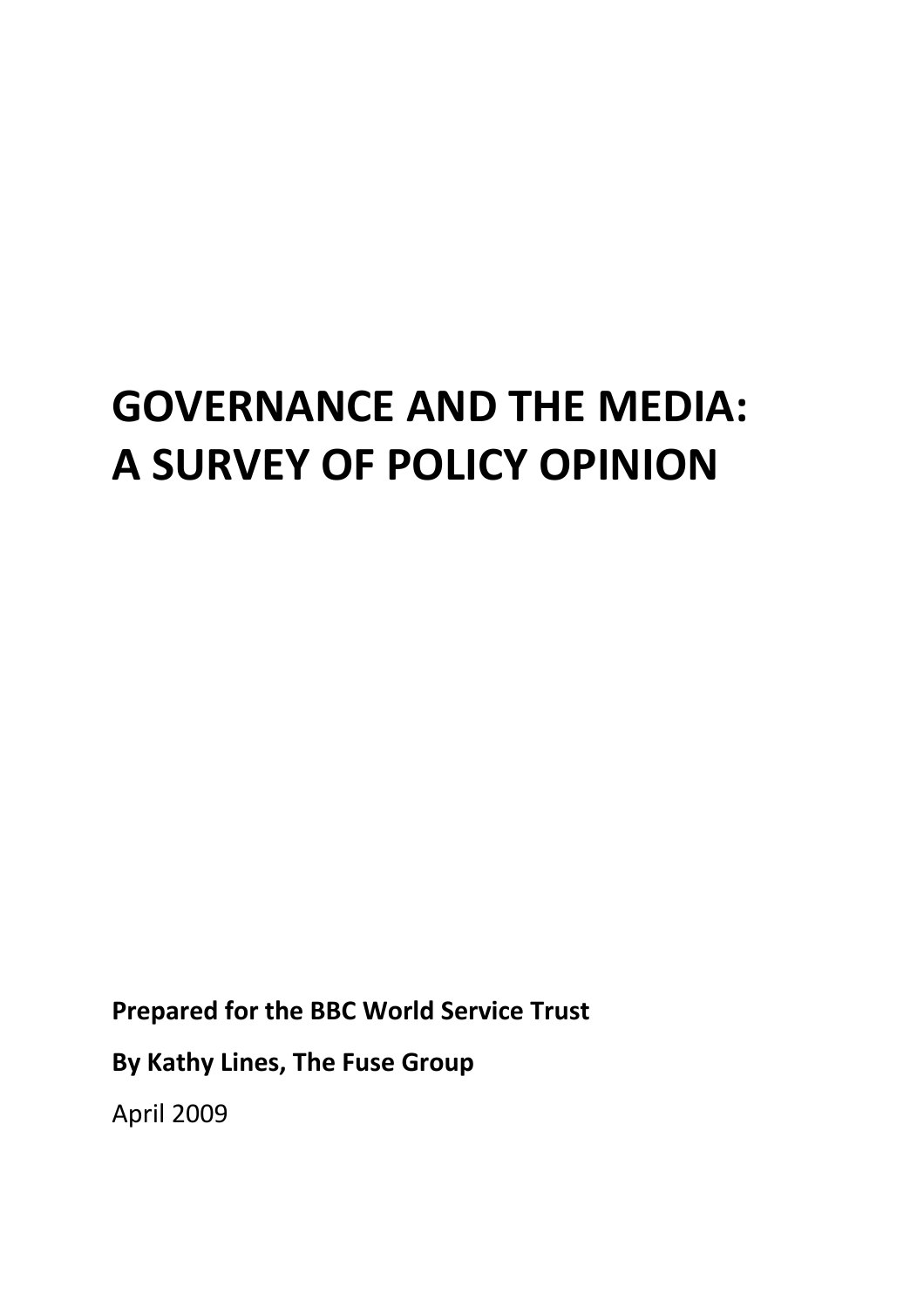#### **TABLE OF CONTENTS**

|                                                                                      | Page |
|--------------------------------------------------------------------------------------|------|
| <b>INTRODUCTION &amp; SUMMARY OF FINDINGS</b>                                        | 4    |
| <b>PART I: PERCEPTIONS OF IMPORTANCE - MEDIA AND GOVERNANCE</b>                      | 8    |
| How important is support for a free and pluralistic media to governance?             | 8    |
| Has media changed in terms of the way it is prioritised by development institutions? | 9    |
| Reasons for media receiving more attention                                           | 13   |
| <b>PART II: THE ENGAGEMENT GAP</b>                                                   | 15   |
| The conceptual difficulty                                                            | 16   |
| Issues of aid architecture - assessment and delivery                                 | 16   |
| Lack of an institutional home                                                        | 19   |
| Media perceived as a 'new', 'specialist' or 'niche' area                             | 20   |
| Media is not part of the mandate                                                     | 21   |
| <b>Environmental factors</b>                                                         | 22   |
| A lack of serious research                                                           | 23   |
| <b>PART III: THE STATE OF RESEARCH</b>                                               | 24   |
| What is the status of research in relation to media and governance?                  | 24   |
| What are the key pieces of research/debates?                                         | 25   |
| What is holding back research on media and governance                                | 27   |
| Research and policy                                                                  | 28   |
| A focal point for media development issues                                           | 30   |
| PART IV: ACTIVITIES FOR ENGAGEMENT                                                   | 34   |
| Theory and Policy                                                                    | 34   |
| Programmatic Support and Delivery                                                    | 34   |
| <b>Research and Shared Learnings</b>                                                 | 35   |
| <b>CONCLUSION</b>                                                                    | 36   |
| <b>APPENDICES</b>                                                                    | 37   |
| Research method and sample                                                           | 37   |
| Key research cited                                                                   | 39   |
| Research plans                                                                       | 40   |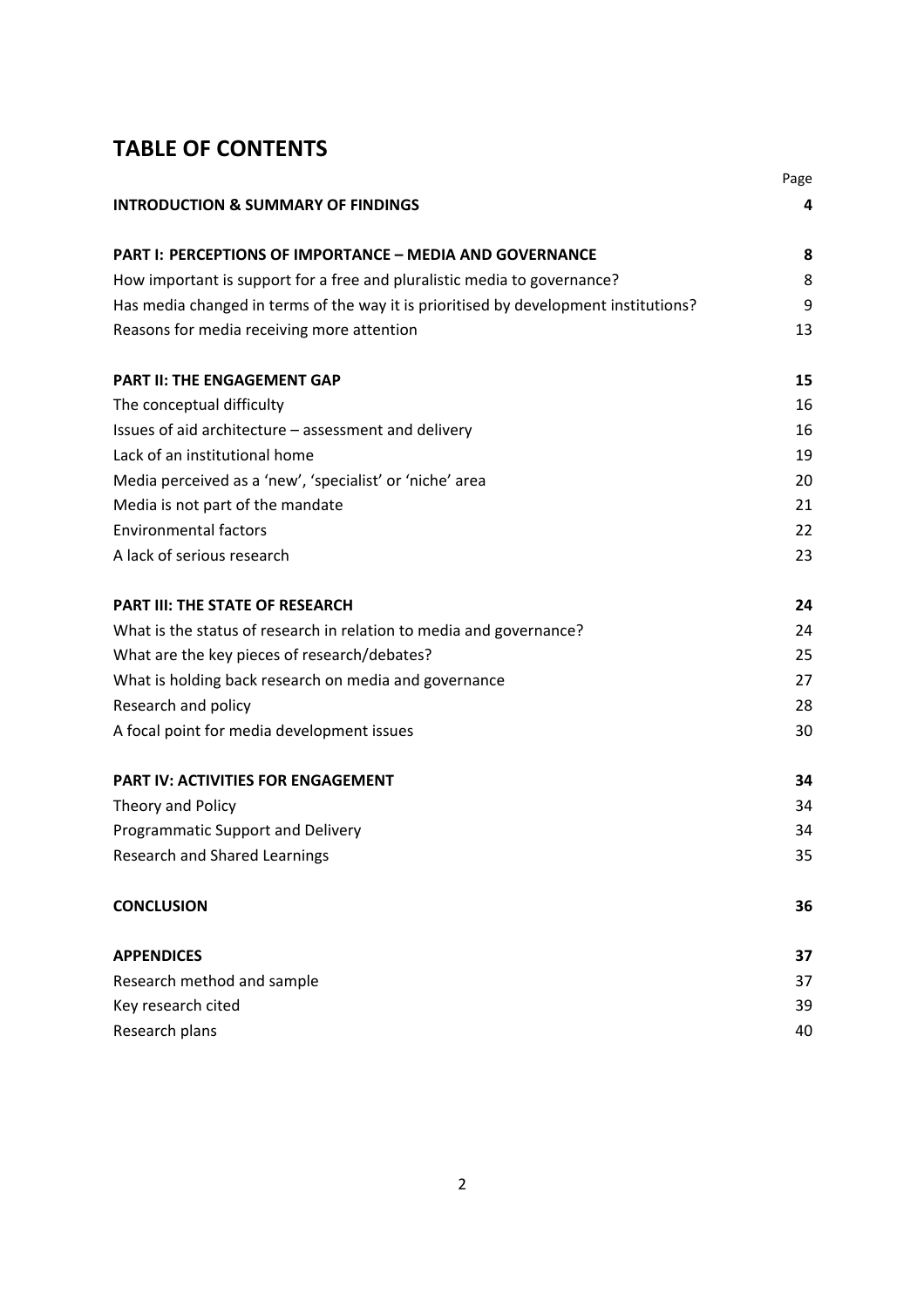### **Governance and the Media: A survey of policy opinion List of Interviewees**

**Ian Barber**, European Commission

**Thomas Carothers**, Vice President for Studies, Carnegie Endowment for International Peace

**Robert Chase**, Demand for Good Governance Focal Point, Social Development Department, World Bank

**Eric Chinje**, Manager for External Affairs and Communications for Africa,World Bank; Chair, African Media Initiative (AMI)

**Christina Dahlman**, Swedish International Development Cooperation Agency (SIDA)

**Paul Collier**, Director, Centre for the Study of African Economies, University of Oxford

**Ruth Emmerlink**, Senior Policy Officer, Human Rights, Good Governance & Peace Building, Netherlands Ministry of Foreign Affairs

**Bjoern Foerde**, Director, UNDP Oslo Governance Centre, UNDP

**John Gaventa**, Director, Centre for Citizenship, Participation and Accountability, Institute of Development Studies, University of Sussex

**John Githongo**, Former Permanent Secretary for Ethics and Governance, Kenya

**Gordana Jankovic**, Media Director, Open Society Institute

**Mustaq Khan**, Professor of Economics, School of Oriental and African Studies (SOAS), London University

**Mark Koenig**, Senior Advisor for Independent Media Development, Office of Democracy and Governance, USAID

**Amadou Mahtar Ba**, Director, African Media Initiative

**Vanessa Mazal**, Program Officer, Public Affairs and Communications, Global Development Policy and Advocacy, Gates Foundation

**Habiba Mejri‐Cheikh**, Spokesperson, Head of Communication and Information, African Union Commission (AUC)

**Sina Odugbemi**, Head of Communication for Governance and Accountability Program (CommGAP), World Bank

**William Orme**, Policy Advisor, Independent Media Development, United Nations Development Programme (UNDP)

**Mark Robinson**, Head of Profession Governance and Conflict, and Acting Head, Governance and Social Development in the Policy Research Division, Department for International Development (DFID)

**Klaus Rudischhauser**, Director DG for Development, European Commission

**Mogens Schmidt**, Deputy Assistant Director General for Communication and Information; Director, Division of Freedom of Expression, UNESCO

**Marguerite H Sullivan**, Senior Director, Center for International Media Assistance (CIMA), National Endowment for Democracy

**John Young**, Director of Programmes, Research and Policy Development Group, Overseas Development Institute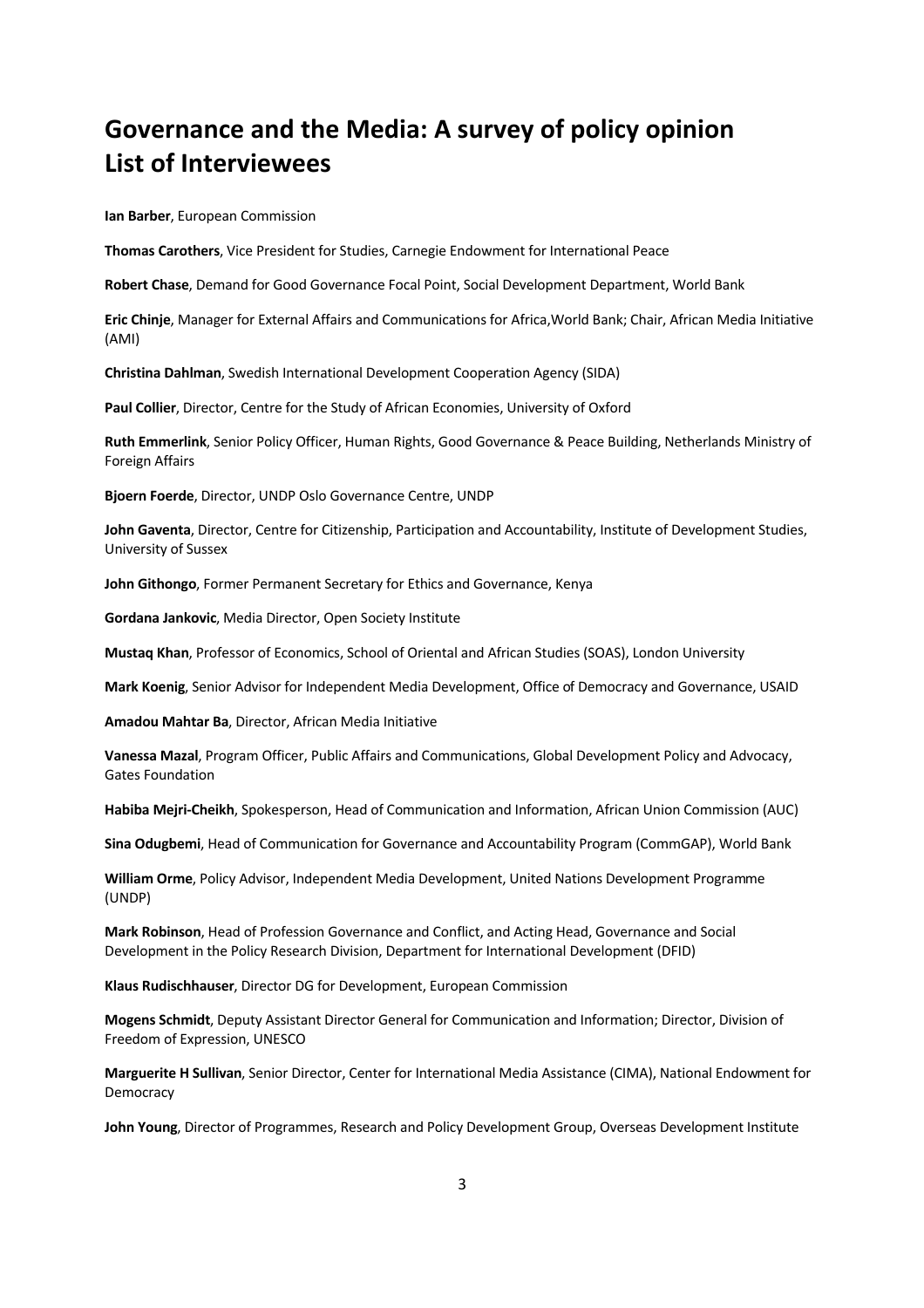#### **INTRODUCTION**

This report sets out to provide a fresh analysis of current thinking and practice about the role of media in relation to governance outcomes. Specifically, the aim was to discover from first principles – and without attempting to prove any particular thesis – what current thinking about media and governance is among a number of high level thinkers and policy makers from the governance, media and development communities. How important is media considered to be to governance and is it thought to be receiving the appropriate level of attention? Has the level of attention changed, and if so, are there any indicators which illustrate the shift? Or is there a gap between the importance ascribed to media in relation to governance and its reflection in policy, research or programmatic action?

The approach to this task was shaped by a number of considerations.

Most important was to present an independent perspective of the issues; this argued in favour of applying a standard qualitative research method which uses a structured interview guide administered by a neutral interlocutor across all interviews. This guide then becomes the basis of the analysis framework, ensuring that common themes or differences can be easily compared and drawn out. As a result, the report focuses exclusively on what was said in the interviews and deliberately does not draw on or engage with other literature in the field. The aim was to provide a review which contributes to the debate, but without being a prisoner of it.

In line with this approach, interviewees were chosen to reflect a range of different backgrounds and viewpoints and crucially  $-$  given the subject matter  $-$  to include those working in the field of governance as well as in media development. The aim was to present a spectrum of views on the issues under discussion. Finally, in order to ensure that this was a genuine 'snapshot' of thinking at the particular time (late 2008/early 2009) the interviews were conducted in as short a space of time as possible.

In total, 23 people were interviewed for this report, a mix of those from different parts of the development and media communities, from differently located organisations, and from those based in different geographic locations. The bulk of the interviews were with development agencies  $$ multilaterals, bilaterals and foundations; six were with academics or policy institutes or think tanks and three were with southern organisations or agencies.

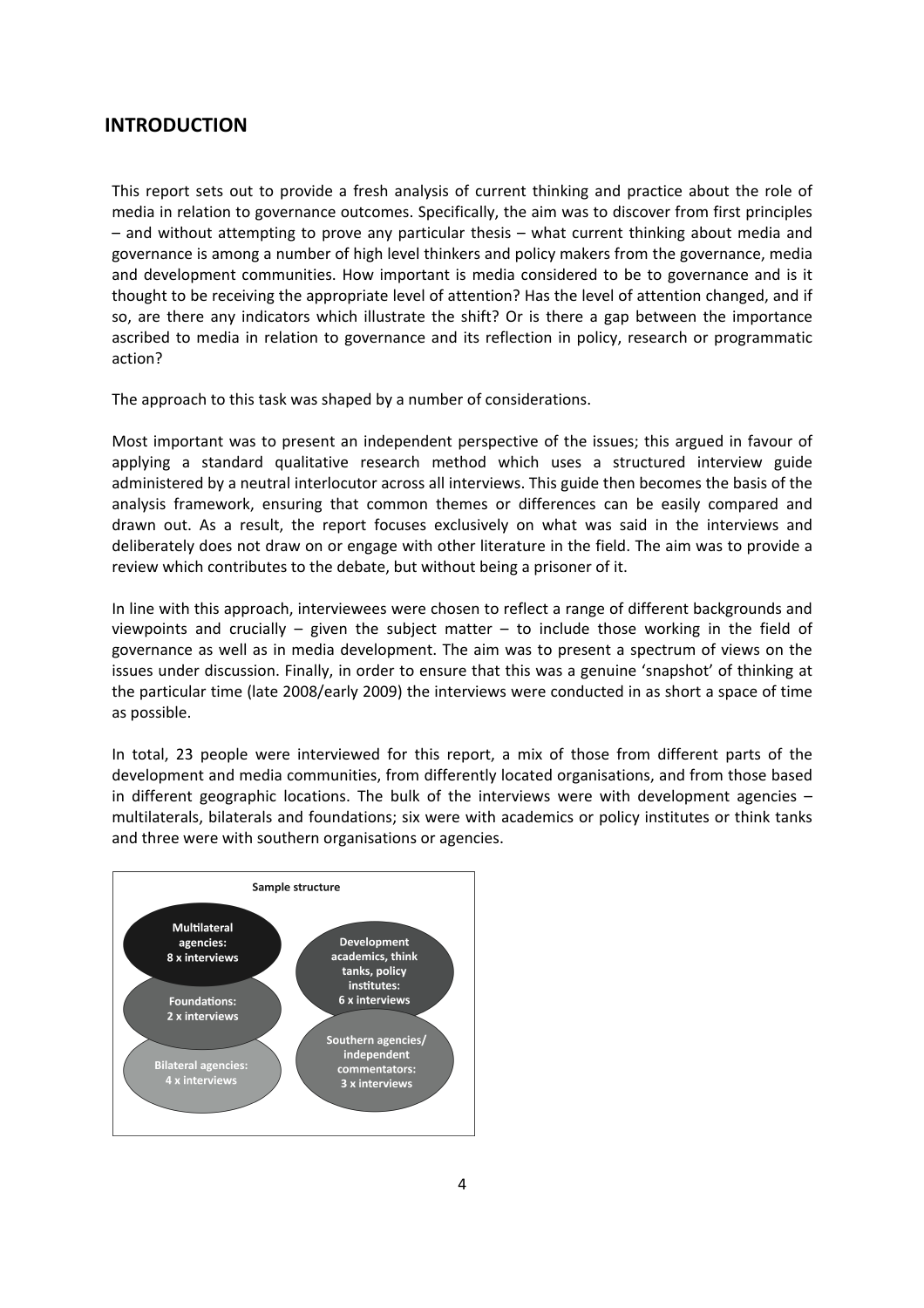The report is based on an analysis of the transcribed interviews, and is structured as follows:

*Part I* examines how important support for media in relation to governance outcomes is thought to be and what degree of priority it currently has for the development community. We look at whether media is now prioritised more than it has been in the past, and set out some of the indicators of engagement which are presented. There is a brief summary of the key reasons found for media receiving more attention.

While there are a number of signs that media is receiving more attention, it was also apparent that there is a noticeable 'engagement gap'. In other words, the policy and programmatic attention that media receives does not equate to the importance it is perceived to have for governance. *Part II* focuses on the reasons there might be for this gap.

Part III addresses research in the field. The focus here was to understand how this particular audience views the status of research on governance and media. Importantly, this is not an attempt to review or evaluate the studies that are in the field, but to garner a topline view of how – and if – research is moving the debate forward, and to learn what gaps and deficits there appear to be to those we were interviewing.

*Part IV* identifies some activities for engagement which this analysis suggests. Again, they are not put forward as a comprehensive action plan; their key interest lies in the fact that they are a synthesis of ideas and thoughts from this audience of thinkers and policy-makers.

#### **SUMMARY OF FINDINGS**

#### **PERCEPTIONS OF IMPORTANCE – MEDIA AND GOVERNANCE**

- The importance of supporting free and pluralistic media in relation to governance and development – outcomes is thought to be increasingly recognised by a wide range of policy makers, academics and practitioners. A minority who question whether good governance necessarily precedes economic development still recognise the importance of media in development generally.
- There is also some evidence to support the perception that policy makers recognise the central role that media plays in development more than they did formerly. An acknowledgement of media in policy documents and programmes, the existence of some research programmes, and a growing interest among programme and country officers in media are all cited in this regard. There is also a perception that budget allocation for media activities related to governance within some organisations has at least remained stable, although the current global financial crisis may provide a challenge.
- The reasons for media receiving more attention are thought to be: changes in political landscapes which can galvanise reactive responses; a growing focus on civil society and participation; the greater impact made by media NGOs and specialist media players and a greater focus on political economy and the governance agenda generally. Champions or leaders are also thought to be key; where interests are aligned this can bring about change, although these alignments may be temporary.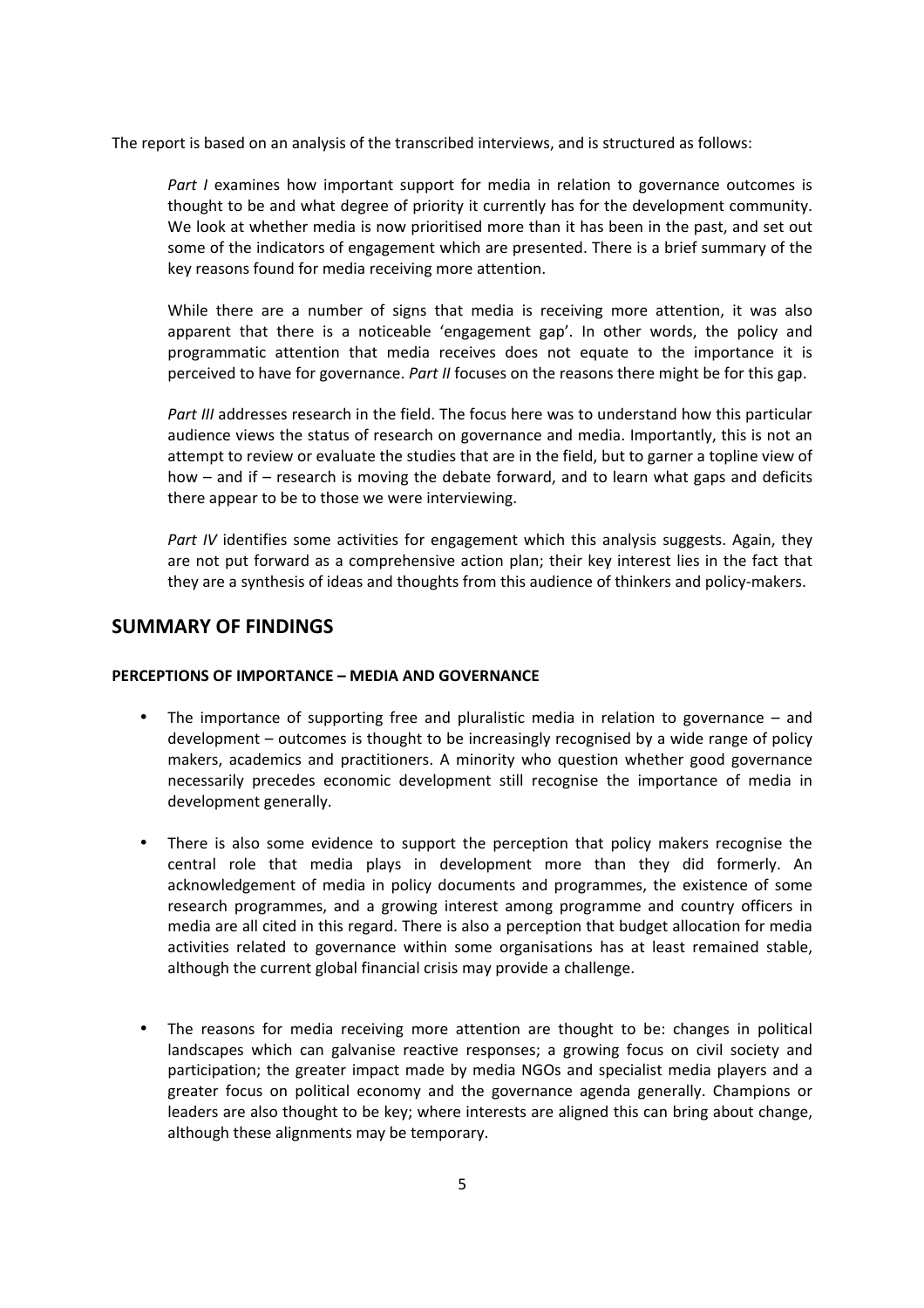#### **THE ENGAGEMENT GAP**

- It is widely acknowledged that media is not yet receiving sufficient attention from the development community, despite a growing perception of its growing importance as an issue. There is an 'engagement gap' between the value assigned to its role by policymakers and the practical provision made for it in development planning, thinking and spending. A number of barriers or constraints contributing to this gap are identified: these form the subject of this section of the report.
- *The conceptual difficulty*. Defining media in relation to governance presents a challenge and impacts on how it is dealt with at all levels – from policy level to programmatic support. Media in relation to governance encompasses multiple overlapping roles. Without a generally accepted definition, it is hard to monitor precisely what is being done in the field, and thereby to easily measure progress in terms of spend, programmes or research.
- *Issues of aid architecture assessment and delivery.* Needs assessment, de‐centralisation of aid, the demand-led nature of many programmes and issues about aid delivered via governments who may resist prioritising media are all identified as important barriers to full engagement. It is in the very DNA of agencies to talk to ministers, says Paul Collier of the University of Oxford, but there has been a lack of serious thought about the implications of a model in which citizens rather than agencies influence governments and donors and agencies support non‐state actors, for example the media, in delivering governance programmes.
- *A lack of an institutional home.* A number of agencies have reorganised their media work streams and brought them more firmly under the governance work stream. While this is often perceived to be a positive step for media it is too early to judge the success of these re-organisations. It is possible that development agencies may - without specific workstreams or staff with expert knowledge of media - struggle to develop practical measures which appropriately and comprehensively address media related issues in governance.
- *Media is considered a new and specialist or niche area.* This perception covers a number of issues which concern the way that media is perceived internally within development agencies. Perceptions that media is 'difficult' or requires specialist knowledge may be magnified in organisations where there is no single workstream for media, and it can easily become 'someone else's problem'.
- *Media is not part of the mandate*. Media may not be perceived to be part of a development agency's mandate. Despite this, media does increasingly appear to be recognised as fundamental to governance and in some agencies this is reflected in high level policy statements. Such shifts in emphasis may take a long time to work their way through organisations, however.
- *Environmental factors.* A wide range of environmental factors affect the way the development community engages with media. The rapidly changing media environment, the current global crisis, and issues connected with global terrorism have all contributed towards media becoming a more 'difficult' or contested area for support.
- *A lack of serious research.* There is a view that a lack of serious research is a reason for strategic under‐engagement with media among the development community. Issues concerning research are dealt with in the next section.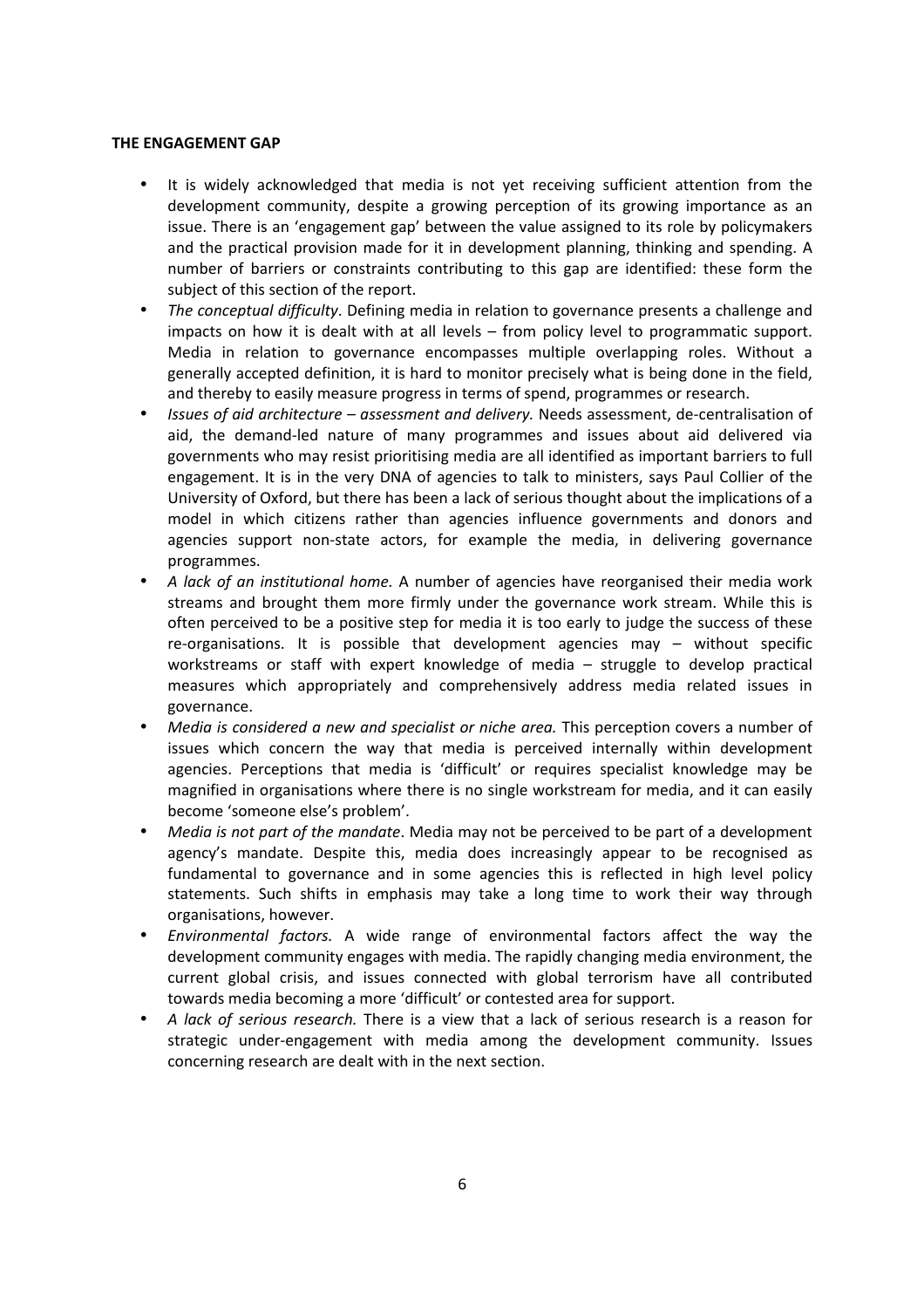#### **THE STATE OF RESEARCH**

- The status of research is thought to have improved over the last few years, but is still receiving insufficient attention. It is also thought that the research which does exist is insufficiently compelling; the research is too often focused on aspects of media which are not pertinent to governance, too case-specific or not holistic. There is a need for more research in the form of comparative analyses, tracking studies and evaluation of the impact which interventions have had.
- A number of reports, conferences and papers are mentioned as being significant in the field. Indicator sets such as the IREX Sustainability Index are described as being useful, though not sufficient in themselves. Some of the other research mentioned as significant is quite old  $$ this could suggest a dearth of recent serious studies. Academics believe that there is not a significant body of work in this area.
- A number of factors are thought to constrain research on media and governance: The nature of media makes research especially hard to frame and execute; there are difficulties in attracting funders and partners for research and a lack of researchers in the field.
- Research is also failing to inform policy and action sufficiently. This is thought to be in part because of a failure by researchers to engage with policy makers. In addition, institutional inflexibility militates against new ideas being taken on board and means that some research in the area has little or no impact.
- There is no single organisation perceived to be a focal point either as a research hub or think tank or as a body coordinating governance-related media efforts. A number of different organisations or initiatives are mentioned as already taking a prominent role in this respect, however, including the BBC World Service Trust and the World Bank's Communications for Governance and Accountability Program (CommGAP).
- There is some appetite for more co-ordination of effort both in terms of sharing programmatic information and research ‐ in particular a think‐tank which could co‐ordinate or help to disseminate work in this area. However, there is also scepticism about how well this might work in practice. In addition, there is a view quite strongly expressed that it is appropriate for media  $-$  by its nature pluralistic  $-$  to be represented by a number of organisations with diverse cultural values.

#### **ACTIVITIES FOR ENGAGEMENT**

• A number of activities for engagement are suggested, in the fields of Theory and Policy, Programmatic Support and Delivery, and Research and Shared Learnings. Some of these are already being undertaken, others require further input.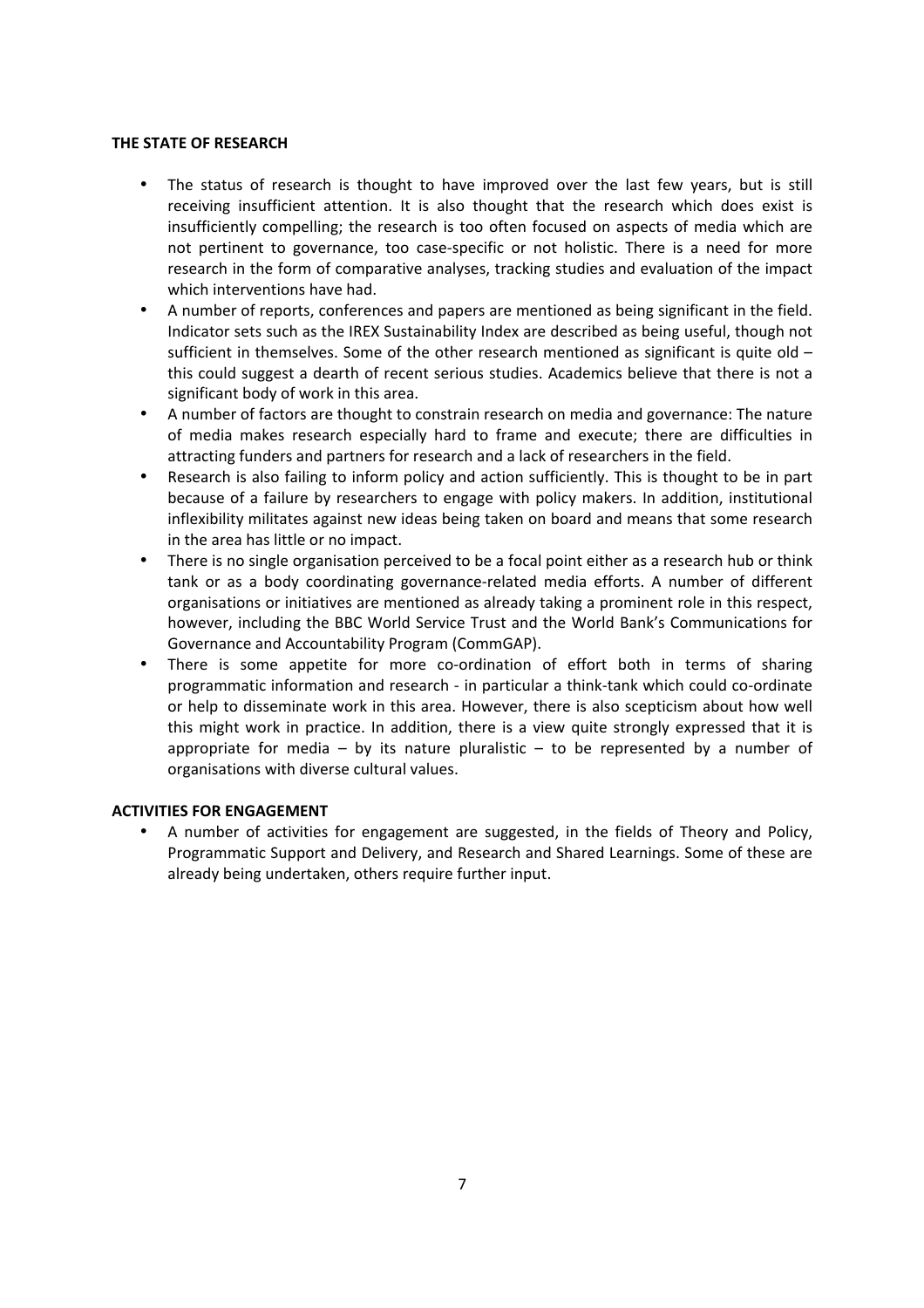#### **I. PERCEPTIONS OF IMPORTANCE – MEDIA AND GOVERNANCE**

#### **How important is support for a free and pluralistic media to governance?**

The starting point for this enquiry was to understand how important for governance the role of developing a free and pluralistic media is thought to be. It was not the intention to capture arguments for (or even against) media development, but  $-$  without making any assumptions  $-$  to take an initial sounding of views to form the basis for the rest of the discussions. Perhaps unsurprisingly, among such a diverse group of thinkers, policy makers and academics, the answer is not unqualified. Yet overall, there is a strong view that support for a free and pluralistic media is important – even central – as a means of achieving good governance outcomes. By enabling a 'free flow of information' between citizen and citizen and citizen and state, media plays a central role in accountability and participation; it is the means by which civil society becomes engaged with the political processes and debates and forms a relationship with the state.

 *"I think it's essential. A vigorous media is the first line of defence of people's rights, the first line of defence when one is talking about issues of accountability.*" John Githongo, Former Permanent Secretary for Ethics and Governance, Kenya

 *"Very considerable, really. I've done more work since*  The Bottom Billion*, and I can show that in normal circumstances, elections do improve economic policies in the sense that elections discipline governments to be accountable to the electorate, and that depends upon the electorate having some clue. The electorate has to able to be reasonably economically literate, otherwise governments will sell snake oil. So having an informed discussion is very important, so that ordinary voters understand the key issues."* Paul Collier, Director, Centre for the Study of African Economies, University of Oxford<sup>1</sup>

*"It's of primary importance, priority one – I'm saying something different from media development per se – but the free flow of information is crucial to ensuring that resources are allocated appropriately and that through that appropriate resource allocation, good things happen in the lives of poor people. So … it's of very high importance to have free flowing information, and the development of different information is useful in doing that…"*  Robert Chase, Demand for Good Governance Focal Point, Social Development Department, World Bank

*"There is a clear organic link between human development, economic development and the long‐term interests of media."* Amadou Mahtar Ba, Director, African Media Initiative

*"It's hugely important and very different in countries all over the world, but I think one of the most important ways that society can hold governments to account is [through] a free and independent media*." John Young, Director of Programmes, Research and Policy Development Group, Overseas Development Institute

These views not only underline how important media is considered to be in relation to governance outcomes, they illustrate that it is perceived to have multiple roles in this respect – as a mechanism

 <sup>1</sup> Also author, *The Bottom Billion : Why the Poorest Countries are Failing and What Can Be Done About It*, Oxford University Press, 2008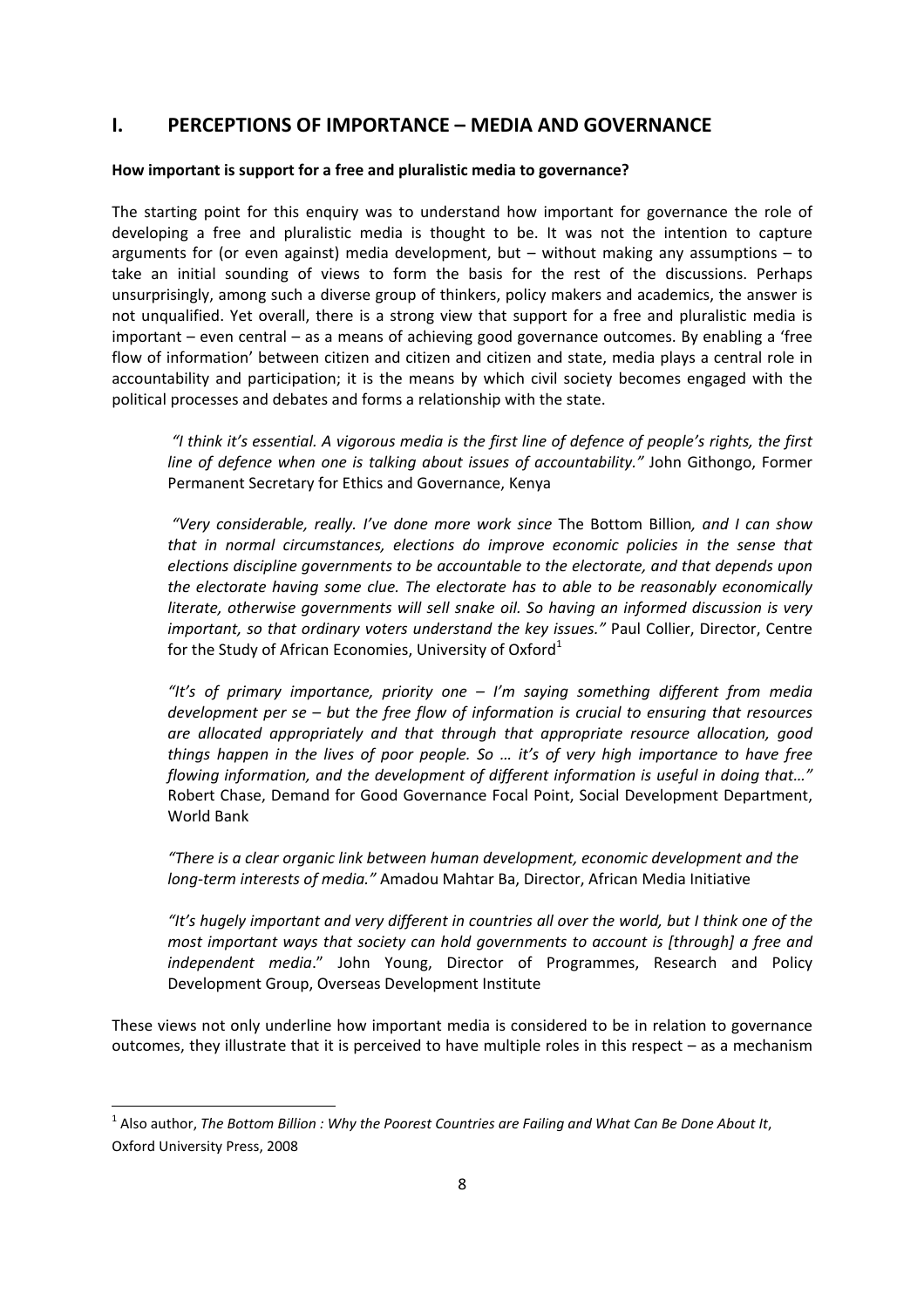for 'free‐flow of information' as the first line in holding governments to account, as a contributor to economic growth, or all three.

There is another view, however, about media's importance in relation to governance. William Orme, at the United Nations Development Programme (UNDP) is "sceptical of the causality arguments that are often laid out with regard to media and development", and cites Hong Kong's absorption of China and China's robust economic growth, "the fastest in human history, manifestly without a free press…" to illustrate his point. Mushtaq Khan, Professor of Economics at the School of Oriental and African Studies (SOAS), London University, agrees. The reality of economic development, in his view, "is very messy ... if we look at the history of Taiwan, South Korea, Malaysia, Thailand, China, Indonesia – none of these countries were driven by the kinds of policies and the kinds of governance agendas that we are now advocating for Africa, for Afghanistan, for other countries which are not democracies."

While this study did not have the space to explore this broader question of governance and economic development, it is important to note that both Khan and Orme do consider that the media has an important role to play despite their caveats about the governance agenda. For Orme, "I think it's much healthier to view independent media from the point of view of human freedoms," and Khan, "allowing a system the time to sort out its own problems might be a much better way of progressing and there the media does have a very important role – if it was a very historically aware and developmentally committed media – which is a tall order because you can't do this to plan."

For the majority, however, (who broadly support a good governance agenda) support for media in this regard is deemed to be central. That it is deemed to be so is reflected in the way which some governments, such as Zimbabwe, "strengthen their grip on the media," says Mogens Schmidt, Director, Division of Freedom of Expression, UNESCO. "It's a kind of negative indicator in the sense that they are well aware that media could play a very strong role for the democratisation process". Nevertheless, it is clear that there is no consensus view on how – and why – media is central or what role it plays. This aspect of media – its complexity and the difficulty of defining what it is – is touched on later in this report.

#### **Has media changed in terms of the way it is prioritised by development institutions?**

Having determined that the majority considers support for media to be central for governance outcomes, this exercise asked whether media is therefore being prioritised more or less by development actors. The question was asked broadly at first, and those in relevant positions were also asked to comment about their own organisation. Unsurprisingly, the picture that emerged was a multi-layered and sometimes apparently contradictory one. For clarity, this report reviews perceptions of a positive shift in terms of the attention given to media, and then turns to the deficits – the 'engagement gap' – in the next section of the report.

Many in the development community believe that even if there is a long way to go, there is "a growing sense of the understanding of the need to engage more with media," (Eric Chinje, Manager for External Affairs and Communications for Africa, World Bank) and a belief that media is receiving increasing attention from organisations. "We may not be mainstream, but at least we're in the picture" (Mark Koenig, Senior Adviser for Independent Media Development, USAID). The evidence for this perception is founded on a growing recognition of media within policy documents or strategic plans, a number of initiatives and research programmes with a media and governance focus, growing bottom‐up demand and interest in media‐related programmes and budget allocations: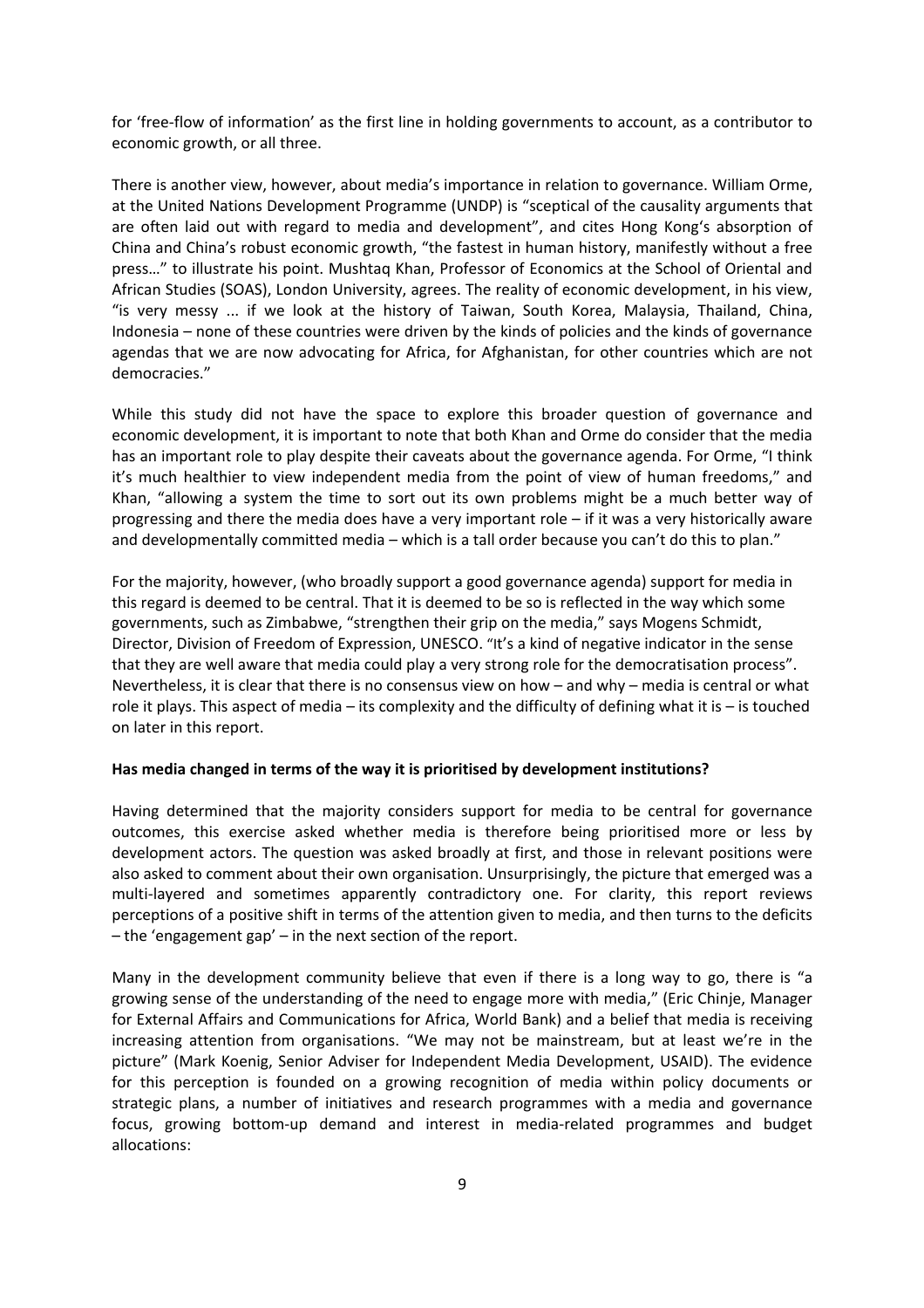#### *A growing recognition of media within policy documents or strategic plans*.

There is some evidence that media is increasingly recognised within policy documents or strategic plans both within agencies and in the declarations issued by fora.

- For example, the African Union Commission and the European Community Forum on Media and Development (Ouagadougou, September 2008) generated a high-profile statement of intent, or roadmap of activities. The Accra Agenda for Action, adopted at the  $3^{rd}$  High Level Forum on Aid Effectiveness in the same month also acknowledged media. It may not have been with such a fanfare, but according to Mogens Schmidt, Director, Division of Freedom of Expression at UNESCO, it was an important – and useful – benchmark of progress: "One of the indicators could be that the media for the first time ever was introduced – just that one single word in the Accra Agenda for Action."
- Within agencies, Bjoern Foerde, Director, UNDP Oslo Governance Centre, points out that not only is "the information and media agenda ... being discussed as a major issue," but it is now reflected in the UNDP's new strategic plan for governance, mentioned under the Inclusive Participation section of the Democratic Governance Strategy.
- Other high level policy documents mentioned include the Swedish Government's recently published communication, "Freedom From Oppression", outlining the rationale behind the government's democracy support; within this document freedom of expression is specifically highlighted, as well as the political and civic aspect of human rights. The government is currently developing a policy based on this communication: "The signals are clear – there is a wish to place greater emphasis on this." Christina Dahlman, Swedish International Development Cooperation Agency.
- Robert Chase of the World Bank also speaks of a change of emphasis at strategic level: "just over a year ago, the World Bank put together a governance strategy that was very hotly contested ... which enshrines the idea that we need to support the demand for good governance and that this demand needs to promote transparency, accountability and participation." Though media is not mentioned specifically in this regard, he believes it is a step-change for the Bank to recognise at policy level that promotion of transparency is a good thing. And Sina Odugbemi, heading the World Bank's Communication for Governance and Accountability Program (CommGAP) also acknowledges this change, stating that "it's not high up there, but there is a greater acknowledgement in policy documents that the mass media system in a country as an institution is one of the crucial ingredients for obtaining good governance."

#### *Initiatives and research programmes with a media and governance focus.*

Evidence of the development community's increased focus on media and governance comes in the form of a number of initiatives and research programmes:

• The Communications and Governance Accountability Program (CommGAP) located at the World Bank Institute and funded by the UK's Department for International Development (DFID).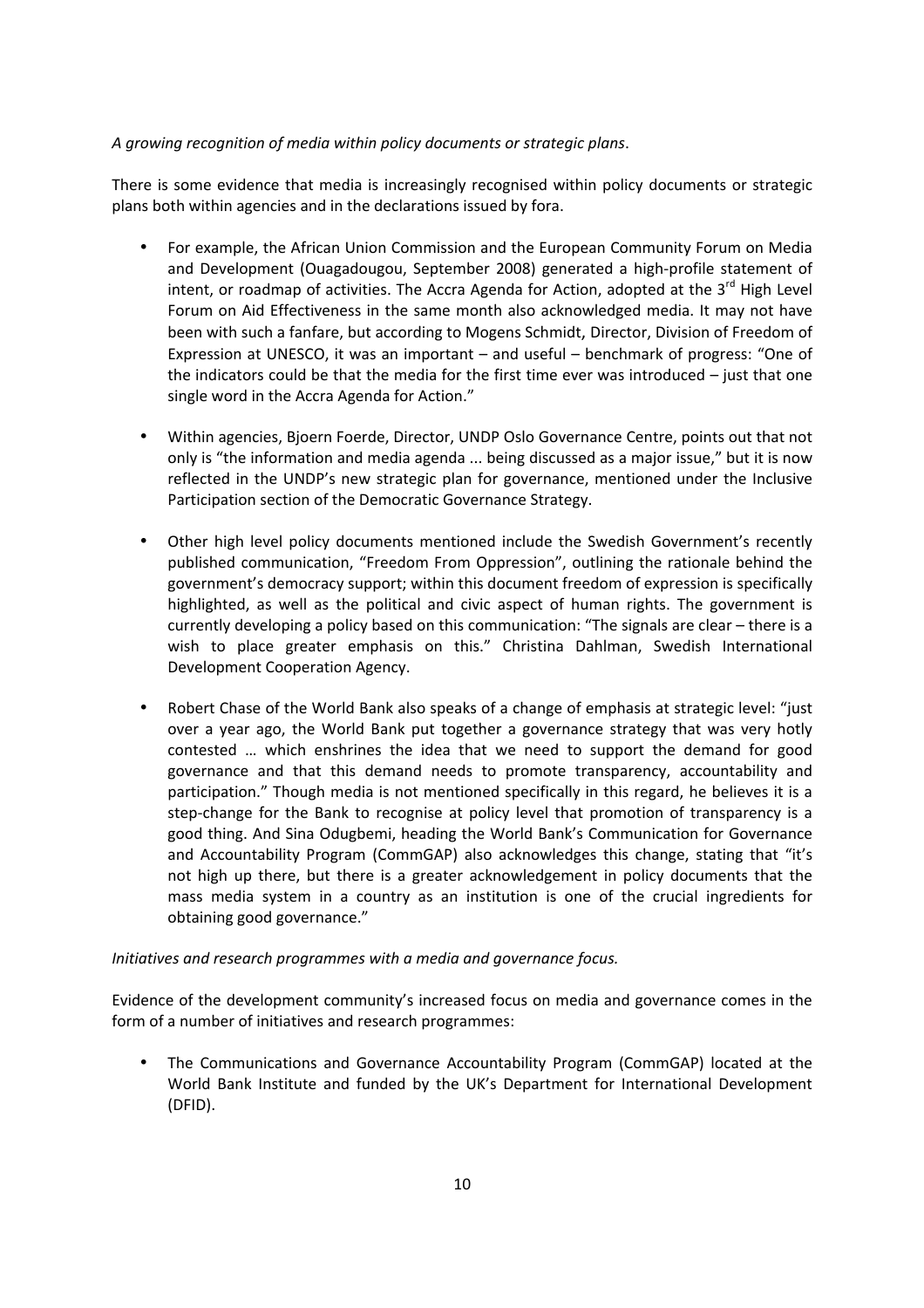- Three large programmes funded under the DFID Governance and Transparency Fund have an explicit media and governance focus.
- The African Media Initiative (AMI) generated from the African Media Development Initiative – is an example of a high level programme of research and joint cooperation, and one owned by the African states who are contributing to it. According to Eric Chinje, Chair of AMI, the very existence of the programme is an indicator of progress in this area. He cites a failed attempt to launch a similar initiative 15 years ago to illustrate how far things have come:

*"I was involved in an effort almost 15 years ago to bring together a Partnership for Media Development in Africa – an initiative by the French Government, and five years later, this important initiative failed because we couldn't find common ground – that common ground was the media in Africa – we couldn't find it! So I think we've come a long way since."* Eric Chinje, Chair, African Media Initiative

• The Joint AUC-EU roadmap for action produced at the conclusion of the Media and Development Forum, Ouagadougou, September 2008 outlines a programme of short-term objectives including the setting up of a pan‐African Media Observatory, the elaboration of a charter on the rights and duties of the media and the creation and regeneration of a pan-African portal for all media. According to Klaus Rudischhauser from the EC and Habiba Mejri‐ Cheikh from the AUC this initiative is clear evidence of the fact that media in relation to governance has moved significantly up the agenda of both organisations. A dedicated workstream within the EC will be working to ensure implementation of the agenda.

*"There was always awareness that this was very important, and there have been activities in this area … for many years, but it has definitely moved up both in terms of political visibility, but also in terms of a more systematic approach."*  Klaus Rudischhauser, European Commission

• The creation of a new entity created by the US Congress within the National Endowment for Democracy – the Center for International Media Assistance (CIMA) – is evidence of interest by US government in the area.

#### *Growing bottom‐up demand and interest in media‐related programmes*

Increased interest in and demand for support for media programmes from field, project workers and embassy staff are also noted:

• A growing interest in media-related activities is noted by interviewees from the UNDP, World Bank, and the Gates Foundation. This perception is in part based on anecdotal feedback and in part on data. For example, the UNDP carried out a survey in 2007 among country officers which found that 40 were carrying out significant media development programmes. Additionally, the UNDP has a democratic governance network which can be interrogated to see how many requests are related to media :

*"We have ways of measuring how many request or queries are relating to media. And if you look at that over time, my sense is – and I don't have the statistics in front of me – but my sense is media in particular and access to information in general will also feature more,*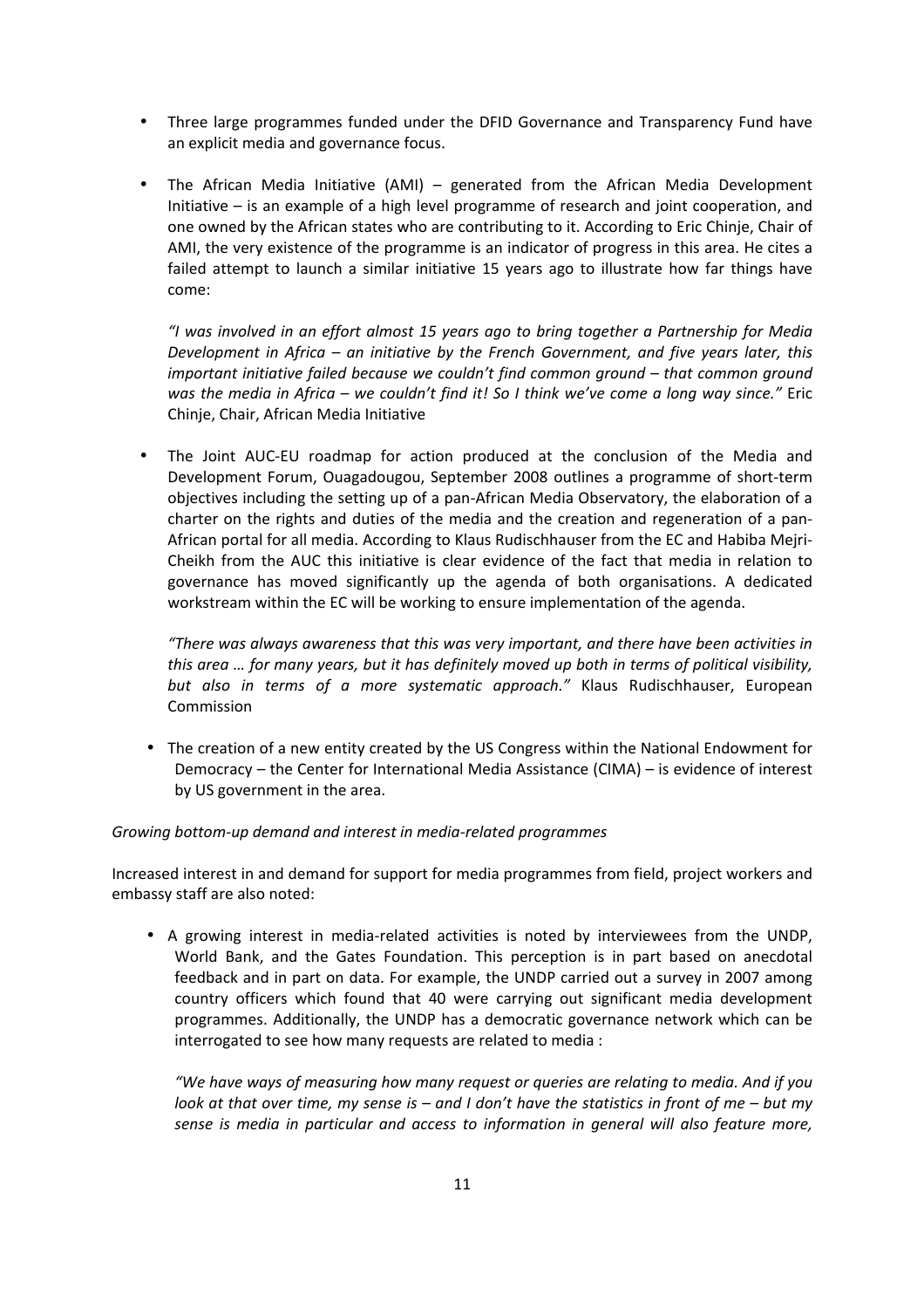*probably as an integrated part of other types of programming…"* Bjoern Foerde, Director, UNDP Oslo Governance Centre

The increase in bottom‐up demand is cited as giving a broad indicator of a growing appetite for media support in relation to an overall governance or development agenda. At the same time, however, it is acknowledged that much of the assistance requested is for activities intended to support specific development agendas, such as health messaging and which contribute only indirectly to the development of a free and pluralistic media. Despite this, as Mark Koenig from USAID reports, one can lead to the other. He observes that USAID is increasingly developing capacity on the back of development communications initiatives.

#### *Budget allocation*

A consultation of this nature cannot provide robust evidence as to whether budgets for media in relation to governance have increased or declined, although this would be one of the more useful measures to register engagement in this area. On a macro-level, there is acknowledgement that a large amount of money has been devoted to media over the last few years. For example, Marguerite H Sullivan from CIMA refers to their inaugural report which estimated that some \$142 million is spent on the media sector in Africa and other countries annually by private and public donors in the US. However, she also points out that much of this budget is actually going towards communications campaigns such as health messaging, and is not utilised in a holistic way. Other assessments of budget allocation were:

- Gordana Jankovic at the Open Society Institute (OSI) says that media in relation to governance receives around 10‐20% of the organisational budget, and is about on a par with other development areas that are being addressed. Her perception is that spend is relatively stable.
- Mark Koenig says that the USAID spend on media development initiatives is around \$50 million per annum and that his perception is that this has remained stable over the last few years. He adds: "Of course there are separate series of funding streams to go into the use of media to serve other developmental needs – for example, our global health division probably spends around twice that amount per year in getting out messages." However, increasingly his department is able to build capacity on the back of global health campaigns, so stretching their spend by a back‐door method.
- Mark Robinson from DFID believes that there is considerable spend on media  $-$  it "adds up to quite a lot" particularly in some post-conflict states: "I couldn't quantify it because I don't have those figures, but I know some country programmes - take DRC where we're spending between £5 and £7 million on a media governance programme."

If budget is a reasonable indicator of how well media is prioritised there is no strong evidence here that media is receiving any greater attention than formerly. But neither is it – on these measures alone – receiving any less attention. Going forward, a budget which flatlines may even be considered a powerful indication of commitment as the global financial crisis deepens. However it is important to note that budget alone does not tell the whole story. As Amadou Mahtar Ba (Director, African Media Initiative) observes, the large sums that have been spent in Africa on media development – "according to the figures that I have, every year close to 300 million dollars,"  $-$  appear to indicate that there is recognition that "media has a critical role to play", but there is no guarantee that the argument is won, nor that things will not change: "Sometimes we have a very good development,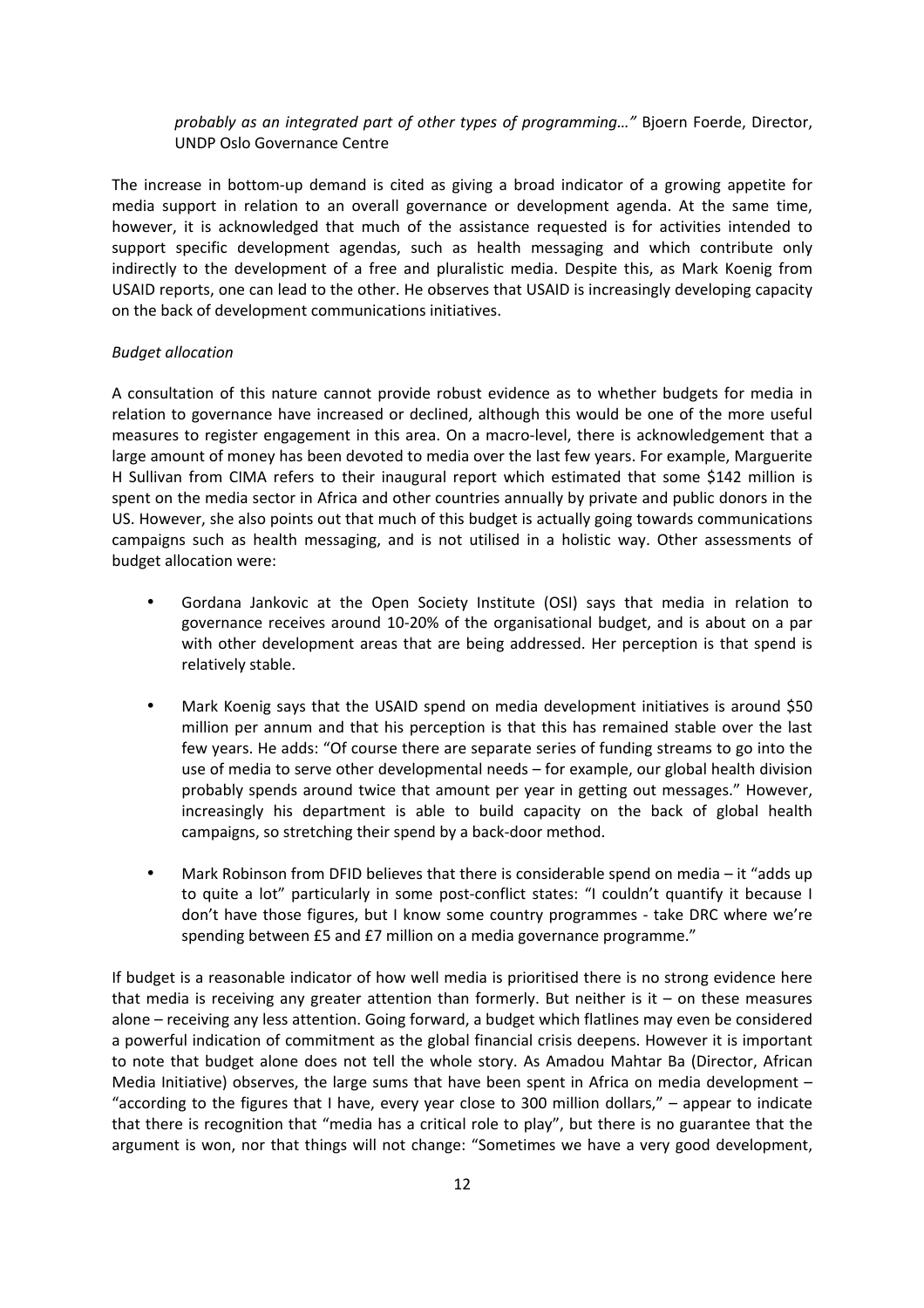like everybody recognises media as key to development issues, and then the next day or month, or year, we have to come back and fight again for those same rights which were recognised a while ago".

#### **Reasons for media receiving more attention**

All the evidence above suggests that media is thought to be receiving considerable and in some cases increased attention from the development community. Although this is not the whole story, it is important to summarise at the outset the factors which this audience believe have galvanised change where it has happened. A number of reasons are put forward:

#### 1. A c*hange in political landscape*

Priorities change in response to external events. As democratic elections have occurred in a number of countries, there is an increased awareness of the importance of investing in the media. William Orme: "We have had one, two or three reasonably democratic elections in a row and a free press has been part of that ... the whole international community that is looking at governance in Africa have become very aware that an independent and professional, responsible and well trained media is a really critical institution if all their other investments and democratisation are going to pay off…" Orme's view, however, is that crises drive resources more effectively and more quickly than anything else. An example is Kenya, where the post-election violence in 2008 (to which parts of the media were perceived to have contributed) stimulated support from the international donor community "It's more the fear of the failed state and dealing with the consequences of that failure, as opposed to high-minded long-term ambition of building noble democratic institutions." The result was an increase in resources devoted towards media and other institution building. A reactive response but one that may have long‐lasting results.

#### 2. *Increased emphasis on civil society and participation*

A growing focus on civil society participation  $-$  with consequently greater emphasis on support for media institutions  $-$  is a recurring theme. For some this has been underlined following the Paris Declaration and the Accra Agenda for Action, which committed to deepen engagement with civil society organisations. Thomas Carothers, Vice President for Studies, Carnegie Endowment for International Peace says: "It's part of the expansion of the governance agenda outward away from very top‐centred institutional building programmes to programmes that take account of civil society, and once they do that, media begins to become a factor." John Young, Director of Programmes, Research and Policy Development Group, Overseas Development Institute, agrees. He observes that "donors are now concerned increasingly to fund civil society organisations and the media," and comments that this might be at least in part due to a recognition that general budget support has "tended to over‐empower government which has led people to recognise that they need to redress the balance slightly."

#### 3. *Impact made by media NGOs and specialist media players*

Another reason given as to why there might be more attention on the media is the number of media players (NGOs) who have helped to focus attention on the sector. However, this can have its downside, according to Mark Robinson at DFID in that while a greater focus on media does "reflect the success of a more active presence" this also brings more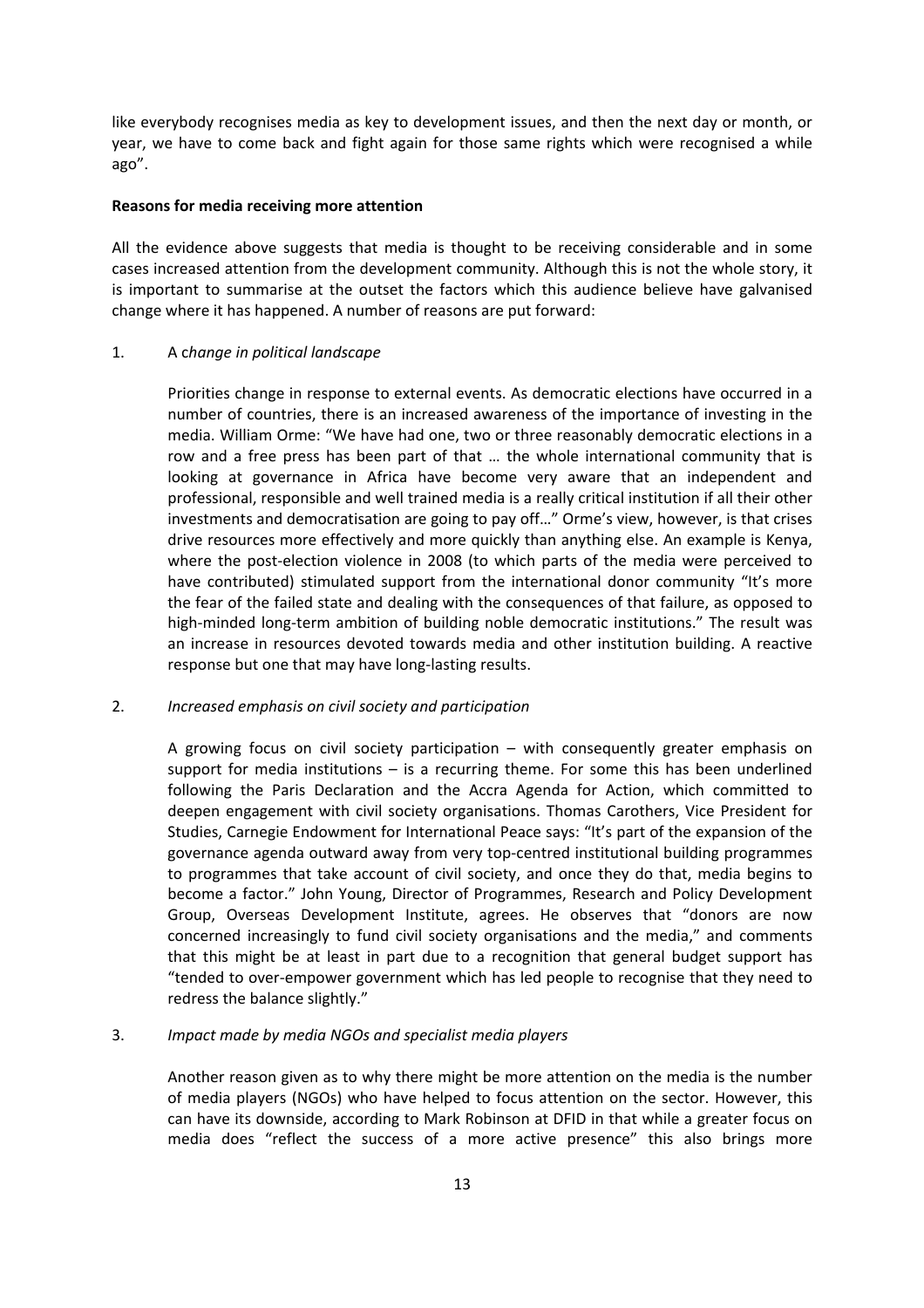complications: "more players mean more expectations, it means multiple agendas [and multiple] organisations each pursuing slightly different agendas."

#### 4. *A greater focus on political economy and the governance agenda generally*

Shifts in the way in which development is analysed may be helping to prioritise media's role in relation to governance. Sina Odugbemi of CommGAP considers that there is now a greater focus on 'political economy' in governance work, "a proper understanding of how these different political societies in which people are trying to produce good governance work." Other development academics, such as Professor Paul Collier (University of Oxford) have also attracted attention by highlighting on several occasions the role played by media. These shifts are thought to help to create an environment where media receives more serious attention by policy makers.

#### *5. The importance of champions*

Champions or leaders are key in promoting the importance of media to governance. Champions within organisations and at the highest level of public life are both important. The recent EU-AUC initiative for example is a direct result of new Director-General Jean Ping's championing of the cause of media and governance issues. Similarly, Sina Odugbemi points out that the CommGAP programme came about partly because of "a temporary alignment of senior officials who care about an issue," coincident with the approval of the DFID Governance and Transparency Fund by the then Minister for Overseas Development, Hilary Benn. "We need champions at the highest level and champions who will speak out at the highest level," comments Eric Chinje at the World Bank.

It is clear that for a number of those consulted, there is evidence to suggest that media is being prioritised more than in the past. It should be noted, however, that this evidence is not put forward here as being a comprehensive review or audit of what is happening in the field. Interviewees (in general) were not given advance notice of the questions they were to be asked, so that answers were not necessarily complete and reflect what was remembered or considered as indicative of progress at the time. The answers are significant, however, in that they identify indicators of this engagement which could, potentially, be measured in future.

Crucially of course, most indicators of progress, such as those described above suggesting engagement at policy level, focus on positive evidence; more policy statements, greater budget allocation, more resources and so on. An absence of progress or engagement is more difficult to measure, particularly without benchmarks to compare them with. Nevertheless, those working in this field were able to identify that though there is some evidence of a greater engagement, there is also another side to the story. And this is that, despite progress having been made, the development community is not yet sufficiently engaged with the role of media in relation to governance outcomes. The reasons for this gap – the engagement gap – are considered in the next section of this report.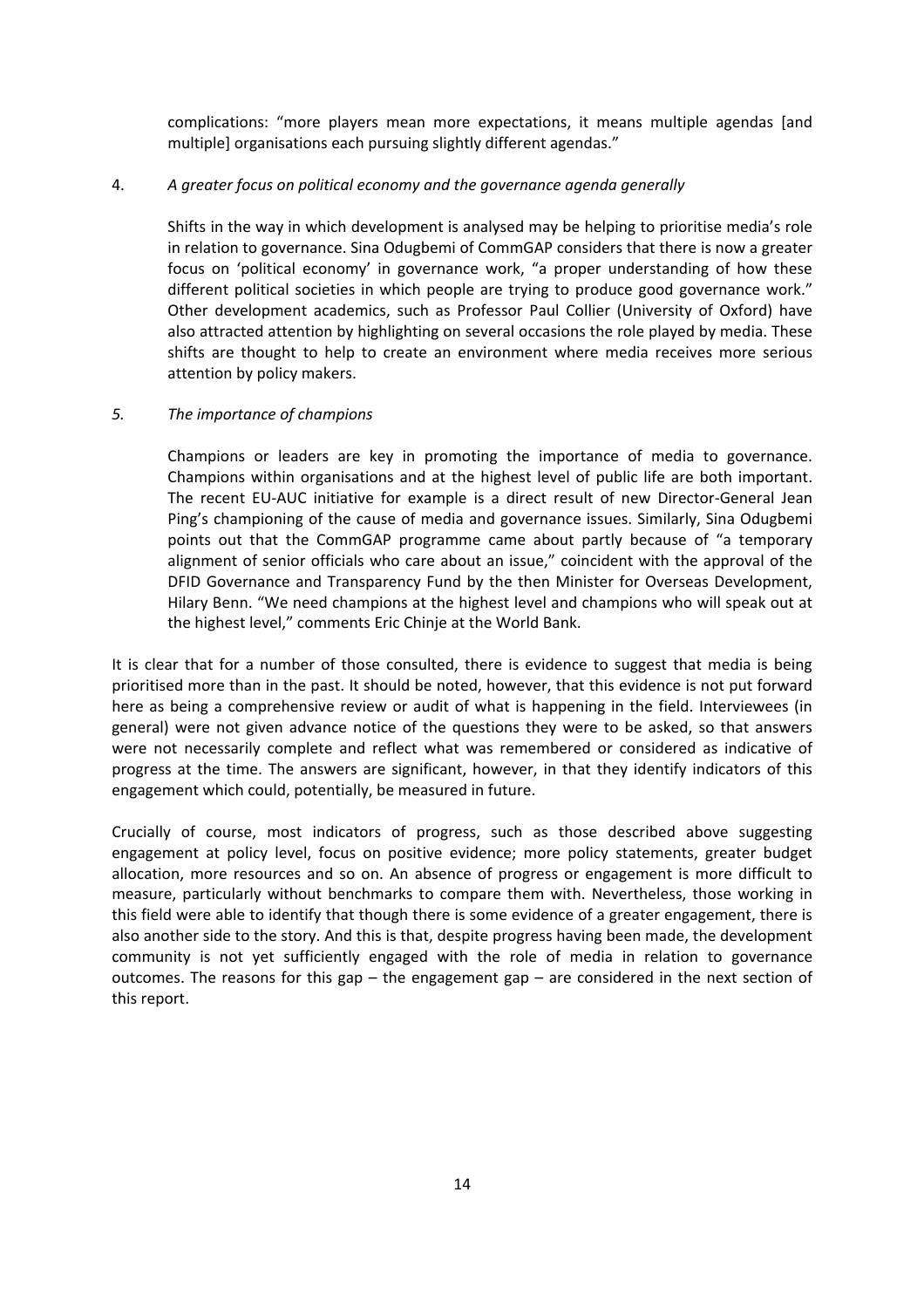#### **II THE ENGAGEMENT GAP**

Media's role in relation to governance is widely seen to be central (if not sufficient on its own) by most of those consulted for this enquiry. Those who did not share this view still considered media to be important, but tended to express greater reservations or scepticism about the role of governance in the development agenda. There is a fairly robust sense, moreover, that media is receiving a greater share of attention – as evidenced by policy statements, initiatives and programmes – than has been the case formerly.

Despite this, there is a strong view that the development community is not yet sufficiently engaged with the role of media in relation to governance outcomes. Sina Odugbemi, Head of the World Bank's CommGAP programme, describes this engagement gap:

*"If you look at the major policy documents at the World Bank, DFID and all the major agencies of USAID – they have major policy documents on governance and democracy and so on – you will find routine acknowledgement that the mass media in a country as an institution is one of the crucial ingredients for obtaining good governance. But that does not necessarily translate into action."*  (Sina Odugbemi, Head, Communication for Governance and Accountability Program (CommGAP), World Bank)

Others share this view:

*"It's one thing to have the general governance policy, but it's important to learn how to translate these lessons both from analysis in countries into practical ways of working with media, or parliament or other actors. There's a gap. The traditional response has been training, but we're learning it's more complex than that. I would imagine it's a challenge for media players to translate these thoughts on governance policy into action."* Ruth Emmerlink, Netherlands Ministry of Foreign Affairs

*"I truly believe that many would recognise that media is important, but … recognising that*  fact is actually asking whether there is a gap, and there has not been sufficient thinking or *sufficient action towards saying 'we've got to take care of the problems of the media.' Yes, media is important, that's just the first step. Many would recognise that media is important … the development community and actually governments do not recognise media as being at the centre of any government process, the gap is still there".* Amadou Mahtar Ba, Director, African Media Initiative

What are the reasons for the 'engagement gap'? Why is media not receiving the policy attention proportionate to its perceived importance? Many of those consulted were able to identify explicitly the reasons which they believed may account for the deficit. Other possible causes were implicit in what was said. For example, the ways in which media is 'dealt with' institutionally in both development agencies and research institutes offer insights into the challenges which agencies have faced in locating and managing media. The key reasons suggested by this analysis  $^2$  are:

The conceptual difficulty

**Example 2**<br><sup>2</sup> Some of these themes echo those identified in a previous analysis, "Towards a Common UN System Approach: Harnessing Communication to Achieve the MDGs", UNDP background paper prepared for 10<sup>th</sup> International Communication for Development Roundtable, February 2007.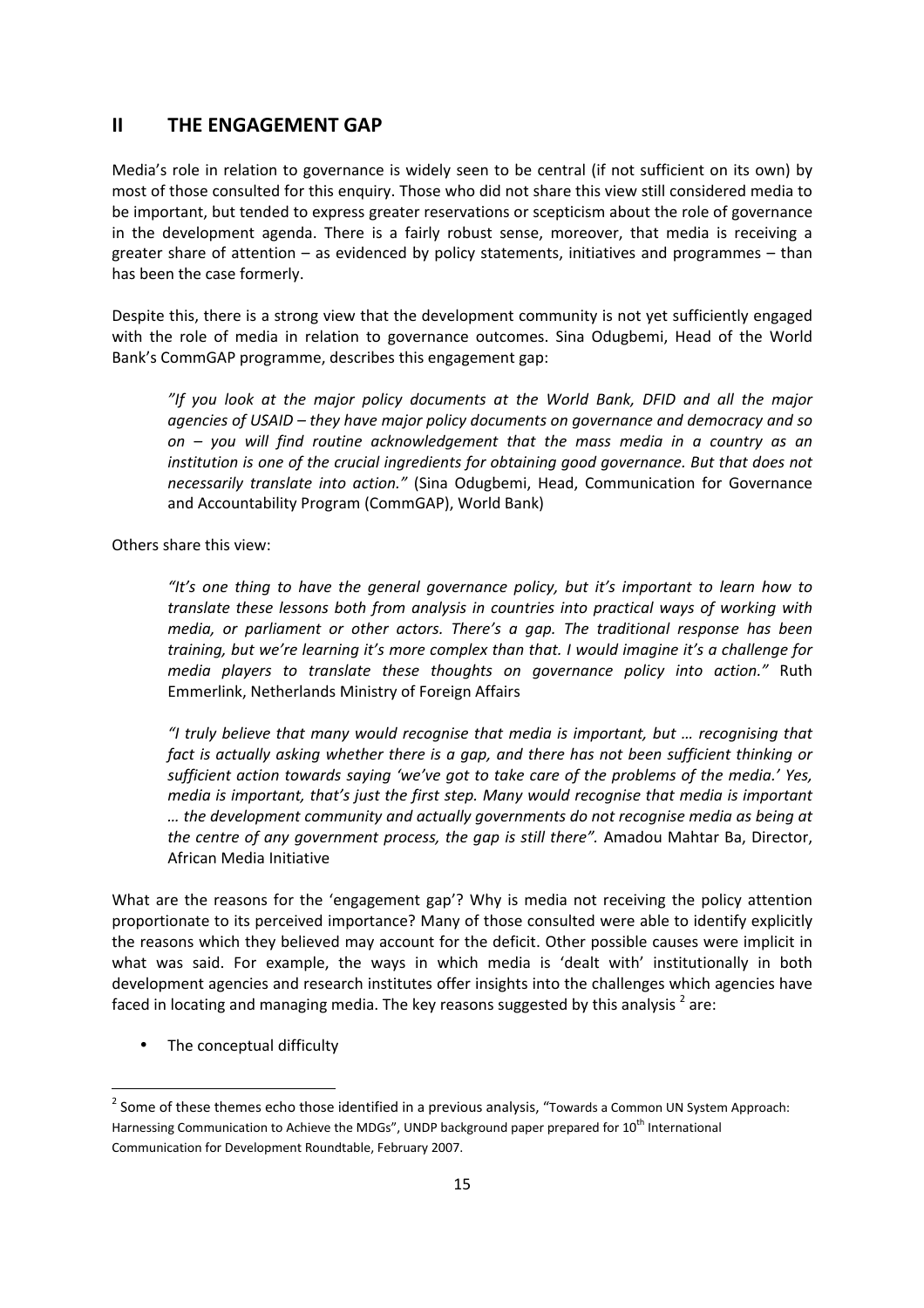- Issues of aid architecture assessment and delivery
- Lack of an institutional home
- Media is perceived as a 'new', 'specialist' or 'niche' area
- Media is not part of the mandate
- Environmental factors
- A lack of serious research

Each of these issues is discussed below.

#### **The conceptual difficulty**

Determining how engaged development actors are with media in relation to governance meets a challenge at the first hurdle - that of definition. While the research questions asked respondents about the importance of developing a free and pluralistic media in relation to governance outcomes, the answers reveal that institutions typically have a less clear cut approach to framing media in relation to governance. It can encompass free speech, freedom of information, access to information, support for institutions and participation in civil society. Media can be part of the drive to create "an enabling environment", for "citizens to express their voice," or to be a "platform for debating issues". In each of these governance‐related goals, media's importance is seen to be crucial. However, the goals themselves overlap. Most imply a media component, but not exclusively so. As a result it is hard for many in the sector to unpick the exact nature of their support to media in relation to governance. For example: "Freedom of expression becomes not only a right in itself, which is important within good government and democracy, but also in terms of securing other rights." (Christina Dahlman, Swedish International Development Cooperation Agency)

The wide-ranging nature of how media development is conceived, particularly in relation to the broader governance agenda, presents an *a priori* challenge, because without a clear definition as to the activities that it encompasses, it will continue to be hard to monitor how engaged agencies are in this area in terms of spend and progress. And without such a definition, there may continue to be a gap between what is said and what is done:

*"In daily governance I think the recognition is there, but the gap between the recognition of the need for media in daily work and development work – in terms of structuring the work of journalists, media, entering into the debate publicly – that's not always related,"* Gordana Jankovic, Media Director, Open Society Institute

#### **Issues of aid architecture – assessment and delivery**

One of the key themes identified to explain a lack of engagement with media is that of the architecture of aid and its delivery. Issues of needs assessment, decentralisation of aid, the demand‐ led nature of many programmes and issues about aid delivery via governments who may have disincentives to prioritise media are all identified as important barriers to full engagement.

• Media can start to lose out at an early stage of many aid programmes in that – because of a lack of trained staff and diagnostic tools  $-$  the role and importance of media is not acknowledged in the Country Needs Assessment.

 "*If they don't have in their diagnostic tools a need to look at the media system then they won't pick it up. Right now, they usually have things in there – when they're looking at Nepal or Zambia to say 'what are the governance challenges here that we should be putting into*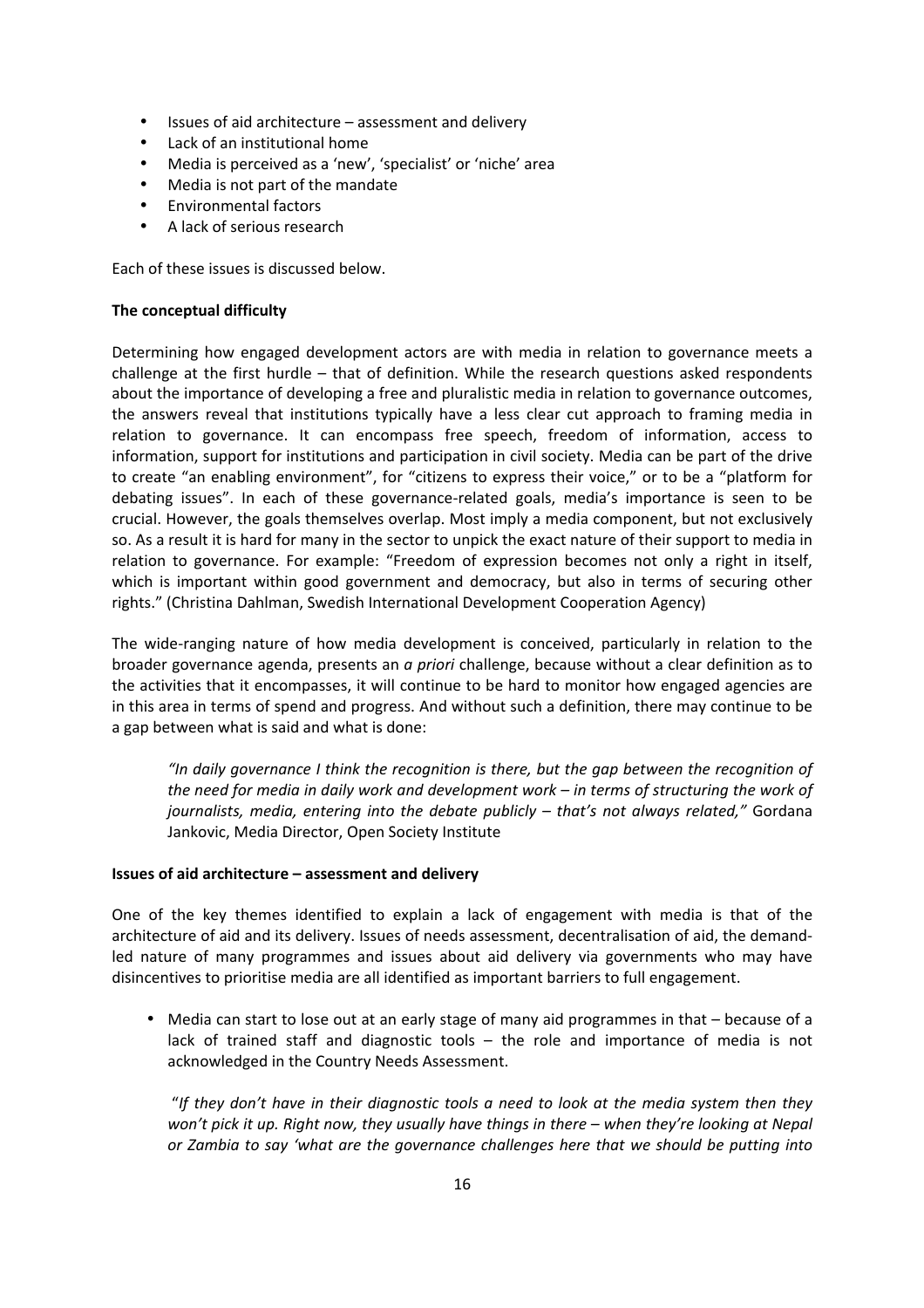*policy dialogue with the partner government?' They're going to be looking at elections, the state of the judiciary, all the institutions like that. But if you look at the typical diagnostic tools that the agencies use, you won't find media in it*." (Sina Odugbemi)

An example might be  $SGACA^3$ , the needs analysis methodology used by the Dutch government to develop its country strategic plans. This instrument – which builds on the Drivers of Change pioneered by DFID – allows analysts to look not just at institutions within a country, but at some of the underlying factors that influence how governance functions in a country. And while Ruth Emmerlink from the Netherlands Ministry of Foreign Affairs recognises that within this "the media is not the only, but a very, very important part of the basic relation between the people in power and the broader population in society" the basic framework methodology does not appear to include media within it. Emmerlink also recognises that it continues to be a challenge to translate the findings from such analyses – which are not published – to policy development as far as the media is concerned:

*"What are the insights that we get from political economy analysis, whether it's our SGACAs or the Drivers of Change DFID used to do … what lessons do we get from there and how do we translate it to policy development - what does it mean for us?"* Ruth Emmerlink, Netherlands Ministry of Foreign Affairs

Mogens Schmidt from UNESCO also comments on the failure of traditional analyses to recognise media:

*"I think there is an issue with UN systems – the political departments in the UN – I think they pay very little attention to media and I think they have a very traditional political science view on what goes on, which then goes to the central parts of the UNDP … they are looking at the core political structure – how do you establish parliament and elections and not so much the enabling environment that media is part of."* Mogens Schmidt, UNESCO

• There is as well a growing tendency for decentralisation, with agency resources allocated in response to demand from the field. In practice, this may lead to a major contradiction between what is stated at policy level and what gets delivered in practice:

*"If … it looks like the major demands are coming in the area of decentralisation, local governments, public administration, justice reform or whatever, then core resources would be allocated to that."* Bjoern Foerde, Director, UNDP Oslo Governance Centre

"*Even now that the World Bank has included a governance strategy which enshrines the idea that we need to support the demand for good governance, and that this demand needs to promote transparency, accountability and participation, and even though this means we can give advice about information legislation, it has to be demanded by clients."* Robert Chase, Demand for Good Governance Focal Point, Social Development Department, World Bank

• Importantly, there is also an issue about the way programmes are delivered; particularly when it is in the form of budget support where aid is delivered through governments  $$ considered to be the prevailing model of aid architecture at the moment. Budget support is likely to result in less aid being delivered to independent media, because – for a variety of reasons – governments may not prioritise this sector. And while this may be because other

 <sup>3</sup> Framework for Strategic Governance and Corruption Analysis (SGACA)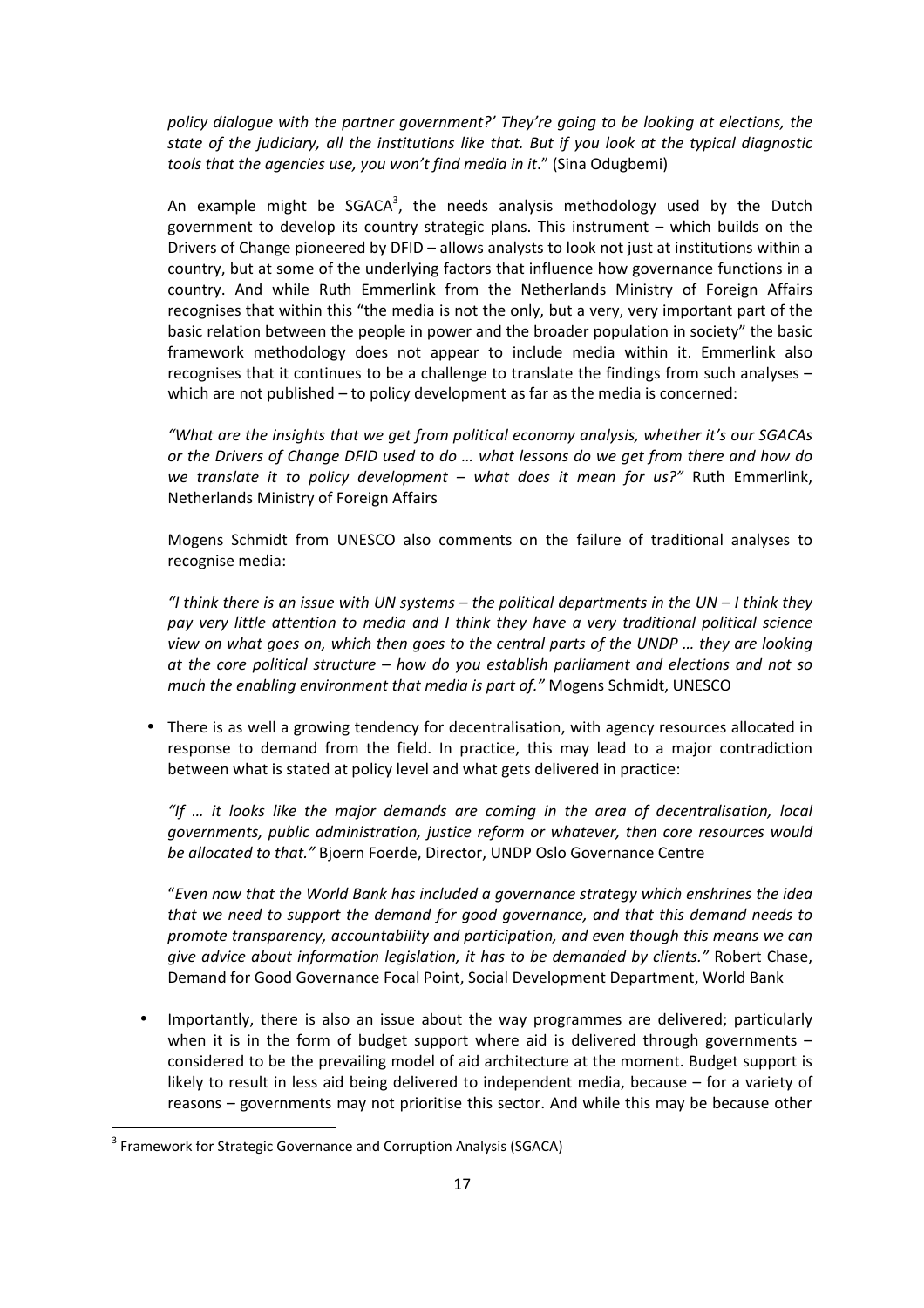areas such as health are legitimately perceived to be more pressing, there is often a degree of discomfort for governments in supporting a medium which may act as critic and interlocutor. The result is that support for media in relation to governance receives less attention than it otherwise might, and this  $-$  according to John Githongo  $-$  is something which is inherently hard for agencies to address:

*"Agencies don't have the internal structure to engage with the media in a way … more fundamentally, their own internal incentive structure doesn't facilitate them being proactive*  when it comes to engaging the media." John Githongo, Former Permanent Secretary for Ethics and Governance, Kenya

• Paul Collier also suggests that donors have not always worked through the implications of this situation as fully as they should:

"*It's in the DNA of agencies to talk directly to ministers. Donors got keen on pushing elections but they didn't push the things that are necessary for elections to work well including the media. So…they'll pay lip service to it, but I don't think they really thought through the full implications of a model in which, instead of them influencing government, it's citizens who influence government and the donors and aid agencies help citizens to be well informed – that's how it should work, but it doesn't really…"* Paul Collier, Director, Centre for the Study of African Economies, University of Oxford

Within the World Bank, the challenge of responding to what governments request is particularly sensitive because – in accordance with its charter – it provides loans based on economic criteria. Governments have few incentives, and many political disincentives, to actively support a sector that is likely to criticise them, inevitably ensuring that what media development work does take place is financed through specific grants. This can mean that the work can be perceived as being less central to the Bank's mainstream activities.

*"Our clients – I use business language for effect – are not always keen for the World Bank to push media. They're not going to borrow money from us to promote free media. That partially explains the difference between what I think of as a high priority in the development business in this realm and the World Bank's relative lack of attention … But then there's this interesting problem that if the World Bank is administering someone else's money, it's not mainstream to what the World Bank does. It's viewed as a boutique sideshow."*  Robert Chase, Demand for Good Governance Focal Point, Social Development Department, World Bank

• There is also a perception that supporting private media is inherently uncomfortable for funders – and ultimately the public. The argument that media is 'just another business' which can be left to develop on its own is another barrier faced by those arguing the case for support for a non‐state actor.

"*It's not that people don't think the media is important, it is that they feel it an inappropriate sector to be a major recipient of public money."* William Orme, Policy Advisor for Independent Media Development, UNDP

So, even while there may be a greater sense of attention on the role of media to governance by policy makers, the realities of an architecture which is strongly focused on delivering aid to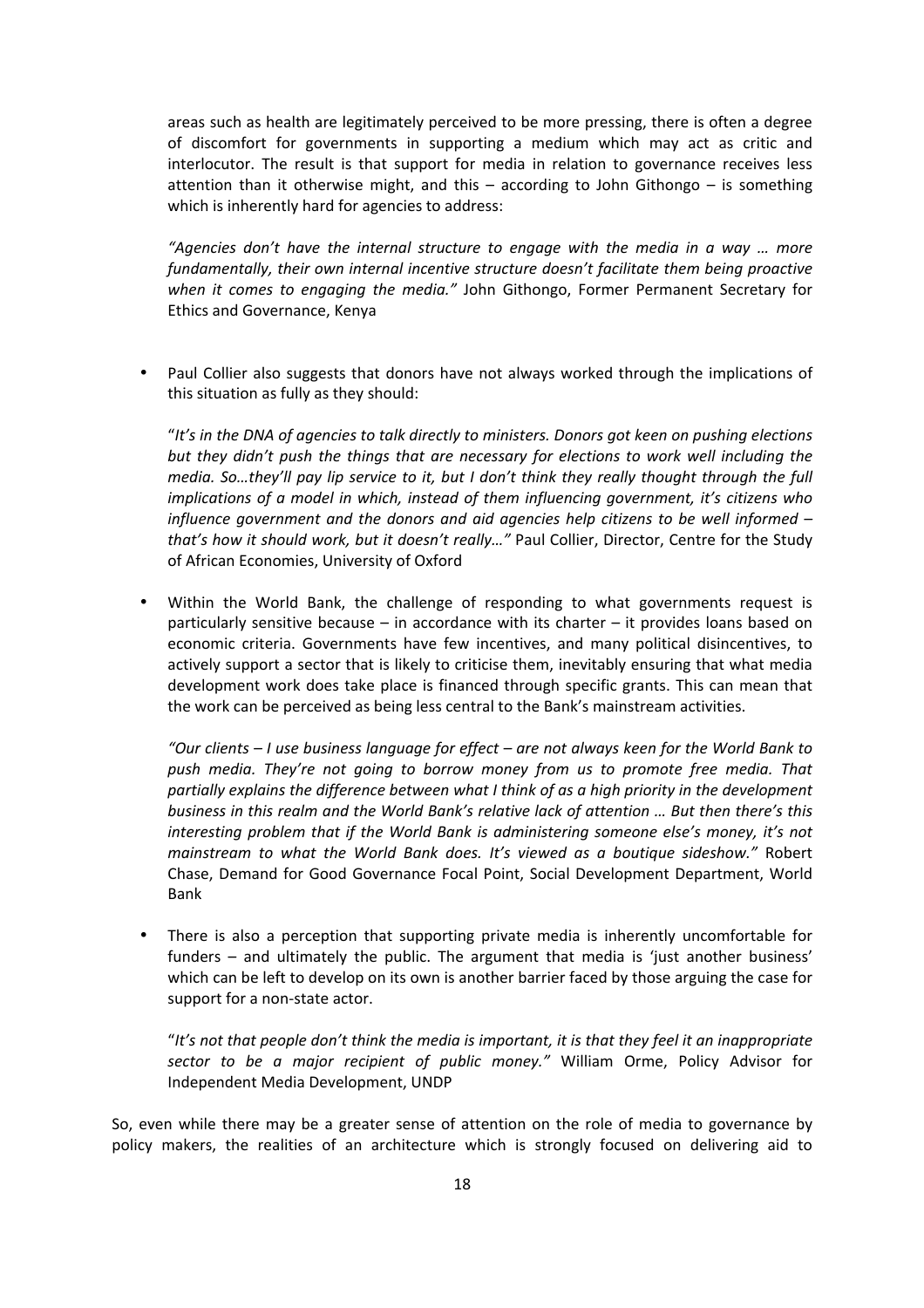governments militates against delivery matching this focus. In practice, many agencies work round this situation by delivering media aid through specialist NGOs: "When it comes to projects promoting the role of media or the organisation of the media, then we can work directly with relevant actors, and we do that in this specific case. So mainly we would look at the funds that are specifically set aside for activities with non-state actors." (Klaus Rudischhauser, EC). The question is whether this approach encourages media to be viewed as separate from rather than integral to the overall governance agenda. At the least this area is one which warrants further examination by agencies in the field.

#### **Lack of an institutional home**

If there are conceptual difficulties in determining what constitutes support for media in relation to governance it is unsurprising that this is reflected within development institutions themselves. Because media is seen as a cross-cutting area, it is often addressed by a number of different work streams. In the past there was a tendency to conflate PR and communications initiatives with media development work, but there seems to have been some effort – noted by the bilaterals – to separate the two areas. These recent organisational reshuffles may suggest a more central role for media in relation to governance, but they also suggest that some level of difficulty about where to locate media – how best to deal with it institutionally – still exists.

• At the time of the interviews, the Swedish International Development Cooperation Agency (SIDA) and the Netherlands Ministry for Foreign Affairs had both recently undergone internal reorganisation, and as a result, the governance-related media workstream had been relocated. At the Netherlands Ministry of Foreign Affairs, for example, media is now addressed both within the Human Rights department and the Good Governance department, while at SIDA, media is located within Human Rights under the Empowerment section. The result in both organisations is a multilayered and apparently complex approach to media in relation to governance:

*"We look at democratisation as a subdivision of democratic principles – the first one is representation, the second one participation, the third one accountability, and the fourth one human rights. For all those aspects of democratisation we see media development as an essential ingredient … we also have a human rights policy which looks from the human rights perspective … and independent media, the right to information, is one of the basic human rights issues promoted from the human rights perspective."*  Ruth Emmerlink, Netherlands Ministry of Foreign Affairs

Adding to the complexity, much aid is delivered via embassies where these departmental separations do not exist, and where money is spent according to priorities defined at country‐level in their multi‐annual plans.

At DFID too, media did not have a clear institutional home for a while, according to Mark Robinson. However, a separation has now been made "between development communications for the promotion of DFID's corporate agenda from communications media and governance work … with the result that I think there's more focus on both." While there is no specific workstream dedicated to media, Robinson's view is that this does not signal a lack of interest and he adds, "We don't have someone who is the point person for decentralisation which is a far, far bigger area of spend than media."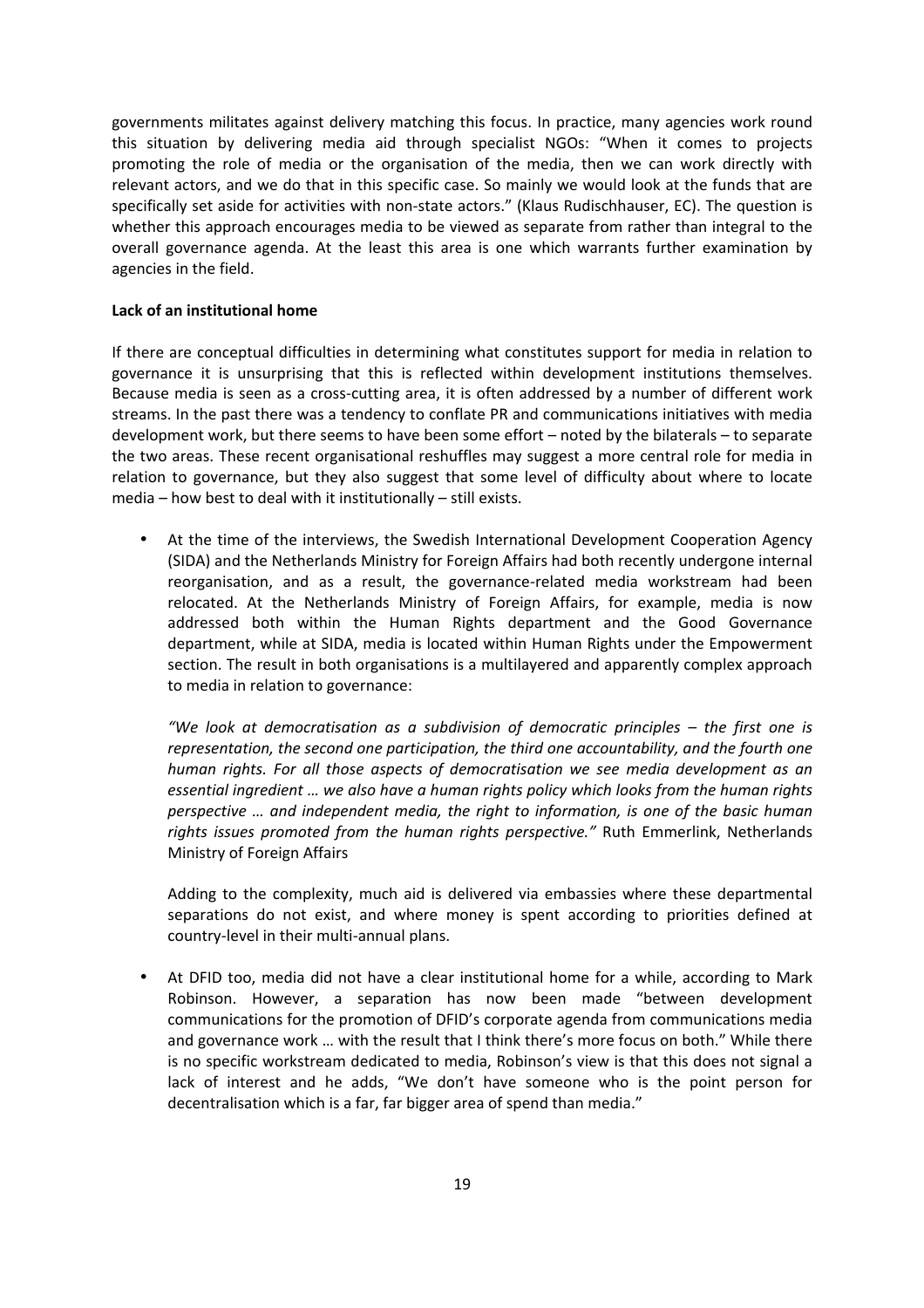• At the Open Society Institute (OSI) Gordana Jankovic comments that "in the past we had more resources and there was more attention to the media, but nowadays since it's very diverse and integrated in many other ways … it's a bit differently structured. The nature of media itself is changing as well, so I'd say that particular element of watchdogging over development work is taken by other civil society structures." While support for these other civil society structures may attract more resources overall, Jankovic adds that arguing the case for media can sometimes be "a struggle within the organisation, our own and others that we're working with."

While organisations such as the OSI will continue to reframe how they deal with media, they retain media specialists who can continue to fight for its prioritisation. Within bilateral and multilaterals the case is different however. It is Jankovic's view that the lack of a person with responsibility for media can impact on those agencies' ability to engage with media and governance issues and lead to a fast turnover of staff, resulting in staff who cannot develop specialist knowledge:

*"With politically governed strategies, the attention is not paid to the human resources, and there is no recognition of the media development sector or media development knowledge, so what you have is extremely quick staffing changes, so you can barely turn around. You invest quite a lot with a person involved in the sector for a while, you point out the dilemmas, you explain why things should be done in certain ways and then the person is gone and you have someone new…look at DFID, look at USAID, look at the government‐run agencies – there's no recognition of the sector there, therefore the changes of the staff are extremely quick."* Gordana Jankovic, Media Director, Open Society Institute

The integration of the media workstream within governance, democracy or human rights departments suggests on the face of it that media is more fully integrated with the mainstream governance agendas of these organisations. That certainly is the view of several of those spoken to, for whom the clear separation of PR and governance-related media activities is a step forward in the right direction. As yet, however, the jury is still out as to whether the organisational restructuring described by these different agencies will result in more effective programmatic engagement in terms of institutional support for media. The potential risk of 'decentralising' media programmes in this way is not unrecognised. For example, SIDA is aiming to actively support those agencies and NGOs who are evaluating the impact of media projects and developing indicators to monitor progress. They also plan to build capacity support within their organisation by recruiting staff who will focus on support for independent media and freedom of expression.

How this plays out not just in SIDA, but across other agencies, will be key. Will media be foregrounded now it is being dealt with under governance or democracy divisions, or will certain aspects, such as access to information, be emphasised in preference to other areas, such as support for independent media? Will the institutional framework support media engagement or will it be for NGOs or media organisations to ensure that media remains central to the governance agenda not just in theory but in practice?

#### **Media perceived as a 'new' and 'specialist' or 'niche' area**

There is still a perception – despite the growing acknowledgment of the key role that media can play in governance – that it is a relatively new area, one which requires specialist and technical knowledge which agencies may not have. This plays out in a number of ways. For example, there is a view that agencies may not have appropriately qualified staff to translate policy into programmes. Supporting media as businesses, improving media laws, and investing in media institutions all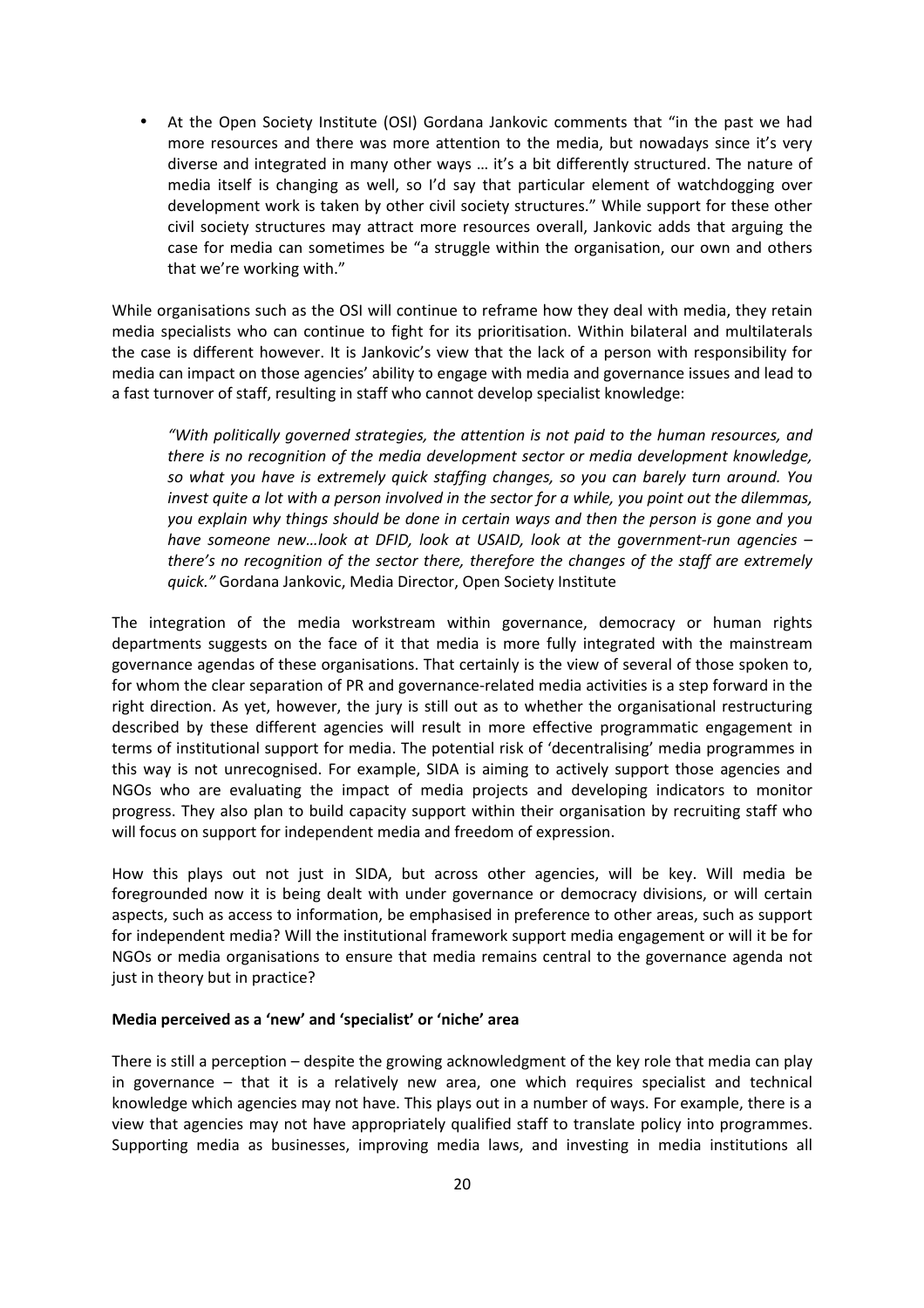involve specialist knowledge which may be perceived to be too different and difficult for agencies to deal with, or outside the area of their core knowledge:

*"I agree with the perception that many people within the development community tend to feel that media is 'someone else's domain'. It appears to them as requiring technical knowledge that they do not have and which they assume someone else has."*  Thomas Carothers, Carnegie Endowment for International Peace

*"The big phenomenon in Africa at the moment is FM radio stations….radio is the single most important point I think. I don't know whether the agencies are working up to that, but probably not. There's a big age divide here – the agencies are run by people who aren't young enough to have this in their DNA as it were."* Paul Collier, Director, Centre for the Study of African Economies, University of Oxford

• Media may be – within development agencies – something of a cul‐de‐sac. Though this may not be a key reason for the engagement gap, it offers an alternative view on what might need to change.

*"I think that it's not a development hot spot – it's not where all the development people want to be. They want to be in health, they want to be in education, they want to be in infrastructure, because those are the big ticket items. I think people in their own hearts and minds know it's important but they will not focus on it because it does not give you bang for your buck in terms of helping your career to progress. Helping to support the media, you will get promoted a lot more slowly than someone who is building roads…"* John Githongo, Former Permanent Secretary for Ethics and Governance, Kenya

These issues may be exacerbated where media's institutional home is spread across a number of departments, or dealt with by those without a close interest or knowledge of the area.

#### **Media is not part of the mandate**

A key reason why media is not prioritised is that it may not be  $-$  or is not perceived to be  $-$  part of the organisation's mandate; for example, UNDP does not have a 'normative role' in relation to free press and free expression, which UNESCO and the UN Commission on Human Rights (UNCHR) does. Similarly, at the World Bank, its institutional raison d'être reflected in its Articles of Agreement is to make lending decisions based on economic criteria. "Efforts to promote media, free and fair media, and some rights-based approaches that talk about the rights of information are viewed as, if not directly opposed to the World Bank's articles, then at least in a grey border area, where the World Bank gets nervous about working this realm" says Robert Chase at the World Bank.

• Mark Robinson of DFID observes that – despite some hard lobbying from media players in the field for media to be made a special case – DFID is "not an organisation that does media and governance work, we're an organisation that does work on state capability and accountability and we would frame our media work through that lens." In addition, he considers that  $-$  following the Paris Declaration  $-$  there is a need for donor agencies to harmonise their work, and ensure there is not duplication. This view was also expressed by the EC. Avoiding duplication is clearly an important goal particularly as there have been criticisms of uncoordinated approaches to strategic development programmes in the past. Robinson continues, "We shouldn't expect all donors to devote equal attention. Donors have to specialise and should." Whether this happens and the impact it has on the degree of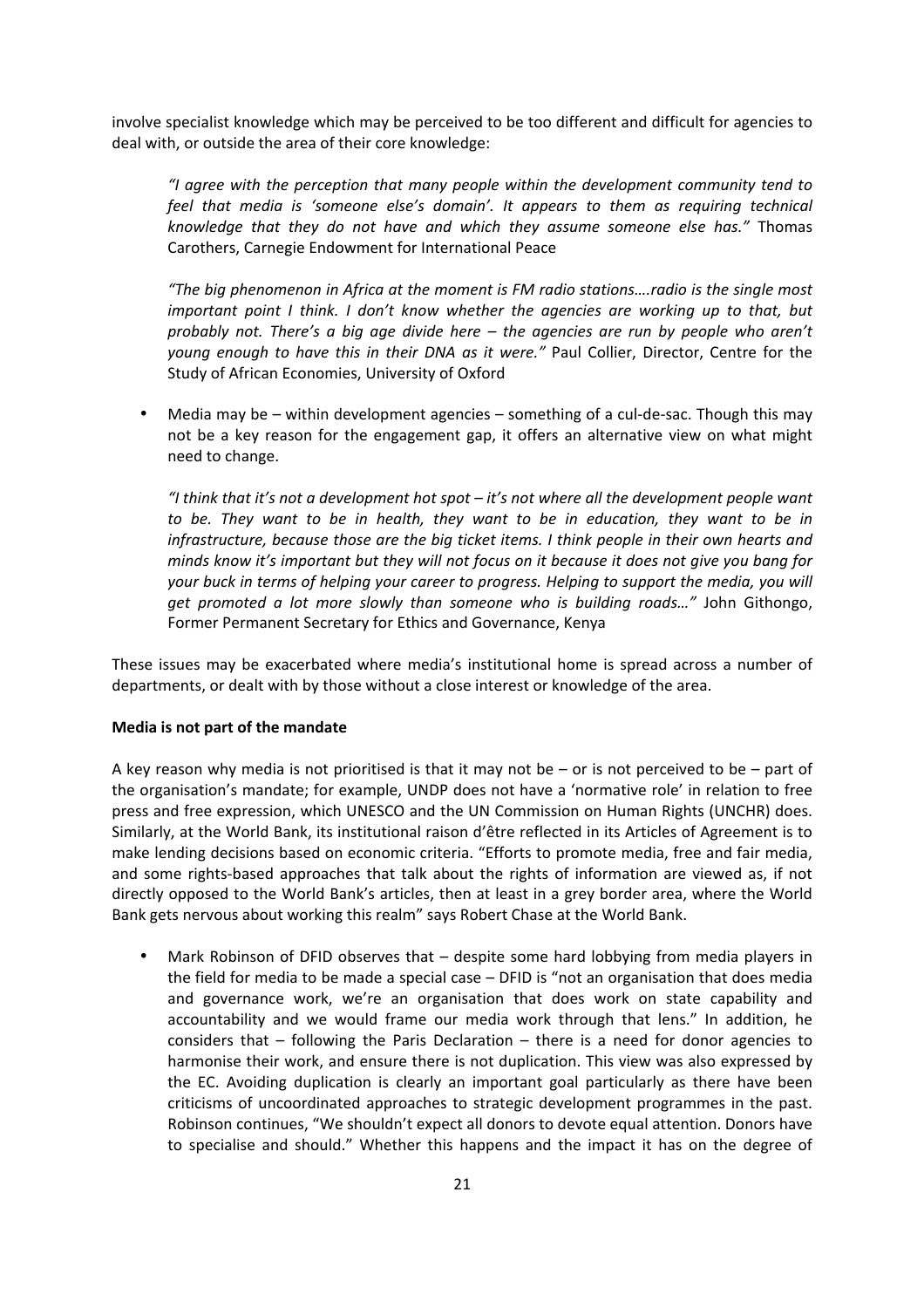attention paid to media in relation to governance will be an indicator of engagement in the future.

• Media – and governance generally – are also, it is argued, not even part of the Millennium Development Goals. According to Klaus Rudischhauser of the EC:

"*Don't forget that the over‐riding objective of development policy is to reach the Millennium Development Goals which don't really cover governance. So right now, it's clear that the attention is on providing access to health services, access to water and so on and in a way governance is only now getting increased attention, and in that same process, media is getting increased attention, obviously always in competition with the very strong priorities – so it's a question also to shift a little bit in the programming process the priorities."* Klaus Rudischhauser, Director DG for Development, European Commission

There are some apparent contradictions here. Media does increasingly appear to be recognised as fundamental to governance and in some instances this has been reflected in policy statements. But organisations may take a long time to reflect this change, especially if they perceive their overall mission or mandate to be in another direction. As Eric Chinje points out "Corruption was a word which could not be mentioned in the World Bank until the then President, Mr. Wolfensohn started talking about it publicly." Once he did, "we became a bank occupied with governance." If media is not acknowledged at a top level, the argument that it is not part of the mandate will remain.

While an organisation's mandate may appear to be straightforward and unambiguous, there are clear signals here that the reverse is the case. Mandates can and have changed when leaders want them to. At least some of the confusion surrounding media's role appears to stem from the conceptual difficulties mentioned earlier. 'Free speech' or 'access to information' can be recognised as key at policy level because they are suitably vague and overlapping terms, but translating these concepts into programmatic support for media is a more challenging and longer-term process for institutions.

#### **Environmental factors**

Development does not take place in a vacuum. A range of environmental factors affect and are likely to affect the way that the development community engages with media.

- The rapidly changing media environment itself may have a particular impact on programmes supporting media. There is a feeling that the widespread democratisation of media  $-$  the advent of blogs, mobile phones and the subsequent growth of 'citizen journalism' – has to some degree made a support programme for media less important than it was. "I have arguments as to whether we should exist any longer! The argument is that citizen journalism is taking over." (Gordana Jankovic, Media Director, Open Society Institute). However, new media can also provide a platform for support which bypasses official channels and Mark Koenig of USAID points out that the internet or international radio waves can provide new opportunities in this respect.
- The current global financial crisis may have an impact on the development world generally, although it is not clear how this will play out in relation to media: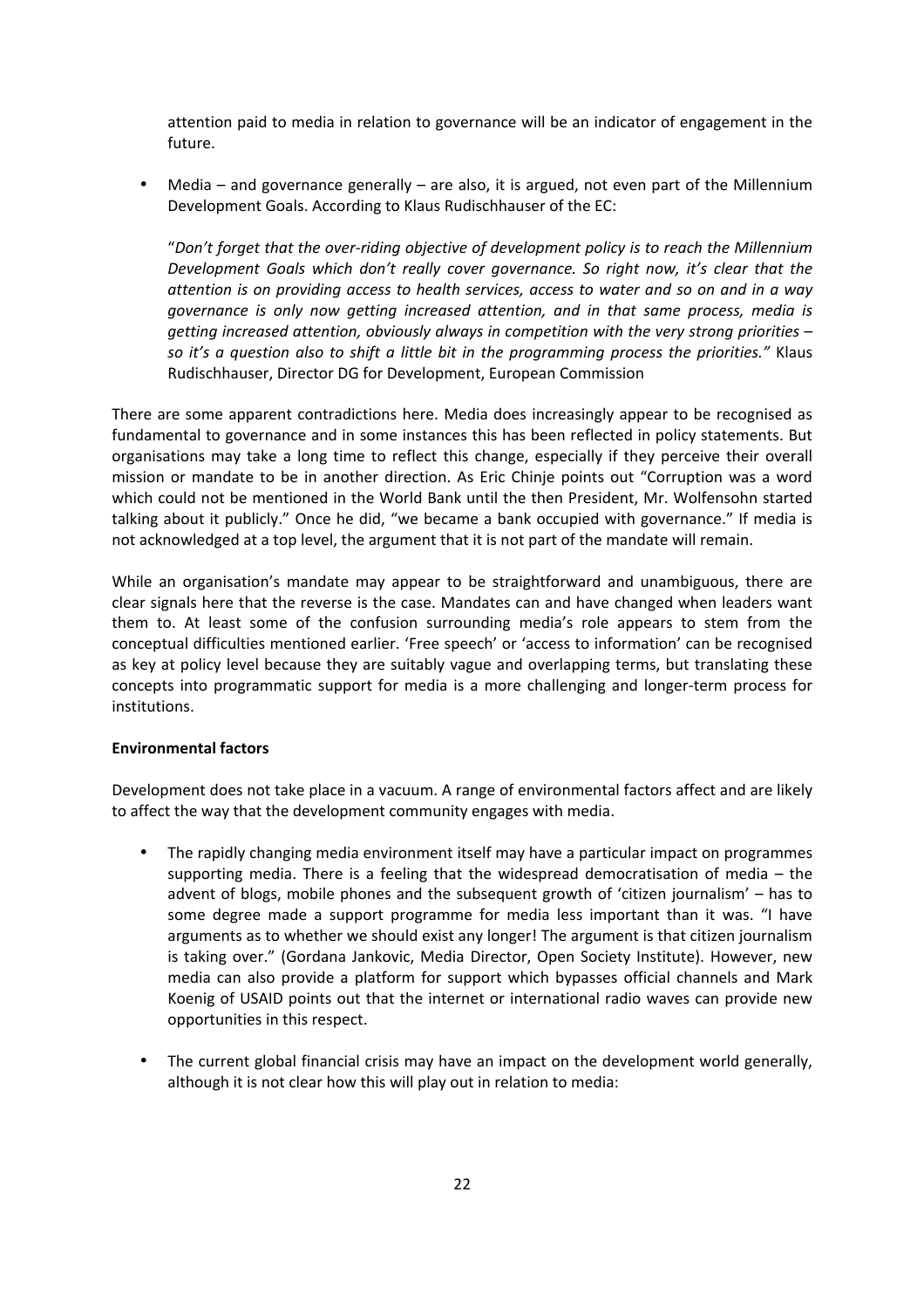"*The whole media environment is collapsing financially – here [in the US] it is in total crisis…the whole environment is going to change"*  Marguerite H Sullivan, Senior Director, Center for International Media Assistance (CIMA), National Endowment for Democracy

*"It's hard to predict whether – with the economy right now – what the future will bring. I have the impression that there's more interest in media, but whether that will be reflected in budgets I don't know.*" Mark Koenig, Senior Advisor for Independent Media Development, USAID

The importance ascribed to media may have shifted as prioritisation given to freedom of expression takes a back seat in the context of the post 9/11 world and with current concerns about terrorism and security. This point is emphasised by Mogens Schmidt at UNESCO:

*"Right now the media is a contested field especially for western countries, due to this unfortunate polarisation on media when it comes to this discussion between the Islamic world and what is called the west and I know that puts some restrictions on western donors in their quest to get into this area. So they're trying to work on governance from other angles, downplaying the role that media plays a bit … this is particularly relevant in African countries and Asian countries where there is a large Muslim population."* Mogens Schmidt, Deputy Assistant Director General for Communication and Information; Director, Division of Freedom of Expression, UNESCO

These ideas were not dominant in the overall discussions but are important because they help illustrate how media's role is perceived as increasingly complex and difficult to determine and potentially driven more off centre by events in the wider world.

#### **A lack of serious research**

A lack of research is sometimes cited by policy makers as a reason for under‐strategic engagement, although some of the other issues mentioned above are equally if not more important reasons for the engagement gap. Nevertheless, there is widespread agreement that there is a need for research, particularly to enable policy makers to understand more about the contributions which media can make in relation to governance and  $-$  more importantly for some  $-$  to allow them to draw lessons from previous media interventions. The question of research is dealt with in some detail in the following section.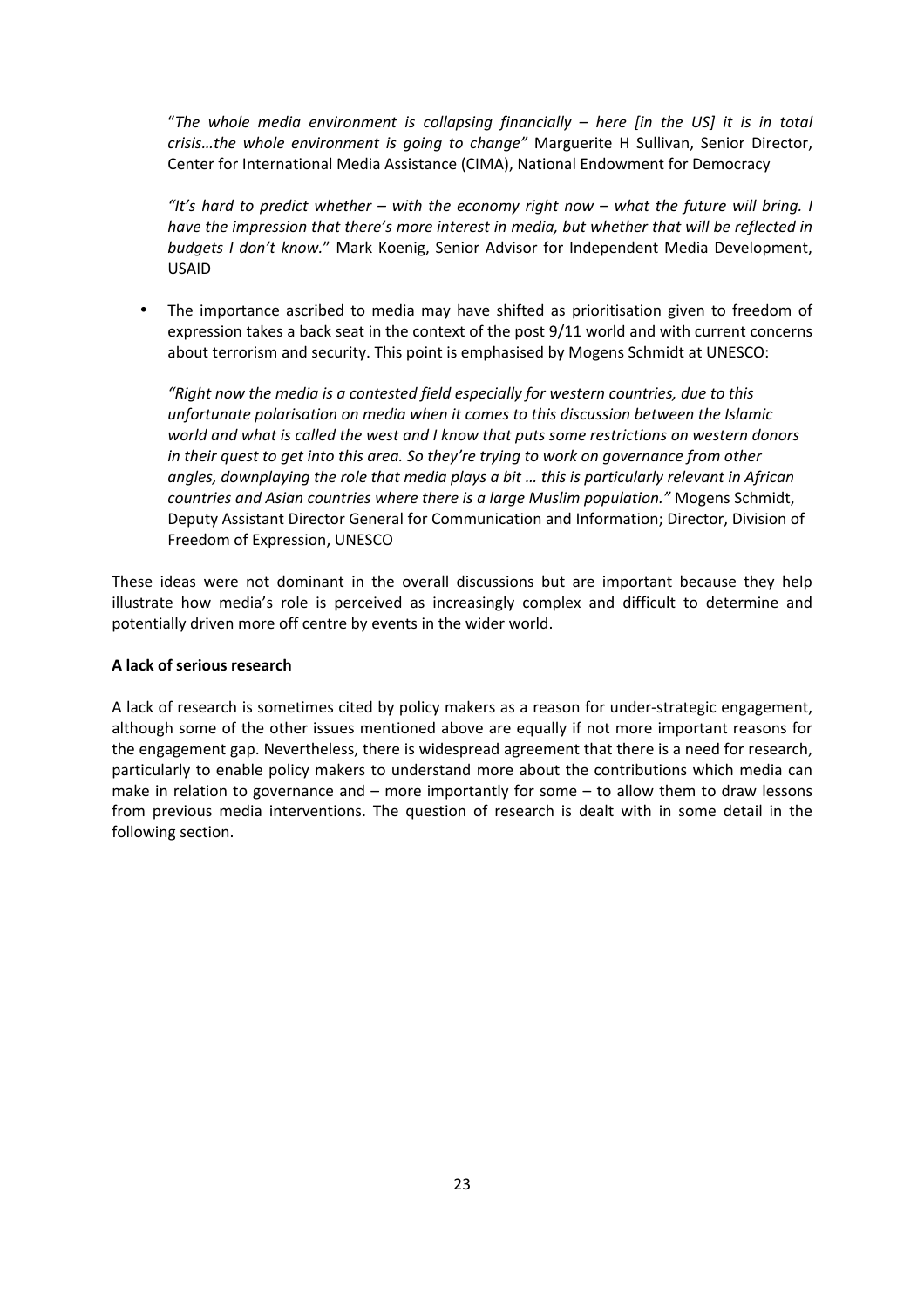#### **III THE STATE OF RESEARCH**

The aim of this section of the report is to understand current views of the state and status of research into media in relation to governance. How well researched and debated is the field currently? Is significant research being undertaken and if so, what are the key pieces that have influenced the policy debates? What, if any, are the constraints limiting research or its dissemination?

#### **What is the status of research in relation to media and governance?**

This enquiry found that the status of research has improved over the last few years, but is still receiving insufficient attention.

#### *An under‐researched area, though improving*

There is a fairly widespread (though not universal) belief among this audience that media and its contribution to governance is under‐researched. Both academics and policy makers believe there are gaps in the research literature, although some claim simply not to be aware of what is out there which perhaps is revealing in itself. Development academics – though not working directly in media development – agreed that little serious research in the area comes their way, and some policy makers agree with this diagnosis. Others – for example, Sina Odugbemi at CommGAP, or Habiba Mejri-Cheikh from the African Union Commission – believe the debate has been well addressed, even though there is a 'way to go'.

*"There is very little concrete and empirical evidence on the role of media, despite the fact that there is a standard assumption of the importance of non‐state and civil society actors and … in any policy document you will see passing reference to the media."* John Gaventa, Director, Centre for Citizenship, Participation and Accountability, Institute of Development Studies, University of Sussex

*"The role of media is relatively under‐researched compared with other dimensions of governance and discourse,"*  John Young, Director of Programmes, Research and Policy Development Group, Overseas Development Institute

*"In mainstream development, [there is] not very much [research] as far as I know…"* Mushtaq Khan, Professor of Economics, School of Oriental and African Studies, London University

*"The debate has been ongoing for several years and is well addressed."* Habiba Mejri‐Cheikh, Spokesperson, Head of Communication and Information, African Union Commission

*"The interest in the World Bank stimulated academia in the US to look into this. Here it's usually in the area of media, communications and governance, but it's not yet on the agenda of development work, or the development agenda in academic circles. It's not necessarily focusing on the media element still."* Gordana Jankovic, Media Director, Open Society Institute

#### *Insufficiently compelling or comprehensive*

• The nature of the research that exists in the area of media's contribution to governance is thought to be insufficiently compelling, or simply not sufficiently focused on the issues: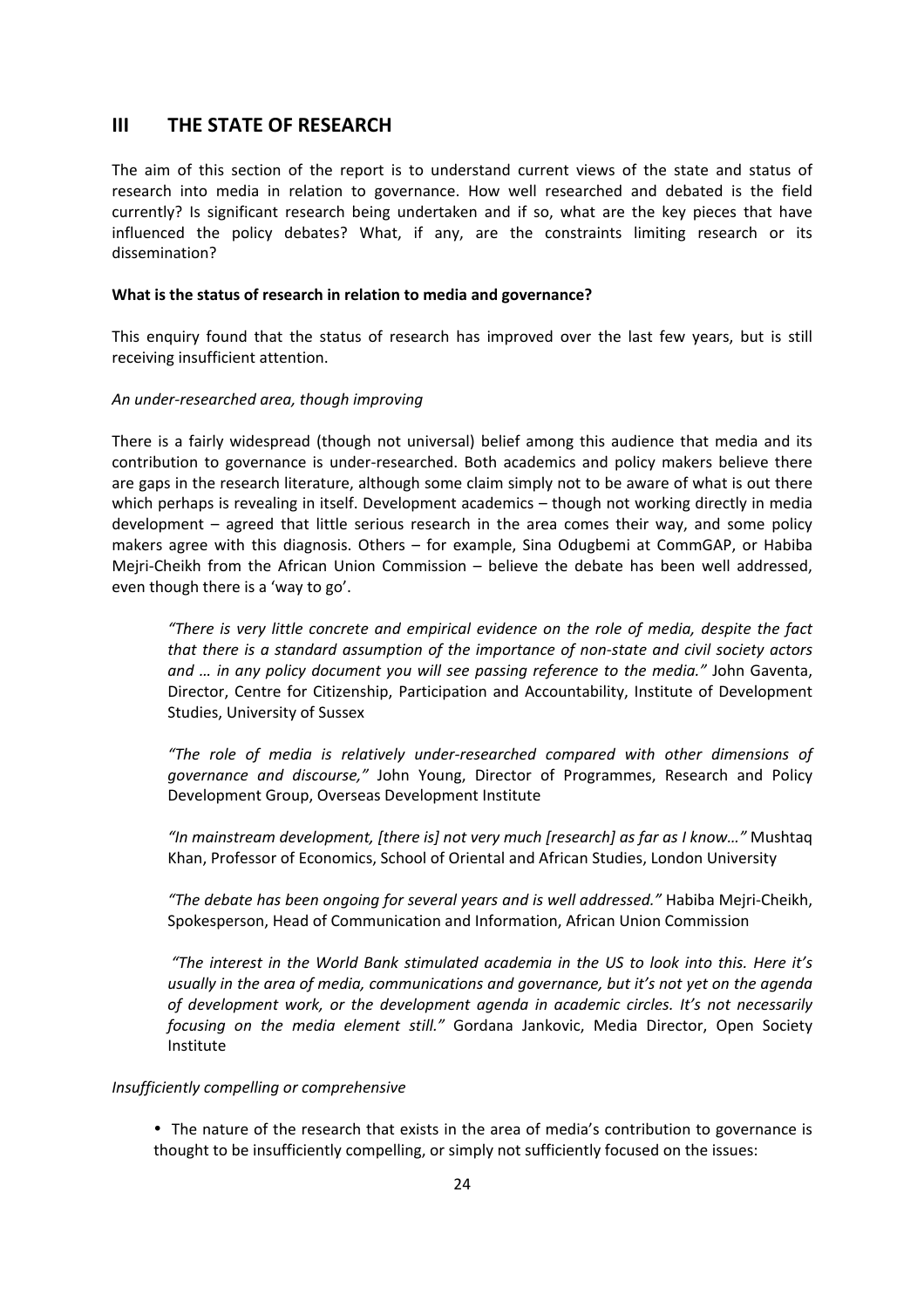- ‐ Much media research is too often focused on a single aspect, such as its value as a medium for messaging (for example in a health campaign) rather than its broader contribution to governance
- Research can be too anecdotal or case-specific for lessons to be drawn and applied to other situations – not enough comparative research
- ‐ There is a lack of holistic research which analyses the role of media within societies and its contribution to the development process
- For most, the case has already been made as far as media's role in governance is concerned: "the role media plays for democracy as a whole and for the development of society is uncontested here" (Klaus Rudischhauser, EC). What is thought to be lacking now is evidence which demonstrates not whether, but how this can be achieved:

*"There is a need for more debate in this area. Research tends to be ad hoc, issue based. Media is not just one issue, we're talking about an enabling environment that demands attention to a lot of aspects – not just journalism training, not just content." Christina Dahlman, Swedish International Development Cooperation Agency*

*"It is weak – there's no systematic or comparative research providing insights of the value of media initiatives for governance."* Mark Robinson, Head of Profession Governance & Conflict, and Acting Head, Governance and Social Development in the Policy Research Division, DFID

*"Yes we do know that there's a positive correlation [between governance and development] but we don't know enough exactly about the nature and the quality of the correlations and we don't necessarily have a good enough baseline to monitor progress or redress in the area*  of media development on the governance area..." Bjoern Foerde, Director, UNDP Oslo Governance Centre

*"I haven't seen a lot of good studies that look at what role newspapers, TV and others play in relationship to social movements and citizen movements who are trying to create more effective and responsive states – what role they play and under what conditions, and how those alliances are built, who controls them, and all those things. It may be there, but I haven't seen it."*  John Young, Director of Programmes, Research and Policy Development Group, Overseas Development Institute

There is a perception then, that while some progress has been made in the last few years, there is still a need for more evidence in the form of comparative analysis, tracking studies and evaluation of the impact which interventions have had.

#### **What are the key pieces of research/debates?**

Interviewees were asked if they were aware of any significant or impactful research documents, publications or events which had impacted on policy or been important in moving media up the development agenda. The focus was not on media research specifically but on governance‐related work which included a focus on media's role; the aim to understand what development actors consider significant in the field and to learn why. It should be mentioned that most interviewees did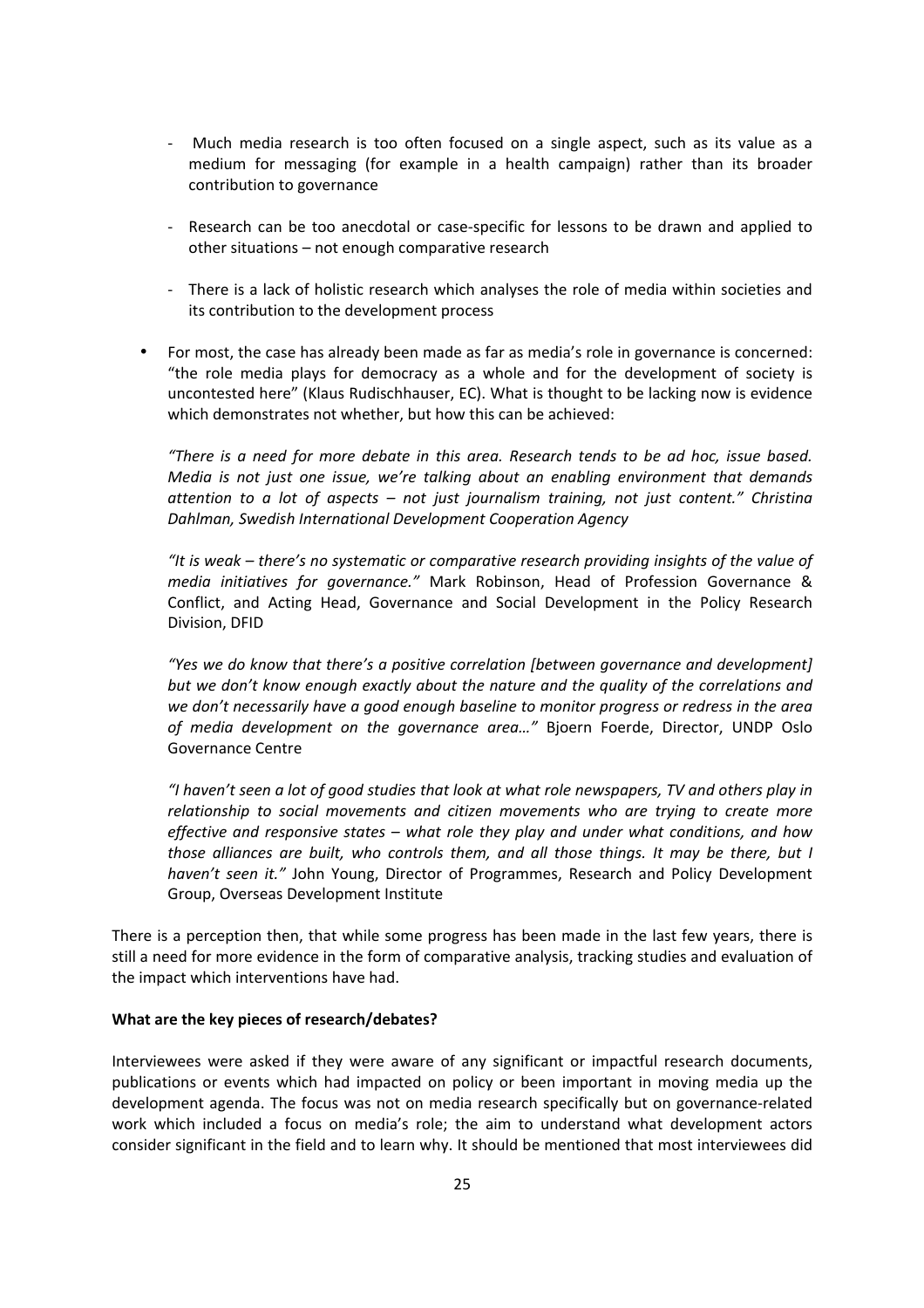not have forewarning of the question and therefore their answers are spontaneous rather than considered. A full list of pieces referenced is included in the appendix. Interpreting what was and what was not mentioned presents a particular challenge without framing the answers in the context of a literature review – which was not the intention – and runs the danger of drawing too many inferences about what was mentioned or not mentioned. Nevertheless, a few broad observations can be made:

• Notably, there were multiple mentions of indicators as having contributed usefully to the field. For example, the IREX Sustainability Index was mentioned several times as being important, as were the World Bank Governance Indicators and the work done by Andrew Puddephatt on Media Development Indicators for UNESCO. This focus on indicators underlines the appetite for measuring progress and for comparative work which is thought to be a key requirement by funders in terms of understanding the impact of their investments over time.

*"IREX's work on the Media Sustainability Index is really compelling and interesting and is some kind of hard data – it starts to give us an idea of what sorts of investments are working. We don't know how they're working, but ... it's a great tool, it will leverage future*  research that will ask more difficult questions." Vanessa Mazal, Program Officer, Gates Foundation

- A number of other research reports mentioned as having shifted forward the debate were produced several years ago – the World Bank Development Report of 2002 and USAID's policy paper on media of ten years ago were both cited, for example. Clearly these documents were key to catalysing increased attention given to media in the governance agenda. However, it could also suggest that there has been a lack of weighty or serious research – or research which has received high visibility – which has impacted the debate since that time.
- A wide range of other documents were mentioned as being significant, as well as the contributions made by organisations including the BBC World Service Trust, The Center for International Media Assistance (CIMA), the Communication for Governance and Accountability Program (CommGAP), the World Bank, Freedom House and Panos. Many of these organisations are praised individually but there are some reservations as well about the work which has been done. Vanessa Mazal from the Gates Foundation: "I think to date it's all been very contextual and localised. So I don't think that there have been a very substantial investment in really understanding the role that media plays in governance."
- For some, it is the fora or conferences which have had most impact most recently, the Media and Development Forum in Ouagadougou and the World Press Freedom Day established by UNESCO in 1993.

Overall, most of the responses gave the impression that there was a significant body of work which is currently impacting on the debate. Moreover, development academics – who might be assumed to be more up-to-date with at least the academic literature – claimed that they were not fully aware of what is out in the field. Given their prominence in the development field this was somewhat surprising. It could suggest a fairly narrow focus on what is directly relevant to governance or development, or simply be academic caution about straying into territory that is not familiar. In either case, it does underline a view that the research which has been carried out is too anecdotal in nature, not sufficiently weighty or that it may not have widely disseminated enough.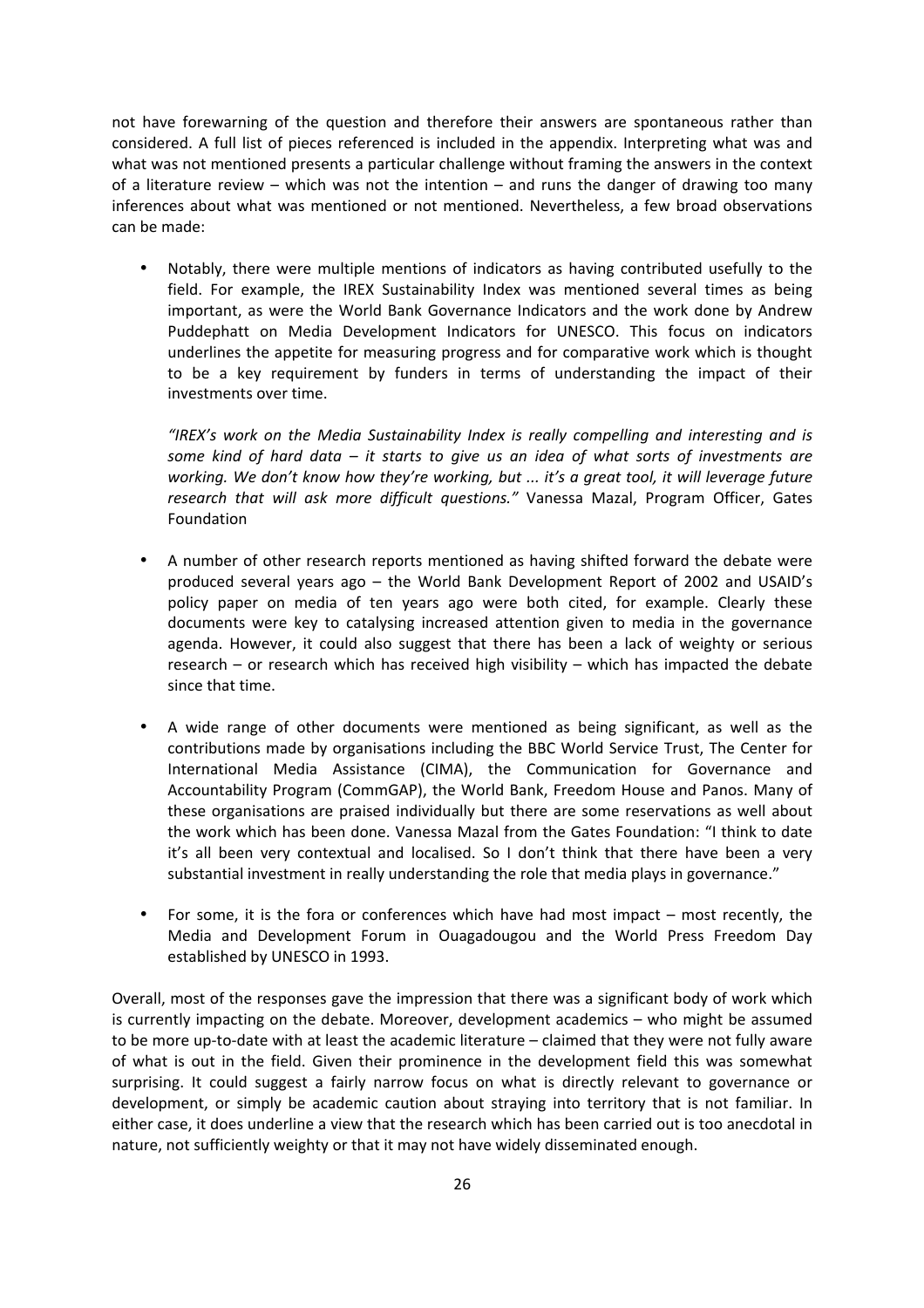#### **What is holding back research on media and governance?**

Perhaps more significantly, there is a perception that research on media and governance is constrained by a number of factors. Most commonly mentioned is the difficulty of undertaking media research – of framing the research in a useful and manageable way. In addition, there are a range of systemic barriers to research resulting from – amongst other issues – funding models and skills shortages. These issues are examined in more detail below:

*The nature of media – and the rapidly changing environment it operates in – makes research especially hard to undertake*

There is a widespread acknowledgement that media is particularly challenging for researchers. Research into other issues – for example, the effect of legislative developments on governance – is easier to frame and execute. Media's impact on an environment is more multilayered and complex than some other aspects of governance, moreover, and this is exacerbated in today's rapidly changing landscape, with its explosion of media including FM radio, digital media, mobile phones and blogs.

*"I would say it's easier to do institutional research because it's more tangible and people have a harder time trying to decide what good research would be, particularly because media has diffused because of the spread of alternative media … it's quite hard to trace this stuff, it's quite complex."* Thomas Carothers, Carnegie Endowment for International Peace

*"One of the challenges in looking at the role of communication in development generally, not just the media element of it, is how to measure the impact of that aspect of the work, and I think that's part of the problem."* John Young, Director of Programmes, Research and Policy Development Group, Overseas Development Institute

It is not just the framing but the analysis of media research which is challenging. Indicators which have been developed by organisations (For example IREX, Freedom House, The World Bank) are seen to be an important contribution to media and governance research, but while these can provide useful measures, they are often administered by social and political scientists with – according to William Orme – an insufficiently deep knowledge of media.

*"Take indices of perceived freedom – they'll take things like media penetration which is transposed with literacy and technology and plurality of voices – that's good and there are a lot of factors that can be measured. Analytically minded journalists will find that even in countries which have an apparently dense and rich media environment, it can seem timid and cautious. It's not challenging the established order. There's other countries where the press is more combative, though it may not have the same degree of professionalism – hard to quantify but you can certainly analyse and describe it*!" William Orme, Policy Advisor for Independent Media Development, UNDP

#### *Difficulties of attracting funders and partners for research*

A number of policy makers and academics consider that research into media and governance simply has not attracted serious funding. This is not a universal view, however, and there are some indicators of change in this respect.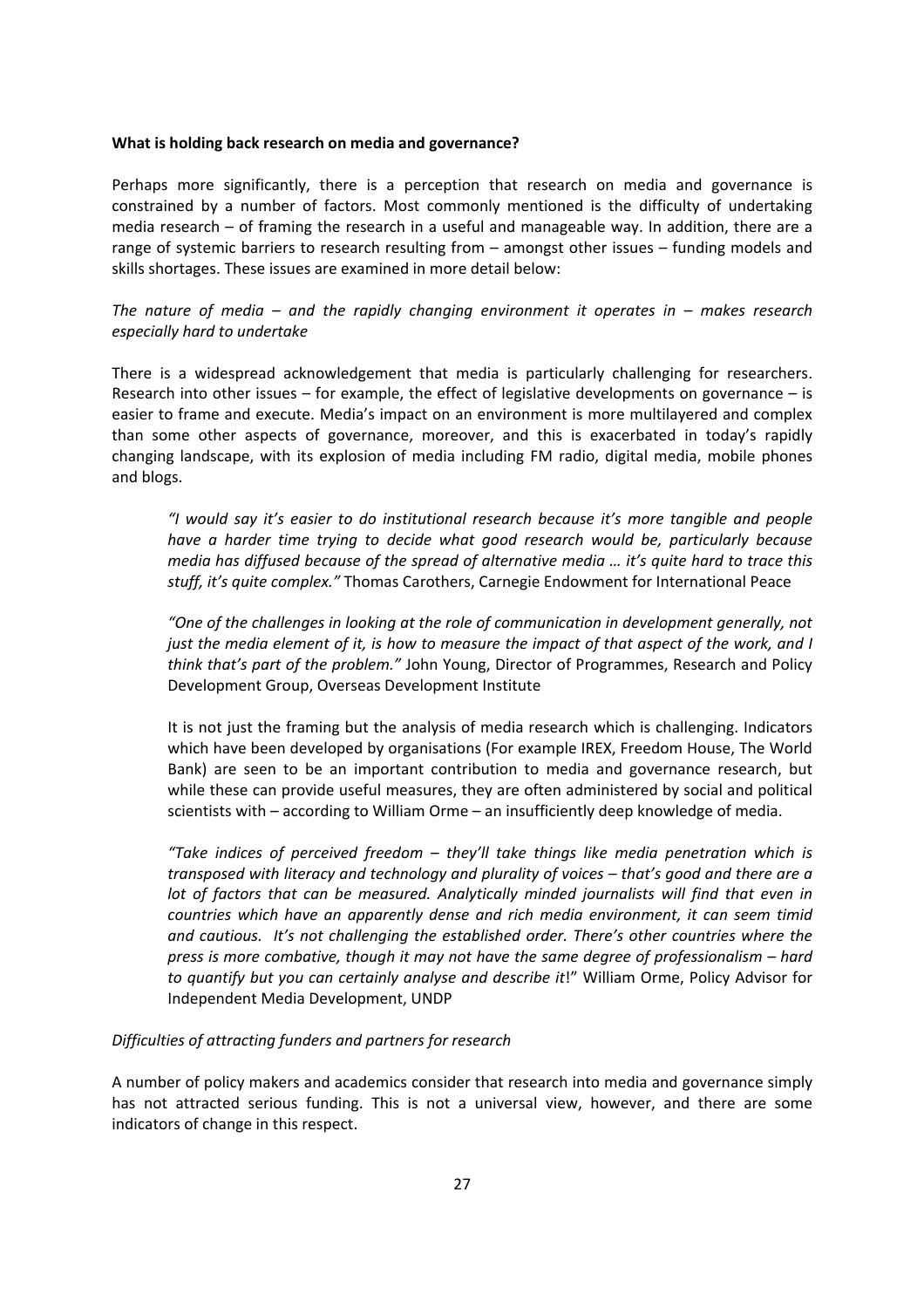- John Gaventa from the Institute of Development Studies notes that "There has simply not been emphasis from DFID and other donors in the development field on the study of media in the democratisation process." He points out, however, that ODI is now starting a programme funded by the Governance and Transparency Fund looking at interactions between civil societies and media and governments in a number of African countries, which suggests that things are moving.
- At DFID, Mark Robinson agrees that resources have possibly been lacking in this area. Apart from the Transparency and Governance Fund which his organisation is administering, he does point out that there are other opportunities: "For example, we have a responsive research window with the ESRC to which it's perfectly possible for a media and governance group to link up with research organisations and submit a bid for funding…"
- From the Gates Foundation, Vanessa Mazal comments that it can be problematic finding partners for some research projects – "I think everybody says, 'Oh, that's a great idea', but we have struggled to find some financial partners at this point".
- With a different perspective, Mushtaq Khan at SOAS considers that funding may be hard to find when it questions the fundamental notions that "motherhood and apple pie must go together, development and governance must go together, a free media and open democracies and lots of competition must go together with market competition which must be good for the economy which must be good for development."

#### *A lack of researchers in the field*

Another constraint on research is the perceived lack of specialist researchers in the field. This may be due to a lack of interest on behalf of researchers, a lack of focus on the area within graduate studies or simply because media development research is a relatively new area.

- John Gaventa from the Institute of Development Studies points out that out of one hundred researchers in his organisation, he is not aware of any who have come from a media studies background as a field of study – "they're usually economists or sociologists or anthropologists who probably did a course of media." A sign of change is that a researcher has just been appointed at IDS to work on media communication.
- Mark Robinson at DFID similarly comments that he is not aware of many prominent researchers working in this area - "Probably there's a very deep knowledge gap and disciplinary gap here", while Gordana Jankovic of OSI believes that there is a lack of focus on the subject in university curricula, although again noting that this may now be changing, albeit gradually.

A number of systemic constraints on research in this field have been identified. However, the key constraint is one pertaining to the field itself – the difficulty of developing methodologies which will deliver the necessary evidence required by policy makers. How these constraints are addressed is a key challenge, but not the end of the story.

#### **Research and policy**

While this consultation has revealed that there is some high-level policy recognition of the importance of media in the governance agenda, it has also found that that there is a perceived gap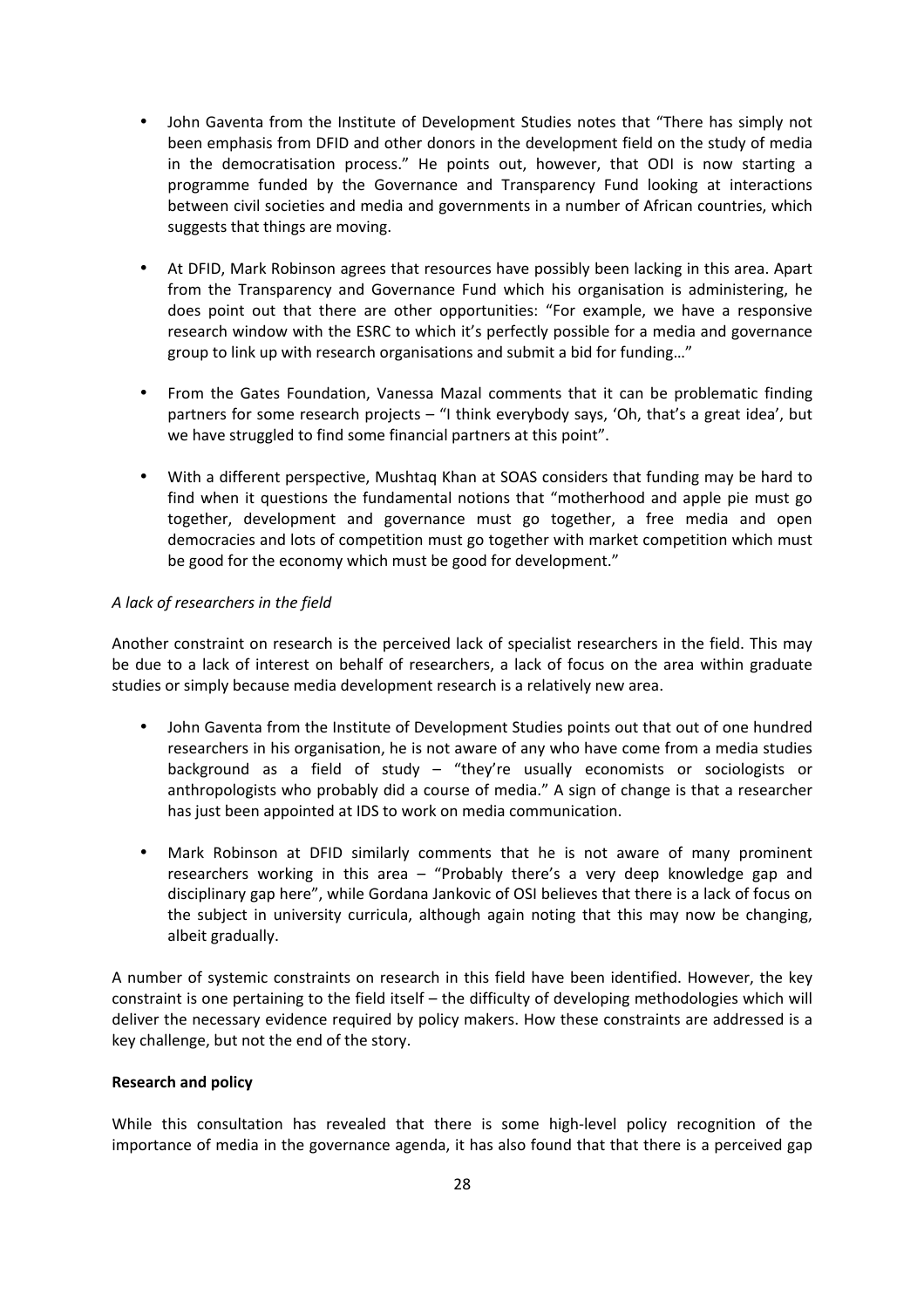between policy and programmatic action. Moreover, there is also a strongly held view that research is not informing policy to the extent that it might. Two significant reasons emerge for this:

#### *A failure of researchers to engage with policy makers and other stakeholders*

A key problem with academic research, according to Paul Collier, is that it is increasingly geared towards peer group assessment and this means that academics are more focused on speaking to their peer group than to other audiences. Without the incentive to engage with policy makers, much research remains invisible outside the narrow confines of academic debate.

"*Researchers have no incentive to engage with policies – they just have an incentive to publish an article, so there's a big disconnect between research and policy. That's how money is allocated now, through peer group assessment, so basically everybody writes for their peer group and there's no money in policy impact … fifty years ago economics was basically written for the policy world. Now the current kudos is quite different."* Paul Collier, University of Oxford

At the Center for International Media Assistance (CIMA), Marguerite H Sullivan agrees that researchers and academics do not always have the right language to engage policy makers, nor to make their work understandable or useful. She sees one of CIMA's key tasks as overcoming this by commissioning and delivering reports which are appropriate for policy makers and not over‐ complicated by academic or research jargon.

There is growing recognition that those with expert knowledge in the area have an obligation to make the case more effectively. For Sina Odugbemi among others, this means getting researchers and academics to talk directly to policy makers, or those with decision-making power whether they be politicians or media owners for example.

*"It's people like that who have the decision‐making power who are the rainmakers…you have to get them in a room, sit them in a room with the people who have been thinking about this on a serious level – sit down with the leading policy makers and thinkers and governments, that's what's really going to do it…"* Sina Odugbemi, Director, CommGAP

However, Eric Chinje of the World Bank questions if there is yet sufficient recognition of the importance of speaking to media owners:

*"I just came out of one of the most significant events I think we've had in Africa, where we were partners in an effort to bring together owners of private media in Africa – to begin a conversation at that level with the folks. And when I came back, I was saying it cost us about \$50,000 to do this – they said, 'Oh my God, so what do we get for our money?' – people just don't get it."*

Beneficiary governments too need to be persuaded by research – and this is particularly important, given the dominance of the aid architecture model which distributes the majority of aid as budget support. This underlines the importance of having researchers from those countries involved in the research from the outset, a point which Amadou Mahtar Ba, Director of the African Media Initiative (AMI) and Gordana Jankovic make:

*"One thing which is often key … African governments in general say 'this research was done from London, Washington, Paris and New York. This is just the view from some people who*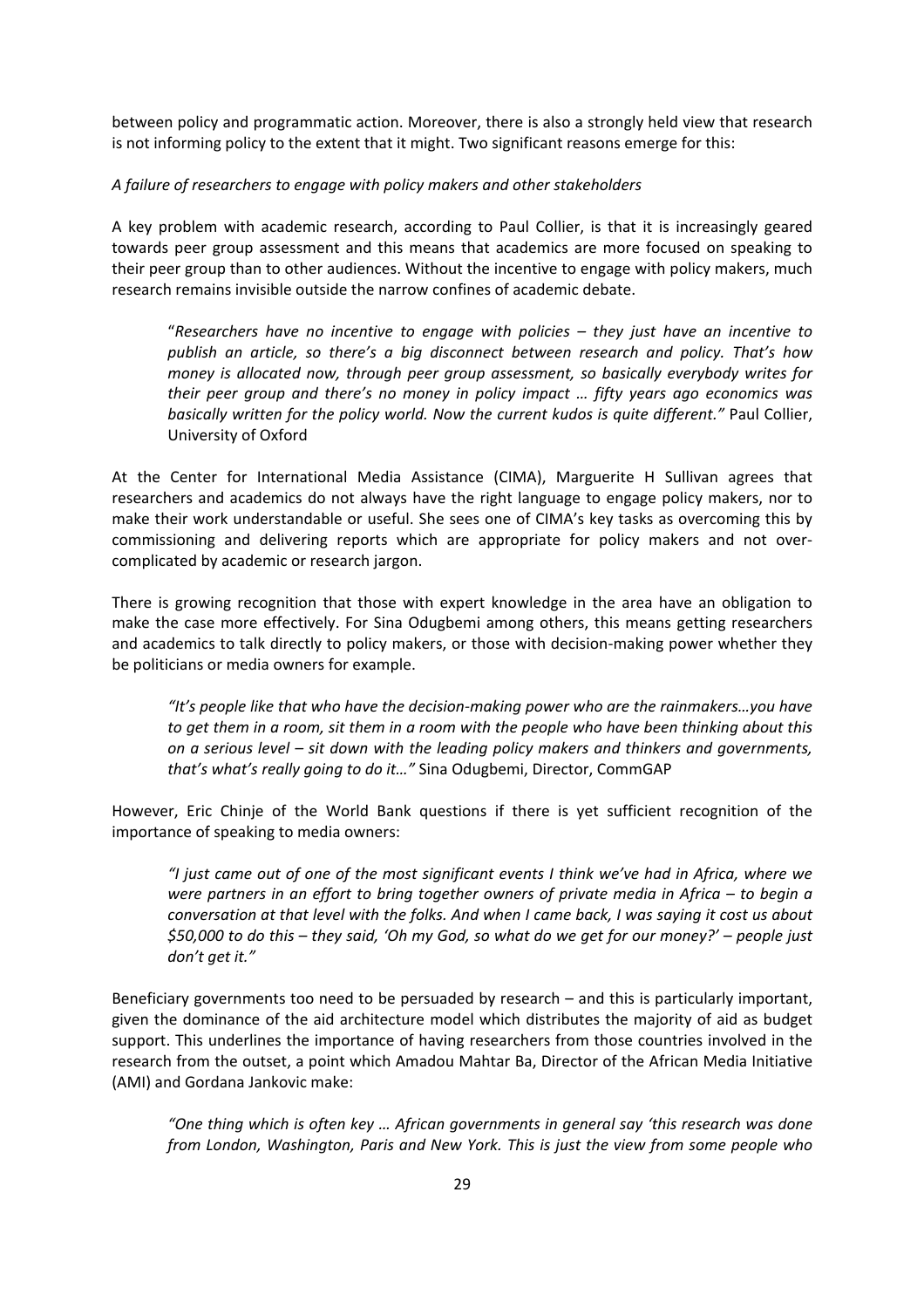*are sitting out there with their own agenda.' This means it is important that researchers in Africa or Asia or Latin America, are involved in the preparation and in conducting the research. I think this would give it more street credibility, because it is needed."* Amadou Mahtar Ba, Director of AMI

#### *Institutional inflexibility*

A second reason for research failing to translate into policy is institutional inflexibility and slowness. Many multilaterals and bilaterals are big organisations which do not respond quickly or easily to new information or ideas.

For Eric Chinje at the World Bank this takes the form of an unwillingness to absorb information from external sources: "This institution and many others … do not have within their DNA what it takes to absorb information coming from external sources. So the research will serve a purpose when the institution itself is ready to begin listening – when its own internal processes will bring forward the demand for more understanding of the sector."

Mushtaq Khan from SOAS also believes that many ideas in the development world can only happen incrementally, and will therefore only take place over time. If research findings challenge the conventional orthodoxy, they are liable to take even longer to be accepted: "I think people work incrementally – people work on the basis of a body of knowledge that they're taking for granted and if you challenge a lot of their fundamental assumptions of that body of knowledge then you're going to be peripheral."

When change does come in large organisations, it is likely to be reactive, rather than proactive. This means acknowledging that change is less likely to be based on research evidence alone, and more likely to be galvanised by circumstance;

*"It is reactive, but that is the way the world works – bureaucracies tend to labour forward on the basis of precedent ‐ if they get into the habit of spending money on crisis x on the media, then it is more likely that they will continue to do that just out of inertia. It may move from the reactive if that action becomes normal. For example, spending money on ensuring that girls go to primary school in the same number as boys seems so obvious in development circles now, but it didn't 20 years ago. There was no light bulb moment, but people on the ground figured out that not only was it the right thing to do, but it was a smart investment in terms of changing the way societies work."* William Orme, Policy Advisor for Independent Media Development, UNDP

#### **A focal point for media development issues**

A point made about media support in relation to governance is that there is a lack of strategic coherence in terms both of research and programme planning and delivery. But is there  $-$  and should there be – a clear focal point at international or regional level – either as a research hub or in terms of co-ordinating effort and support to the media? The consensus among this group was that there is no one single organisation which stands out in respect of either role. A number of different organisations are thought to be prominent in the field already:

The BBC World Service Trust, perhaps unsurprisingly given their role as sponsor of this particular piece of work, is mentioned a number of times as seen as taking a leading role in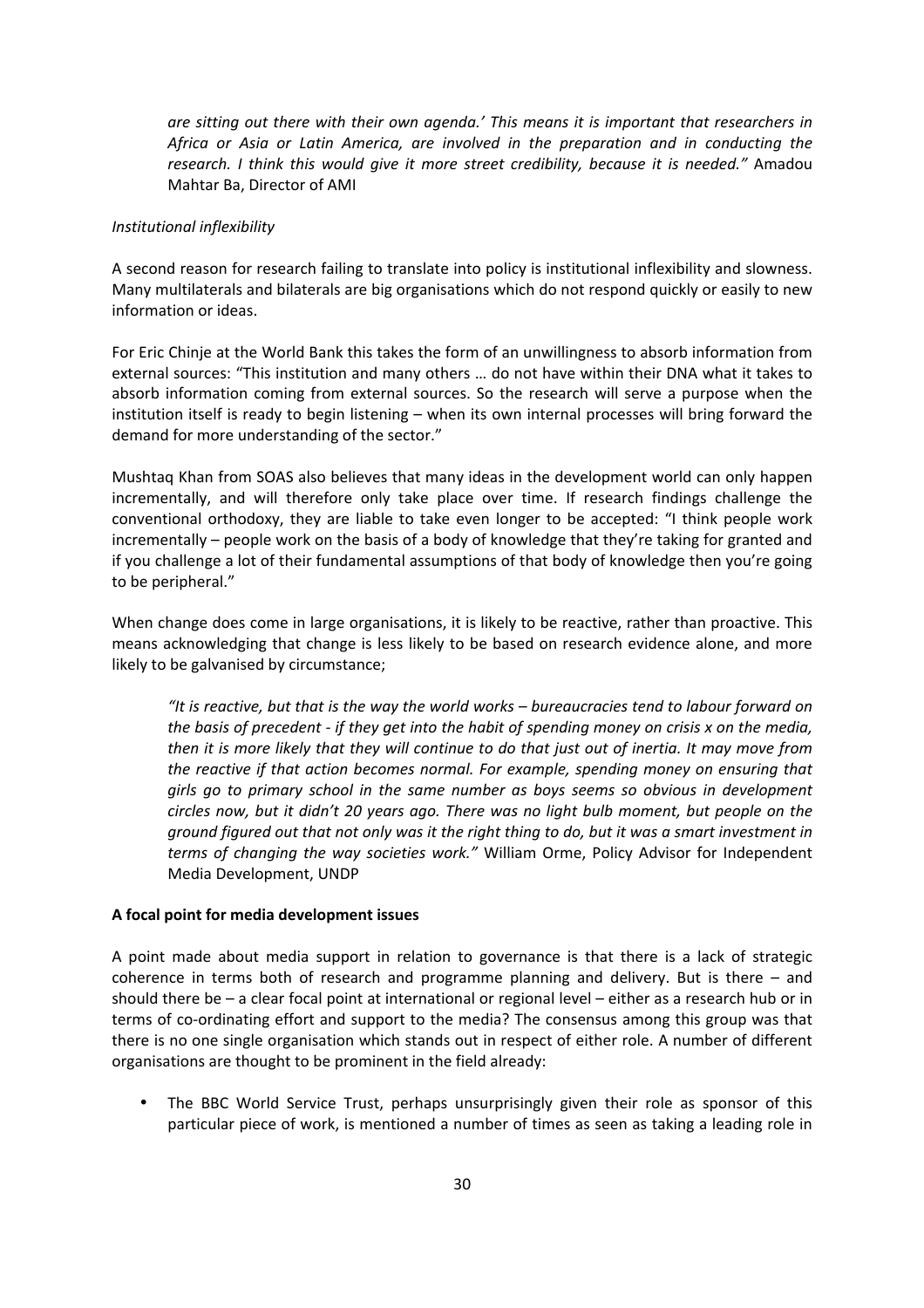raising the profile of the debate. $4$  Its research work and briefings are mentioned as important in the debate.

- The UK's Department for International Development is also mentioned as having driven forward the media agenda, particularly with its Governance and Transparency Fund. There is room to build on the work it has done. For example, its Development Research Centres (DRCs) and Research Programme Consortia (RPCs) have contributed to knowledge‐building and lessons shared in relation to other areas such as conflict or citizenship and democracy, and it is thought that a similar set up could be usefully established for media-related issues.
- The Communication for Governance and Accountability Program (CommGAP) Director Sina Odugbemi says that their intention is to become such a hub or centre, at least in terms of leading research and debate about the issues surrounding media and communication; the World Bank is also mentioned separately as an authoritative institution.
- The African Media Initiative (AMI) is mentioned by one or two as an important point for regional co-ordination, and new Director Amadou Mahtar Ba hopes that it will become a focal point in this respect, although they do not have a specific budget for research. Surprisingly, perhaps, this initiative is not mentioned by the EU or AUC as significant, despite their having recently established a new initiative in relation to African media. There appears still to be some distance between the AUC‐EU initiative on the one hand (perceived more as a politically inspired programme) and the African Media Initiative which is led and owned by African media practitioners.
- Other organisations mentioned in this regard as having potential as a focal point or at taking a leading role already, were UNESCO, OECD‐DAC, Panos, The Communication Initiative, Brookings Institution, UNDP, The International Institute for Democracy and Electoral Assistance (IDEA), the UN, Deutsche Welle Global Forum, the European Centre for Development Policy Management and the Institute of Development Studies (IDS).

#### *How important is it to have a focal point?*

<u> 1989 - Johann Stein, mars et al. 1989 - Anna ann an t-Anna ann an t-Anna ann an t-Anna ann an t-Anna ann an t-</u>

While the creation or establishment of a single focal point (for research or co-ordination of media efforts) is not perceived as an over-riding need, there is a desire to improve mechanisms for sharing research, learning and analysis relating to media. "I get the sense that there is a vacuum to be filled," states Robert Chase of the World Bank, who continues that he would not even have been aware of the role played by the BBC World Service Trust in media development had he not recently attended a conference where he met Head of Policy at the BBC World Service Trust, James Deane. Whatever the institutional shape, the important aspect of such a mechanism is that it should fulfil some key functions:

‐ *Bridging the gap:* Thomas Carothers from the Carnegie Endowment for International Peace emphasises the importance of an organisation which can bridge the gap between specialist media organisations such as the Knight Ridder Foundation or Internews and the mainstream development community: "there's room for an organisational model that you go to and think ha, here's where you go to think about media development."

<sup>&</sup>lt;sup>4</sup> James Deane is seen as playing a prominent role at the BBC World Service Trust: "He's always the one making this point and making it very effectively. He is often making it by himself, which is the interesting thing."(John Gaventa, Institute of Development Studies.)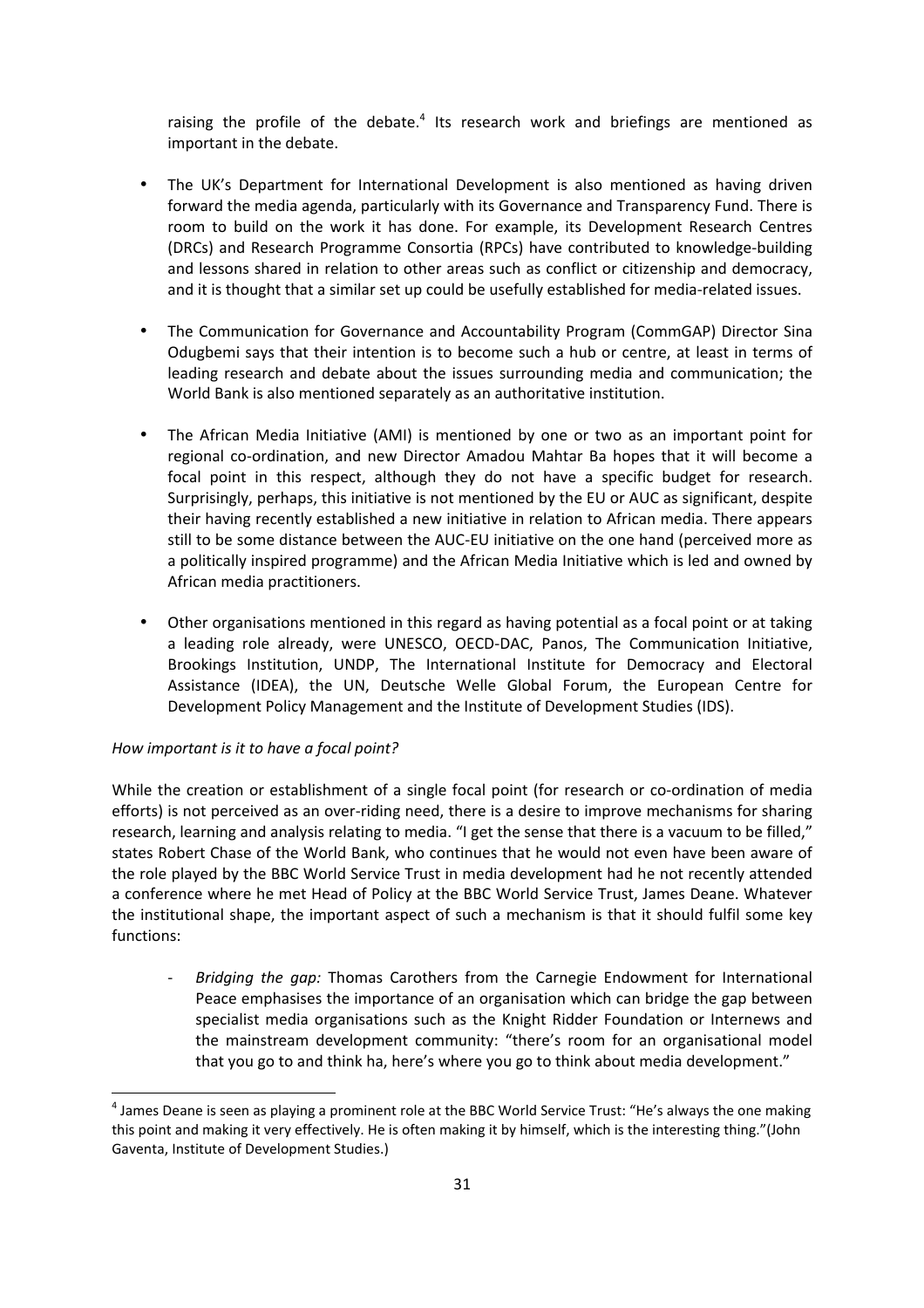- ‐ *Coordinating knowledge:* Marguerite H Sullivan from the Center for International Media Assistance emphasises the importance of having a central point for information about what is going on in the field: "at the moment, you have to make a lot of phone calls."
- ‐ *Focus on media in development*: Paul Collier from the University of Oxford considers that the key gap is for a research organisation which focuses on media in development. "There might be the research centres on media and society, but whether they do anything on development is a different matter, and that might be a gap. A think tank focusing on media in development would be quite useful … probably international."

There is an appetite too from funders to see more co-ordination among media agencies  $-$  "It's partly trying to work with a clearer representative group so that one has more of a shared perspective." (Mark Robinson, DFID) while Marguerite H Sullivan (CIMA) points out that there is a need for a forum to bring together donors in media.

Some efforts at collaboration and rationalisation are already evident. For example, the EU is seeking to examine ways in which European Commission aid programs can – together with the programmes of the EU member states – become more effective, coordinated and coherent with other policies. The strategy involves establishing what is being done across member states, auditing programs which have been carried out by the EU over the last five years, establishing a freer flow of information between such organisations and facilitating networking.

In spite of such efforts there is a view that countries and country agencies are disinclined to collaborate to any significant degree in relation to media and governance agendas because they have specific agendas for media which they may not want to let go of. As Ruth Emmerlink from the Netherlands Ministry of Foreign Affairs puts it, "different institutions all have different but relevant ways of working." William Orme also believes that bilaterals "including DFID, USAID, the French and to a lesser extent the Germans and the Nordics, all see aid to media as part of their public diplomacy apparatus. They like to keep it as part of their bilateral providence if you will."

Others argue that media by its nature is pluralistic – 'messy' even, and this should be reflected by the architecture of development institutions which aim to support it. A single institution could be too 'value‐laden' to work:

*"The prolific nature of media means that you need to have a lot of variety in the system,"*  John Githongo, Former Permanent Secretary for Ethics and Governance, Kenya

*"I don't know what would have happened in the UK if you'd had a board 100 years ago which was going to coordinate, harmonise or whatever, investments/efforts to set up media industry institutions – would that have helped democracy in England? I don't know…I would probably tend to say that this is the area where we need multiple focal points and we need to make sure not to kill diversity…"* Bjoern Foerde, Director, UNDP Oslo Governance Centre

*"I don't think there's a way to have it. Organisations are basically reflecting those who are running them or the societies in which they are based. It's a must that you're influenced by your environment, so because we are not based in one specific environment … we try to benefit from it rather than establishing authorities in one specific environment over others."*  Gordana Jankovic, Media Director, Open Society Institute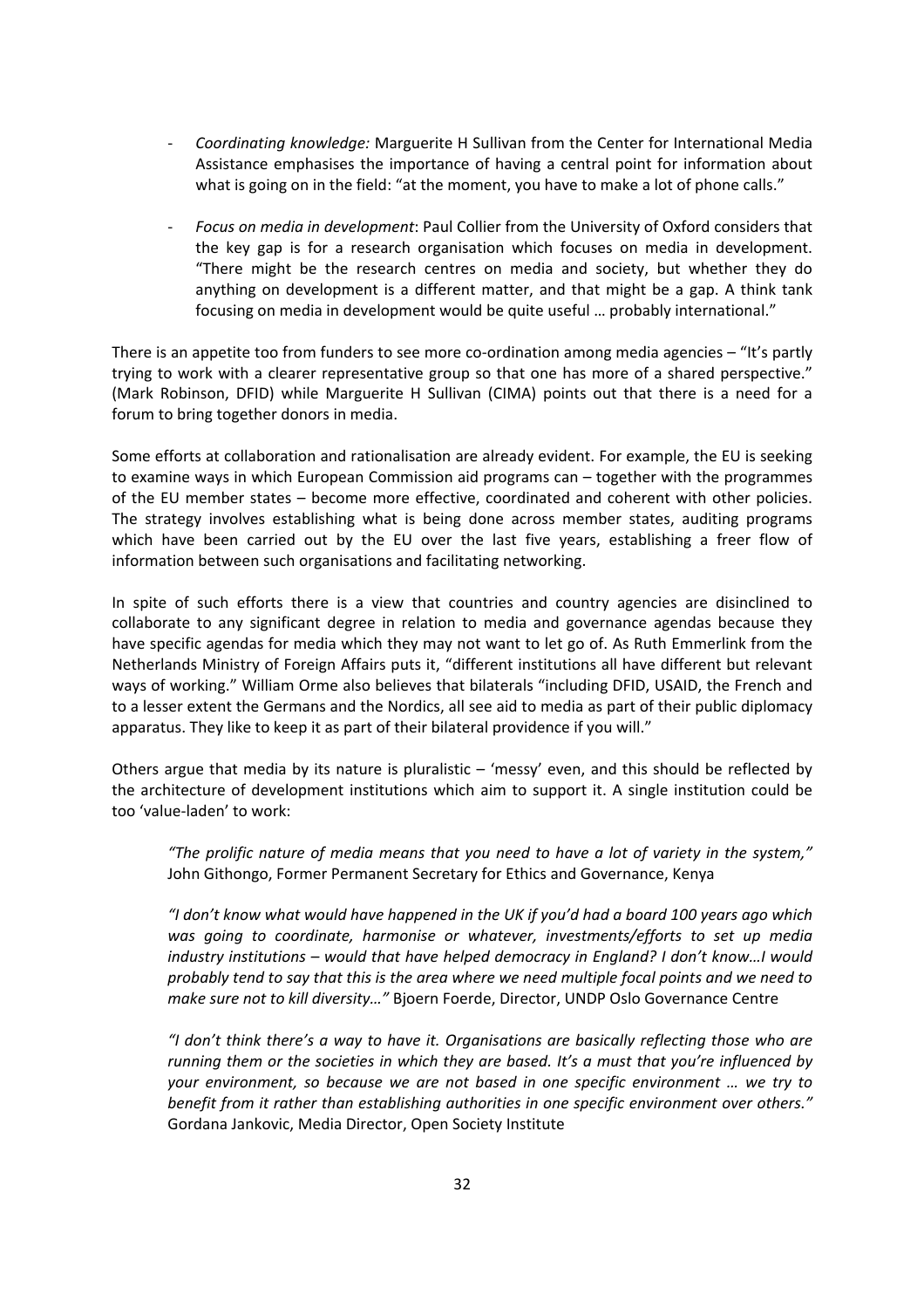#### **IV. ACTIVITIES FOR ENGAGEMENT**

This report was more focused on understanding perceptions than in producing an action plan or set of key recommendations. Interviewees were not asked what needed to be done to enclose the engagement gap, and the analysis has necessarily focused on identifying where there are confusions – implicit or explicit – in the current thinking about media in relation to governance and reporting on them. Despite this, a range of activities emerged which are seen to be important for progress to be made. These are not reproduced here as an action plan – most of them are already well recognised and are being addressed on a number of levels. However, they do represent some of the areas which key thinkers and policy makers in the area feel could made a difference in terms of the focus which media receives in the coming years. The activities range across three areas: Theory and Policy; Programmatic Support and Delivery, and Research and Shared Learnings:

#### **1. THEORY AND POLICY**

- There is a clear need to examine more fully **what is encompassed by media in relation to governance.** This debate needs to be ongoing and sustained. It needs to take into account the changing nature of the landscape and include views which challenge the accepted orthodoxy of media and governance in relation to development outcomes about what media in relation to governance means. This debate will influence the agenda from policy level downwards.
- Given the current predominant pattern of delivering aid via governments, there is also a need to examine more closely **the role of the non‐state actor within the governance agenda.** In particular, there is a tension between embracing media as central to governance and the tendency to deliver aid to specialist organisations who on their own may be limited about how they can impact on the governance agenda.
- There is still a belief in some quarters at least that governance is not key for the Millennium Development Goals – and that media in relation to governance is not a key part of institutional mandates. **Top‐down support** is thought to have the potential to galvanise change at an institutional level more effectively than any other initiative. Such support needs to come from the very highest levels both within organisations and in the public sphere.
- **Dialogue** is important. In particular, it is thought to be important for media practitioners to engage with policy makers more directly; media leaders in developing countries should increasingly be involved in debate with policy makers in order to influence the debate and shape the agenda. Policy makers need to bring media onto the agenda in their dialogues with governments.

#### **2. PROGRAMMATIC SUPPORT AND DELIVERY**

• There is often a gap between policy statements and what actually happens within country programmes. The Communications for Governance and Accountability Program (CommGAP) has identified that governance officers in the field may not have the knowledge and skills to understand media needs and is preparing a toolkit for use in the field which will distil knowledge from a range of practitioners in media support in a way which is usable by those in the field. This will be a key step towards closing the engagement gap.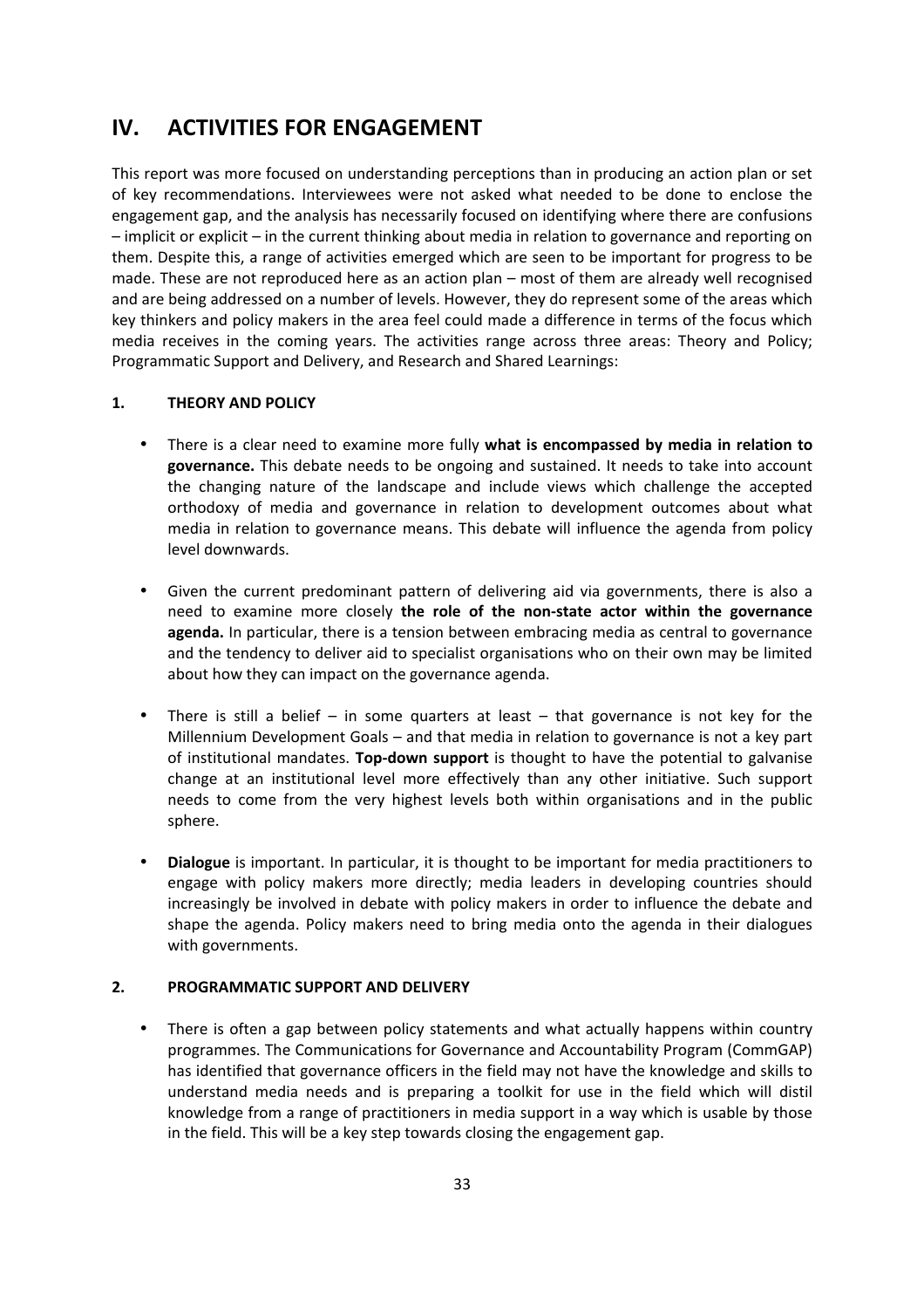• A bottom-up push needs to be applied to any programme of institutional media strengthening. This involves strengthening coalitions among media players in countries to ensure support for initiatives at the ground level. CommGAP is focused on strengthening such networks and coalitions.

#### **3. RESEARCH & SHARED LEARNINGS**

- While the research base for media in governance is thought to have improved, progress is slow. Media's role in governance is not a key focus for academics, and those working in development are unaware of major studies in this area. Further efforts to review what has already been done – from impact evaluation work to academic studies – are considered key steps to further the knowledge base. Mapping of media‐related initiatives should be a part of the broader audit. In this respect, the European Commission has already taken a useful first step with its plans to audit activities and programmes fielded by member states, although this is limited to European activities. Building on this to include US-fielded programmes would be useful. In the US, the Center for International Media Assistance (CIMA) is seen to be performing a useful role in bringing together different aspects of information about the sector.
- At university and graduate level interest in media development issues and their contribution to governance needs to be fostered by input from academics and specific funding made available for researchers who want to work in this area.
- There is a perceived need for research in a number of areas:
	- $\circ$  serious academic research or analysis which takes a broader or longitudinal view of media development across countries and its impact on development and governance outcomes
	- $\circ$  research which demonstrates the effectiveness of particular interventions, with a comparative element if possible in order to increase the learning application to other environments
	- o research demonstrating the value of independent and community radio and TV
	- o more content analysis
	- o the extension of the IREX Sustainability Index would be valued
- More multi-donor funding of research projects, and the involvement of more researchers from developing countries.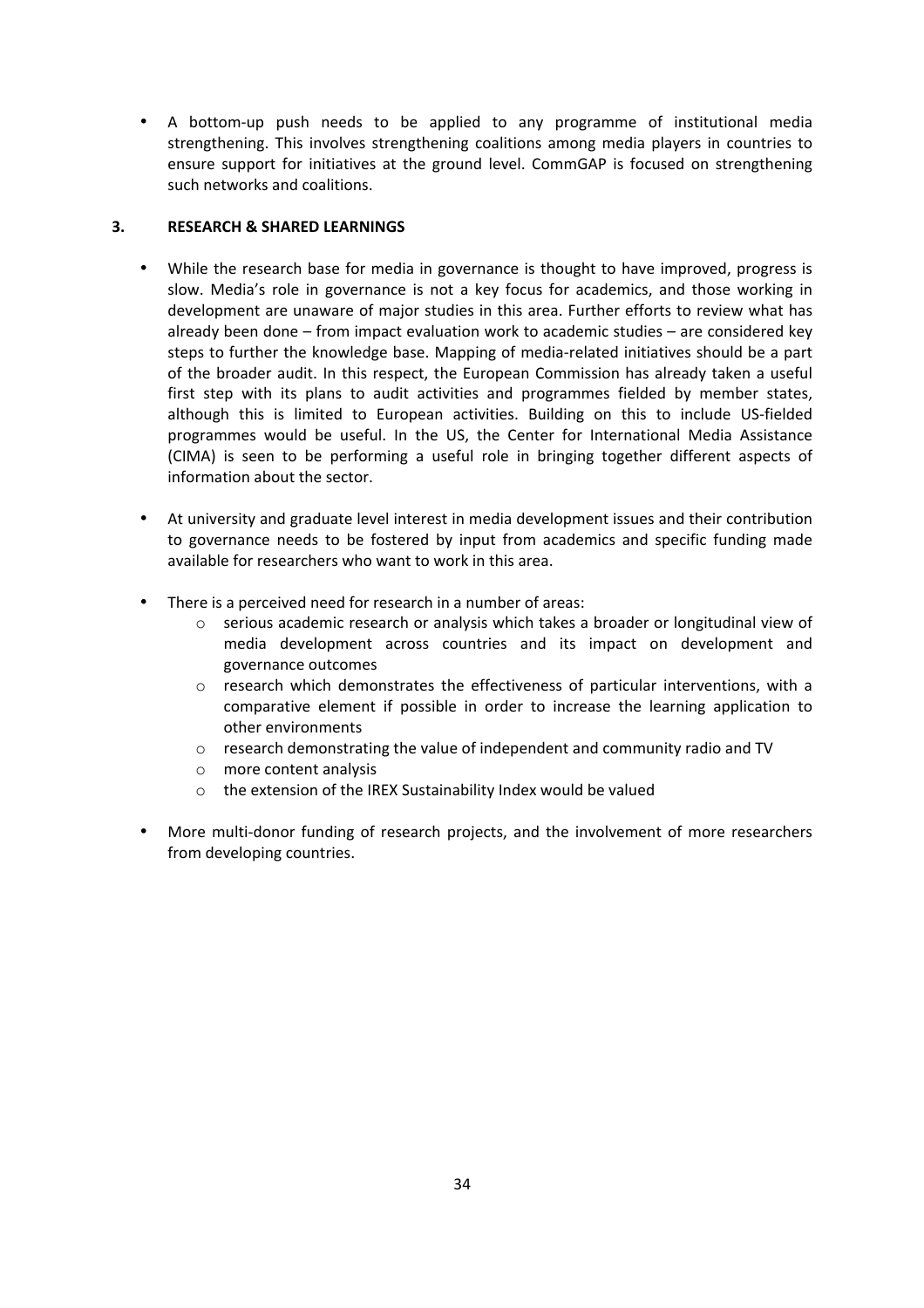#### **CONCLUSION**

The intention of this consultation was to understand what current perceptions are about strategic engagement with media in relation to governance outcomes. Through speaking to a diverse range of those in the development community, the outcome is a snapshot of thinking about the issues under discussion:

In summary, this analysis has found that:

- ‐ Media as an aspect of governance is increasingly recognised as important by those in the development policy community. A small minority tend to question the emphasis on good governance itself in the development agenda.
- There are some indicators that progress has been made in regard to strategic engagement by development actors; in particular, media is starting to be recognised at policy level.
- Despite this, strategic engagement falls far short of what is considered appropriate considering media's importance to governance – representing a significant engagement gap.
- Research on media in relation to governance has increased, but there is room for more serious and strategic research both at the academic level and in terms of field studies, to underpin policy and to disseminate information about how interventions have worked.

A range of themes emerged to explain this engagement gap both at policy and programme level and in relation to research. At the heart of the matter lies the evident challenge of defining media, particularly in relation to governance – a conceptual difficulty. This affects not only how media is handled within development agencies – its place on the agenda and its institutional location – but impacts on how and whether institutions conceive that it is part of their mandate in the first place. Perhaps more challenging are issues of aid architecture; the problem of mainstreaming media within governance programmes is clearly a complex one when aid is channelled via governments. Specialist agencies or foundations may not have this problem but may run the risk of being sidelined.

Against this background, there is a demonstrable need to continue the debate about what media is in relation to governance, to continue to build on the policy statements which have begun to acknowledge the centrality of media's role. A number of the development actors spoken to are positive about the steps which have been taken, although there is a recognised need for this work to be underpinned by research and for that research to be thoroughly disseminated. Some of this work is being done, but more co-ordination would be useful. Informed debate too is hugely important – debate at all levels and between different sets of actors, policy makers and academics – not just "the usual suspects". There is a desire that this debate should be not just located, but owned, by actors in those countries receiving development aid. The view going forward is positive, but much remains to be done to close the engagement gap.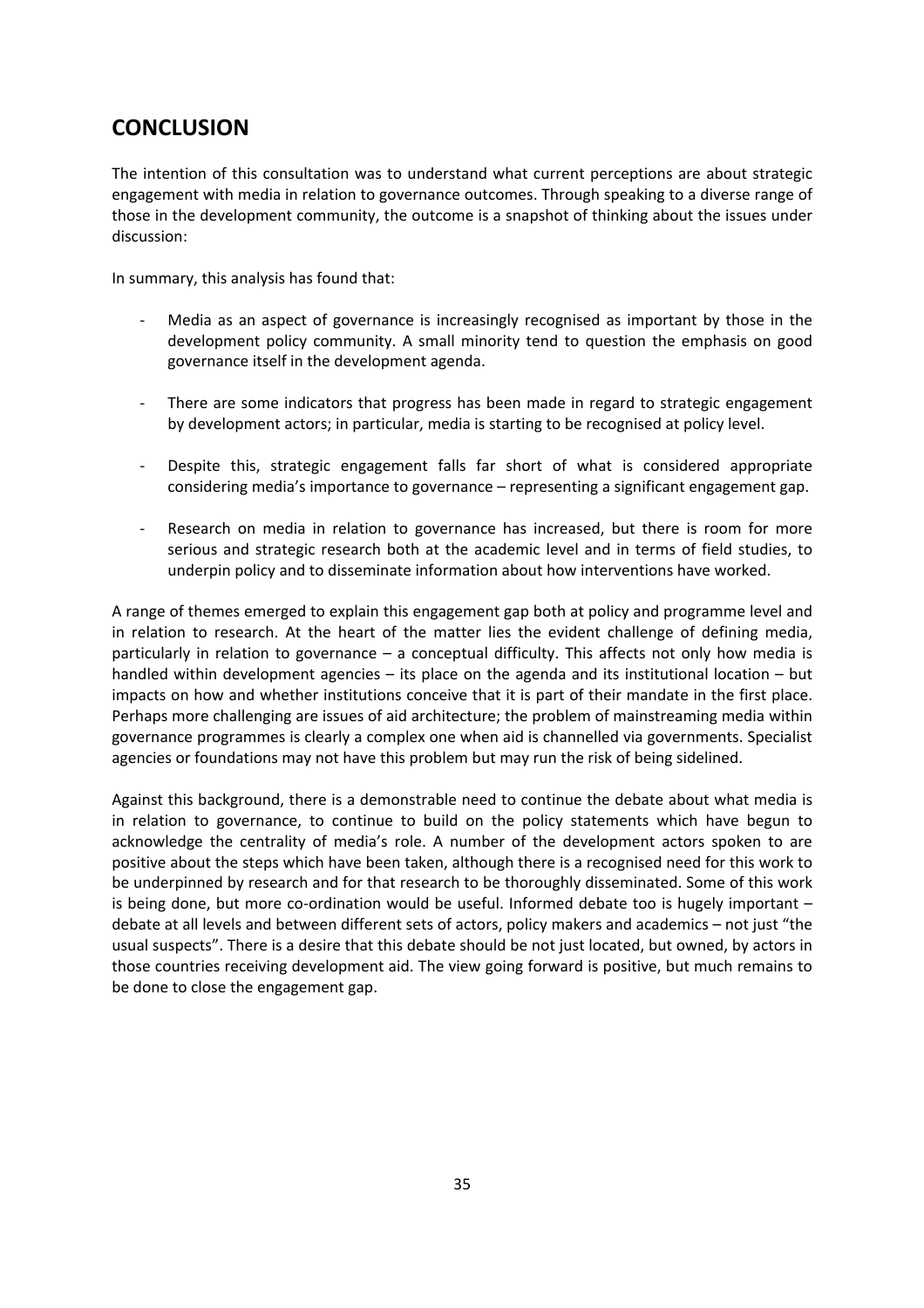#### **APPENDICES**

#### **I. RESEARCH METHOD**

The study consisted of 23 interviews across three groups: Donors (including those from bilateral, multilateral agencies, and foundations), development academics, and representatives from southern countries and organisations. The full list of interviews is below. The structure was weighted in favour of development agencies, with a total of 13 interviewees from this category. There were six interviewees from policy institutes, think tanks or universities, and three representing the southern perspective. The aim was to canvass a range of opinion and to seek alternative or differing perspectives. The aim was to undertake 20 interviews – in the end, 23 were completed. Two were from the EU and – on request – these were treated as a single interview for the purpose of analysis. As with all consultative work of this nature, the final list was influenced to a considerable extent by availability for interview within the time‐frame of the research.

#### **The interviewees**

|                | <b>Name</b>            | <b>Job Title</b>                                                                                                          | Organisation           | <b>Type of organisation</b>           |
|----------------|------------------------|---------------------------------------------------------------------------------------------------------------------------|------------------------|---------------------------------------|
|                |                        | Manager for External Affairs and<br>Communications for Africa; Chair,                                                     |                        |                                       |
| $\mathbf{1}$   | Eric Chinje            | African Media Initiative (AMI)                                                                                            | <b>World Bank</b>      | Development agencies:<br>Multilateral |
| $\overline{2}$ | William Orme           | Policy Advisor for Independent Media<br>Development                                                                       | <b>UNDP</b>            | Development agencies:<br>Multilateral |
| 3              | Bjoern Foerde          | Director, UNDP Oslo Governance<br>Centre                                                                                  | <b>UNDP</b>            | Development agencies:<br>Multilateral |
| 4              | Robert Chase           | Demand for Good Governance Focal<br>Point, Social Development<br>Department                                               | <b>World Bank</b>      | Development agencies:<br>Multilateral |
| 5              | Sina<br>Odugbemi       | Head of Communication for<br>Governance and Accountability<br>Program (CommGAP)                                           | <b>World Bank</b>      | Development agencies:<br>Multilateral |
| 6              | Klaus<br>Rudischhauser | Director DG for Development,                                                                                              | European<br>Commission | Development agencies:<br>Multilateral |
| 7              | Ian Barber             |                                                                                                                           | European<br>Commission | Development agencies:<br>Multilateral |
|                | Mogens                 | Deputy Assistant Director General for<br>Communication and Information;<br>Director, Division of Freedom of<br>Expression |                        | Development agencies:                 |
| 8              | Schmidt                |                                                                                                                           | <b>UNESCO</b>          | Multilateral                          |
| 9              | Christina<br>Dahlman   | Swedish International Development<br><b>Cooperation Agency</b>                                                            | <b>SIDA</b>            | Development agencies:<br>bilaterals   |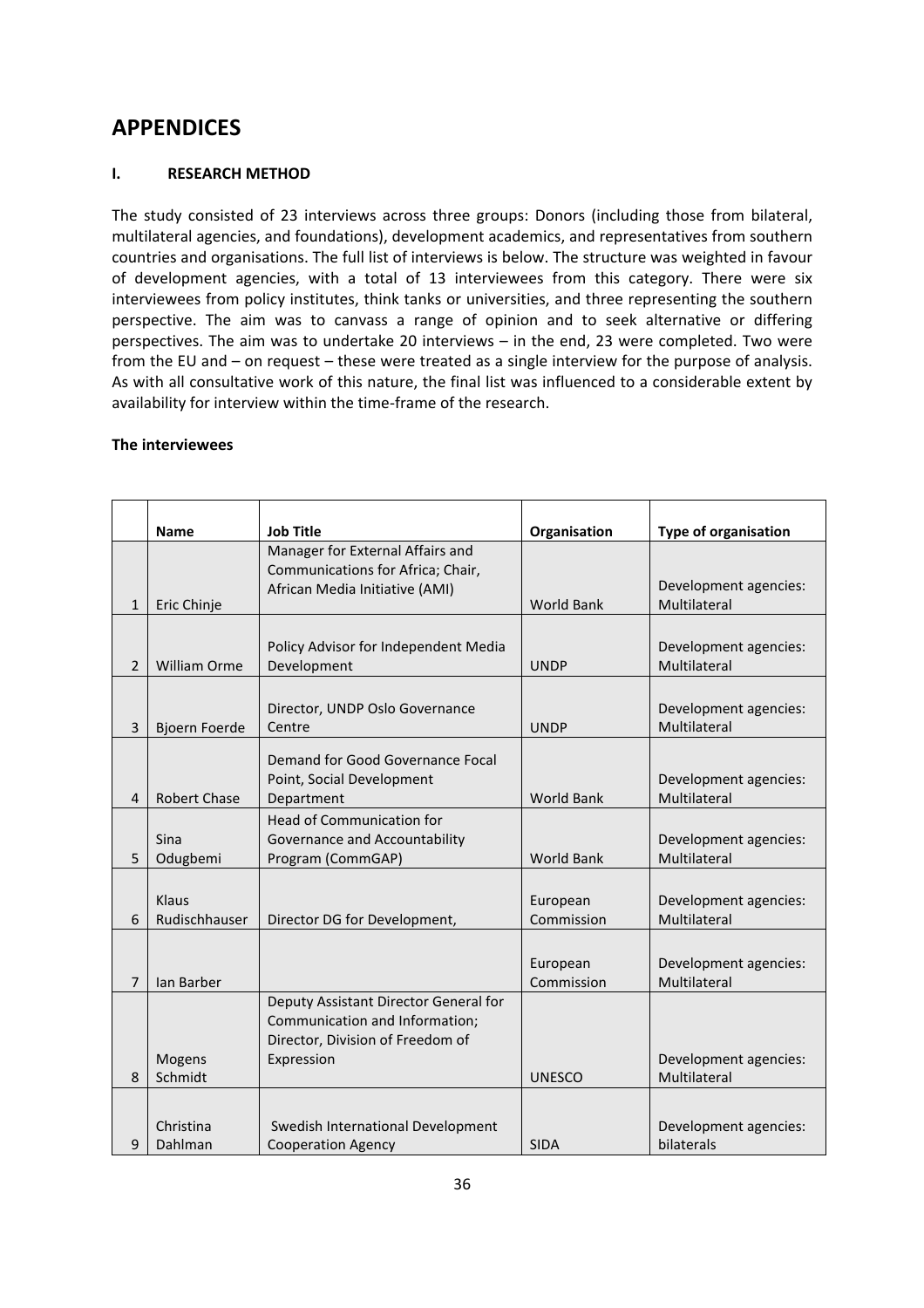| 10 | Mark<br>Robinson         | Head of Profession Governance and<br>Conflict, and Acting Head, Governance<br>and Social Development, Policy<br><b>Research Division</b> | <b>DFID</b>                                                 | Development agencies:<br>bilaterals                |
|----|--------------------------|------------------------------------------------------------------------------------------------------------------------------------------|-------------------------------------------------------------|----------------------------------------------------|
| 11 | Ruth<br>Emmerlink        | Senior Policy Officer, Human Rights,<br>Good Governance and Peace Building                                                               | <b>Netherlands</b><br>Ministry of<br><b>Foreign Affairs</b> | Development agencies:<br>bilaterals                |
| 12 | Mark Koenig              | Senior Advisor for Independent Media<br>Development                                                                                      | USAID/DCHA/DG:<br>Office of<br>Democracy and<br>Governance  | Development agencies:<br>bilaterals                |
| 13 | Vanessa Mazal            | Program Officer, Public Affairs and<br>Communications, Global Development<br>Policy and Advocacy                                         | Gates<br>Foundation                                         | Development agencies:<br>Foundations               |
| 14 | Gordana<br>Jankovic      | <b>Media Director</b>                                                                                                                    | Open Society<br>Institute                                   | Development agencies:<br>Foundations               |
| 15 | Thomas<br>Carothers      | Vice President for Studies                                                                                                               | Carnegie<br><b>Endowment for</b><br>International<br>Peace  | Academics/ Think tanks/<br>Policy Institutes       |
| 16 | John Gaventa             | Director, Centre for Citizenship,<br>Participation and Accountability,<br>Institute of Development Studies                               | University of<br><b>Sussex</b>                              | Academics/ Think tanks/<br>Policy Institutes       |
| 17 | John Young               | Director of Programmes, Research and<br><b>Policy Development Group</b>                                                                  | Overseas<br>Development<br>Institute                        | Academics/ Think tanks/<br>Policy Institutes       |
| 18 | Mushtaq Khan             | Professor of Economics, School of<br>Oriental and African Studies (SOAS)                                                                 | London<br>University                                        | Academics/ Think tanks/<br>Policy Institutes       |
| 19 | Marguerite H<br>Sullivan | Senior Director, Center for<br>International Media Assistance (CIMA)                                                                     | National<br>Endowment for<br>Democracy                      | Academics/Think tanks/<br><b>Policy Institutes</b> |
| 20 | Paul Collier             | Director, Centre for the Study of<br>African Economies                                                                                   | University of<br>Oxford                                     | Academics/ Think tanks/<br>Policy Institutes       |
| 21 | John Githongo            | Former Permanent Secretary for<br><b>Ethics and Governance</b>                                                                           | Kenya                                                       | Southern: agencies/<br>independent                 |
| 22 | Habiba Mejiri-<br>Cheikh | Spokesperson, Head of<br>Communication and Information                                                                                   | <b>African Union</b><br>Commission                          | Southern: agencies/<br>independent                 |
| 23 | Amadou<br>Mahtar Ba      | Director                                                                                                                                 | African Media<br>Initiative                                 | Southern: agencies/<br>independent                 |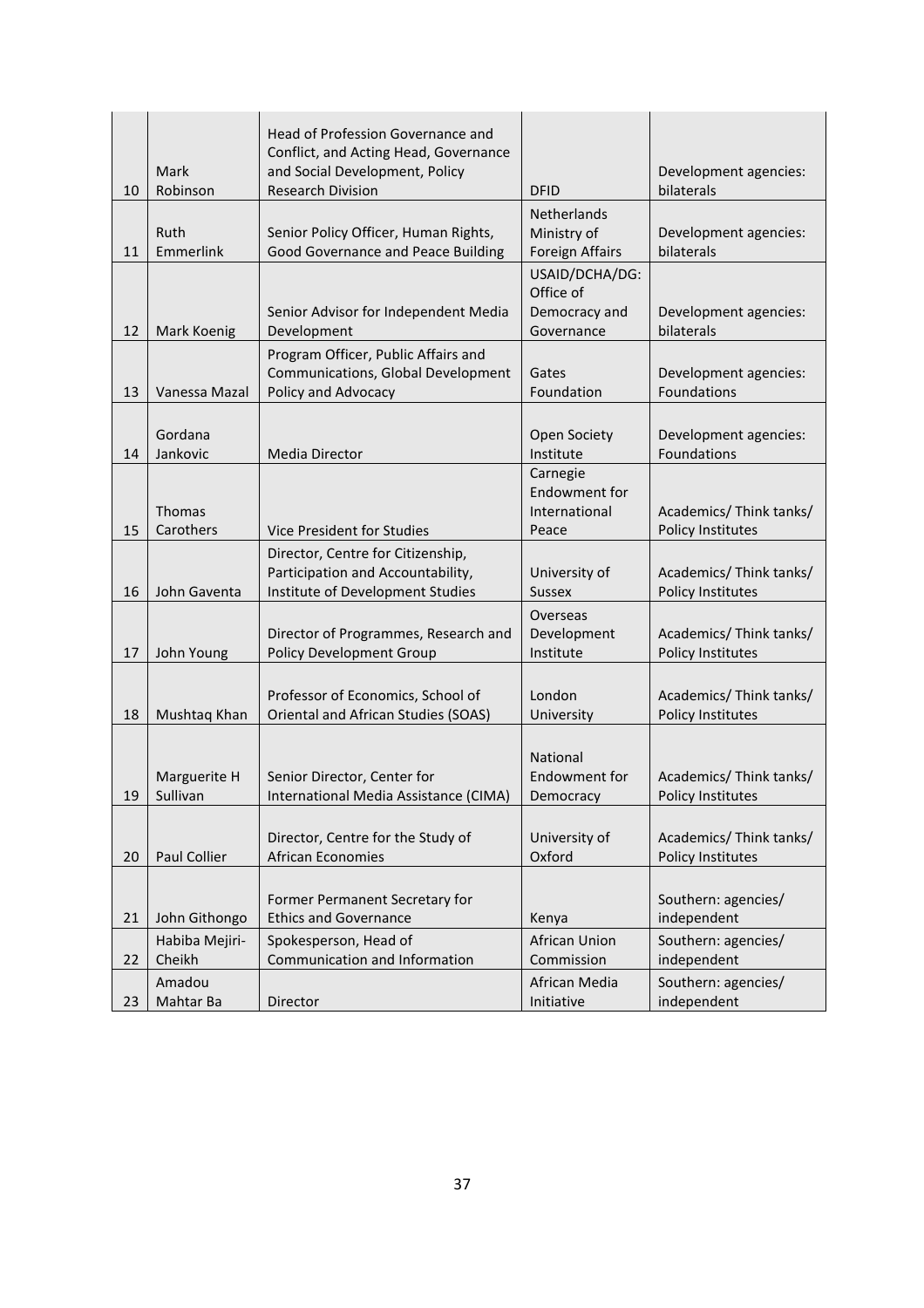#### **II. KEY RESEARCH IN THE FIELD**

#### **Are there any significant research papers/debates/fora relating to the contribution made by media to governance which have been particularly valuable or influential?**

The papers listed below do not represent a comprehensive list of the research in the field, but are the (largely) top‐of‐mind work which interviewees mentioned. In addition a number of pieces were referred to, and some authors were mentioned as having been important in the literature. These were:

- Report on the ways NGOs can use mobile phones and other digital media to hold governments to account (sponsored or produced by a mobile phone company)
- World Bank study on cell phones in the Philippines
- Work on radio stations in Russia and governance
- Work by Tim Besley and Robin Burgess, both at the LSE
- Work by Amartya Sen
- Work by David Stromberg
- Paul Collier's forthcoming book *Wars, Guns and Votes: Democracy in Dangerous Places* (published UK March 2009) is expected to be influential

#### **Research publications/papers mentioned as significant/impactful:**

- ‐ "African Capacity Building: The Missing Link in Development", speech by EVK Jaycox, World Bank Vice‐President for Africa, 1993
- ‐ African Media Development Initiative (AMDI) reports
- ‐ "At the Heart of Change: The Role of Communication in Sustainable Development", Panos, 2007
- BBC World Service Trust briefing on Kenya elections
- ‐ BBC World Service Trust media landscape studies
- ‐ CIMA report on US funding of media assistance, published by NED, 2008
- ‐ CIMA "Independent Media Report", published by NED
- ‐ Commission for Africa report 2005
- ‐ DFID report on media and governance
- ‐ Framework for Strategic Governance and Corruption Analysis (SGACA), Sue Unsworth
- ‐ Governance Indicators, Daniel Kaufman
- ‐ "From Media Markets to Policy Making: Information and Public Choice", World Bank, 2008, Roumeem Islam
- ‐ Global Accountability Indicators (World Bank)
- Nigeria's experience publishing budget allocation; a practical tool to promote demand for better governance
- ‐ "Perspectives on Advancing Governance and Development from the Global Forum for Media Development" Internews, 2007
- ‐ "Power to the People", evidence from a randomized experiment of a community‐based mentoring project in Uganda, 2006, Bjorkman and Svensson
- ‐ "Promoting Independent Media: Strategies for Democracy Assistance", Krishna Kumar, 2006
- Reinikka & Svensson: evidence from a newspaper campaign to reduce capture of public funds (June 2004)
- ‐ Report on the situation of freedom of expression in Africa: AU Commission on Human and Peoples' Rights, presented Accra conference 2007
- ‐ Reporters Sans Frontières Annual Reports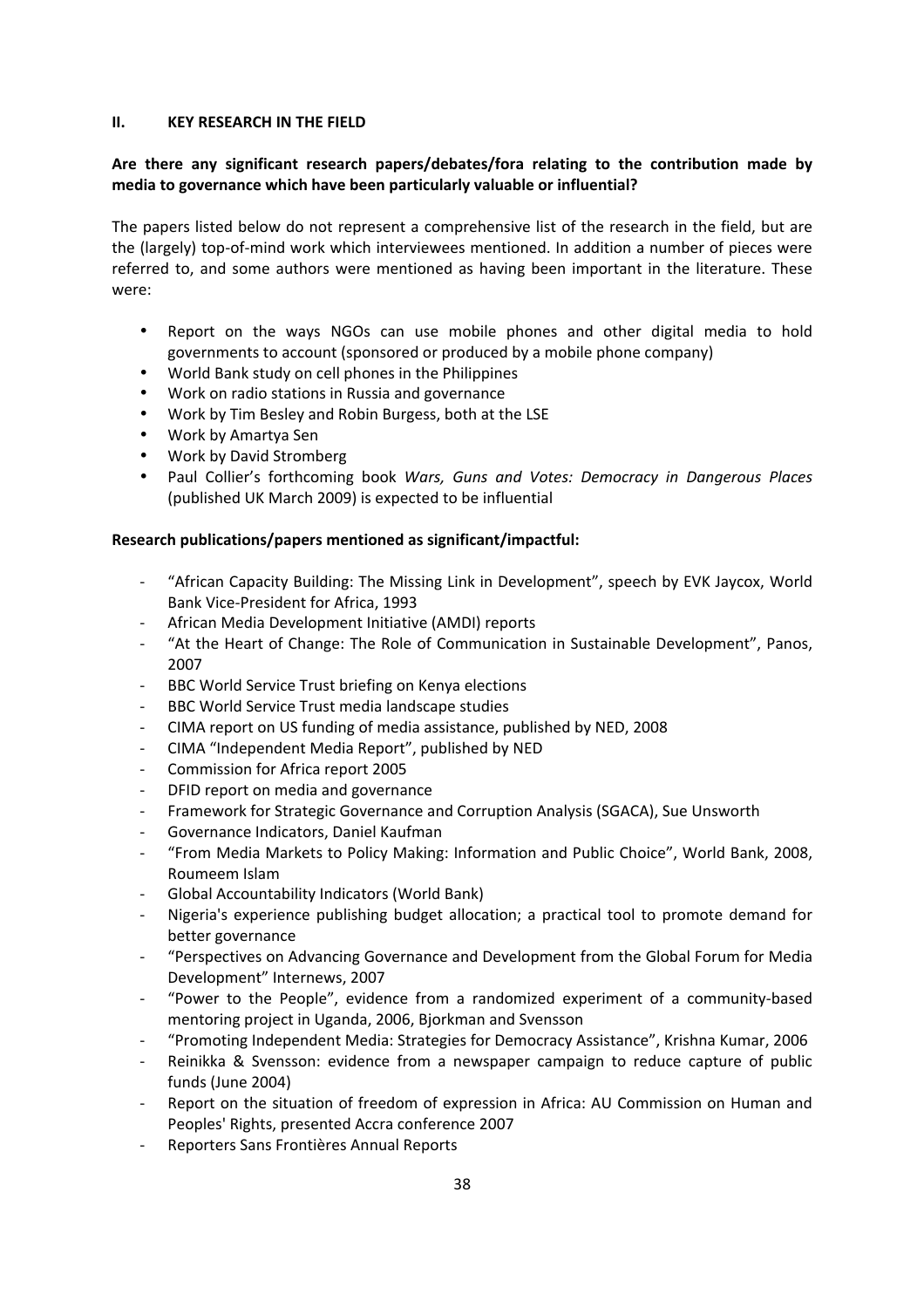- ‐ Review of performance indicators a tool developed for Unesco by Andrew Puddephatt: (http://portal.unesco.org/ci/en/files/26032/12058560693media\_indicaators\_framework\_en .pdf/media\_indicators?framework\_en.pdf)
- ‐ Strategies for Democracy Assistance 2006
- ‐ The IREX Sustainability Index
- ‐ "The Power of Information: The Impact of Mobile Phones on Farmers' Welfare in the Philippines" by Julien Labonne and Robert S. Chase
- ‐ "Towards a New Model: Media and Communication in Post‐Conflict and Fragile States" Kalathil et al. (2008)
- ‐ "The Role of Media in Democracy: A strategic approach". Washington Centre for Democracy and Governance, USAID (1999)
- ‐ Various reports by the Communication for Governance and Accountability Program (CommGAP)
- ‐ World Bank Development Report 2002 (Chapter 10 on media)

#### **III. RESEARCH PLANS**

#### **What plans do you have to institute/carry out research?**

Some research in the area under discussion is planned by the organisations and individuals consulted.

- Multilaterals are most likely to be planning research work. The AUC (under the AUC‐EU joint initiative) plans to initiate a study on the pan‐African Observatory on Africa. At the time of speaking they were also in the final stages of a comprehensive study on the establishment of a pan‐African radio and TV channel. The EU plans to undertake a study not just of what the Commission does in the realm of media support but of what member states do as a census or catalogue of what's already out there as a useful data source. They have already carried out an audit of their own work in the area over the past five years. The UNDP is undertaking work in conjunction with UNESCO, to pilot the media indicators drawn up by Andrew Puddephatt.
- Of the bilaterals, DFID has already commissioned a number of programmes which are underway, while the two other bilaterals are still in the throes of reorganisation and therefore could not say what research they might be undertaking.
- The OSI is planning to undertake a set of studies looking at the transformation to digital media, aspects of which involve the role of media in governance and how digital communication is going to impact on this.
- Of the academics and think tanks, Paul Collier's forthcoming book will touch on media, specifically in relation to elections. Mushtaq Khan (SOAS) stressed that media is heavily implicated in the work which he does, even though it is not a specific focus and John Young is about to commence a programme looking at interaction between civil societies and media and governance in a number of African countries.
- USAID is about to release with Internews a report on the capability of community media, and has issued a short report on cell phone technology – they conduct one or two pieces every year on an ongoing basis.
- The OSI is to undertake a study about the transformation of media from traditional to digital platforms and aspects involve the role of media in governance and how digital communication is going to carry this. A set of studies across multiple countries is planned.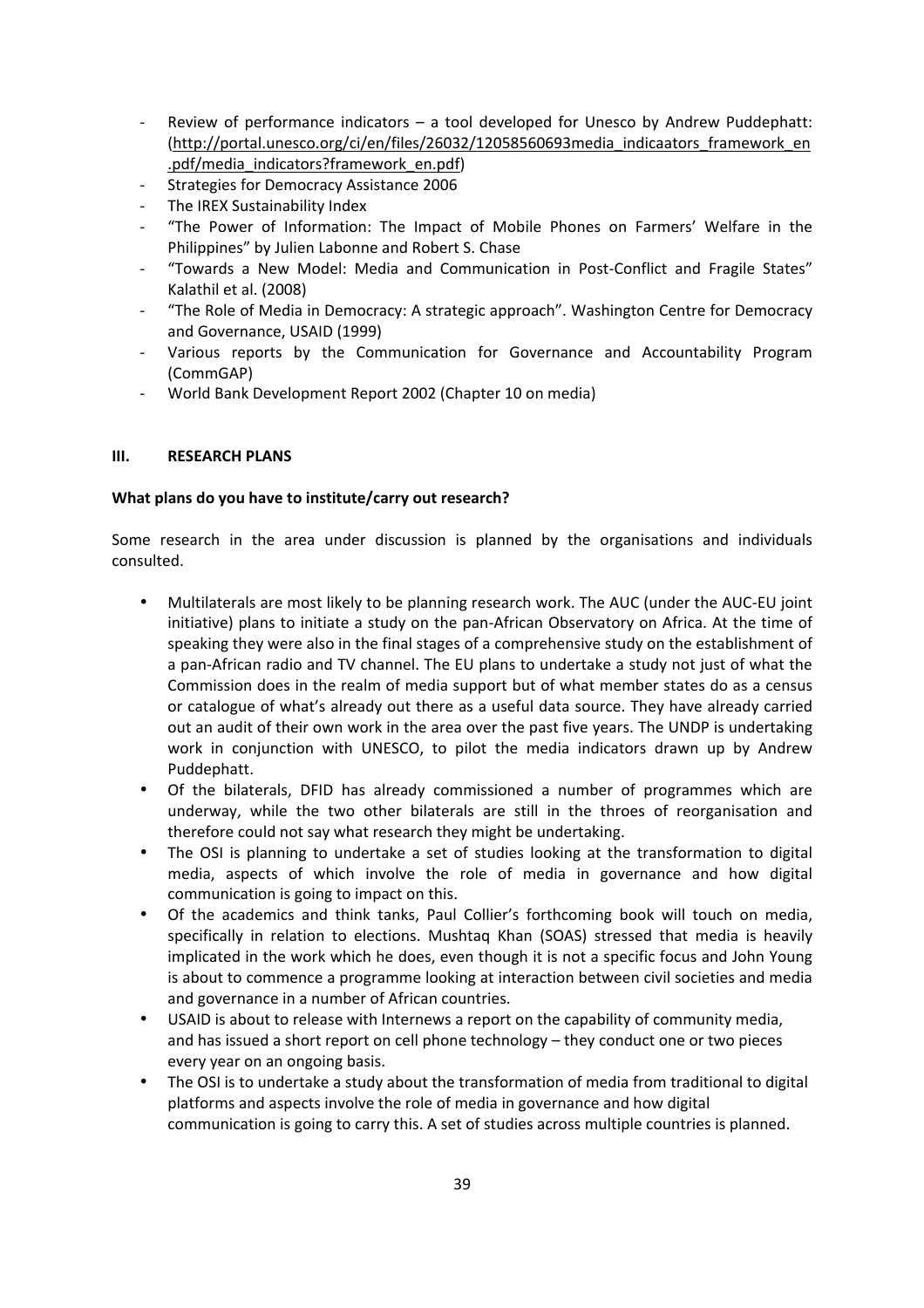A number of other projects were mentioned as in the pipeline, but not necessarily confirmed:

- Vanessa Mazal at the Gates Foundation is hoping to undertake some early stage research next year in better understanding the role that media plays in development
- UNDP would like to undertake research in collaboration with the Bureau for Crisis Prevention and Recovery (BCPR). This presents a challenge in terms of agreeing the terms of reference in that BCPR has a short‐term agenda and UNDP has a long‐term agenda
- Eric Chinje at the World Bank hopes that some joint research will be carried out by the World Bank Institute and the Gates Foundation